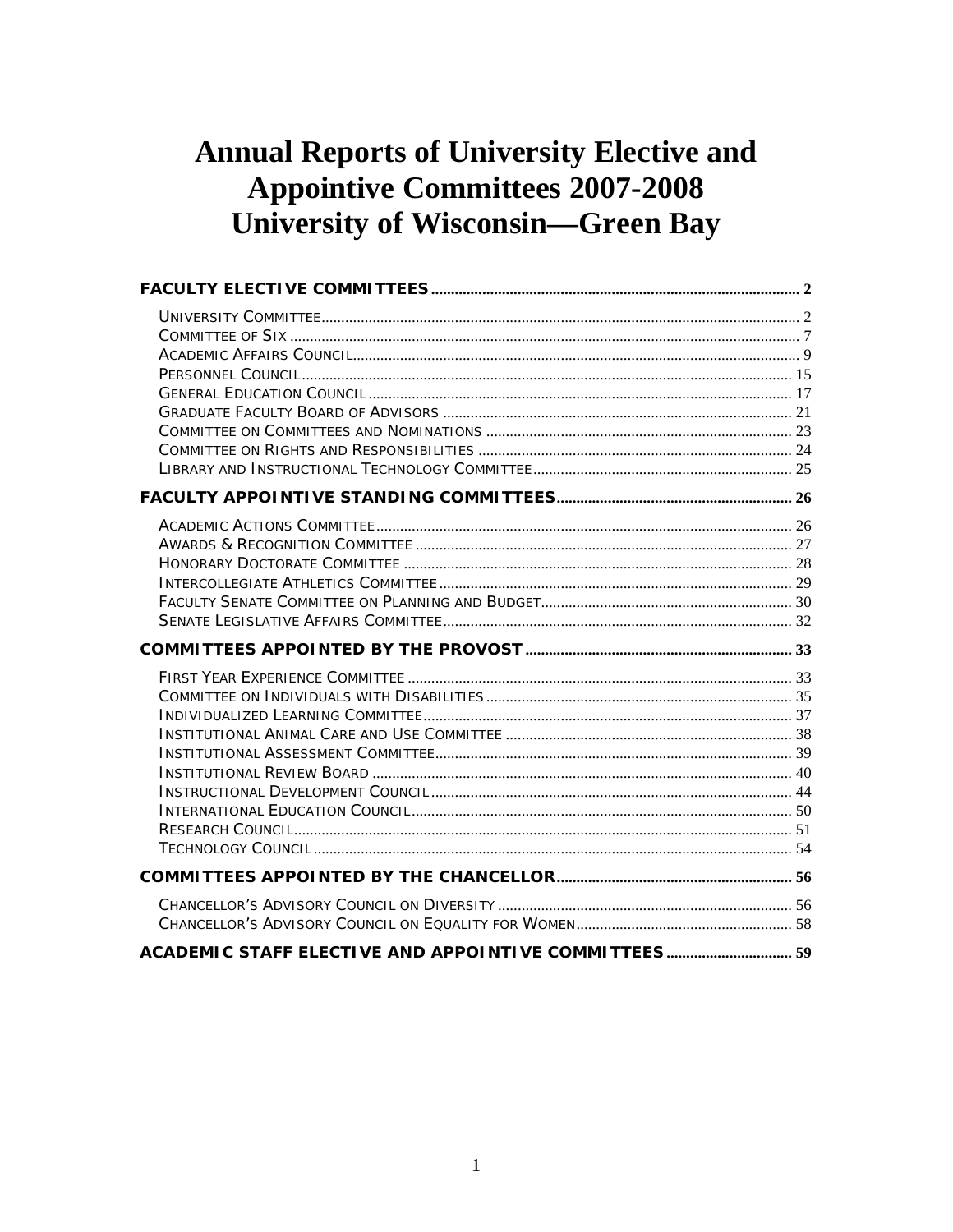### **FACULTY ELECTIVE COMMITTEES**

### <span id="page-1-0"></span>*University Committee*

#### **Annual Report 2007-2008**

The University Committee (UC) of the 2007-2008 academic year was comprised of Professors Dean VonDras (Chair), Steven Meyer, Illene Noppe, Terry O'Grady, Laura Riddle, and Kevin Roeder. We met weekly for approximately two hours and discussed a wide variety of issues and concerns. Dan McIver, the Academic Staff Committee representative, and Ricky Staley, the Student Government representative, regularly joined the UC at these meetings. Throughout the year, Provost Hammersmith also met regularly with the UC for discussion and exchange of information. In his position as Secretary of the Faculty and Academic Staff, Professor Cliff Abbott also met with the committee to discuss topics of concern. In addition, throughout the year the UC met with various guests to discuss matters of importance. The specific topics and issues discussed by the UC, as well as topics and items taken up by the Senate and their outcomes, can be found in the minutes of the UC weekly meetings, and in the minutes of the Faculty Senate meetings at http://www.uwgb.edu/sofas/. Highlights of the activities of the Faculty Senate and the UC are noted below:

### **The Faculty Senate Passed the following:**

#### *Curricular Issues:*

- New Major in Arts Management
- New Major in Design Arts

#### *Resolutions:*

- Faculty Resolution on the Granting of Fall and Spring Degrees
- Faculty Resolution on the Revised Policy on Student Feedback on Instruction
- Faculty Resolution in support of the 2009-2022 budget initiative "Advantage Wisconsin"
- Faculty Resolution in Support of Student Government Association U-Pass Program
- Memorial Resolution for Professor Emeriti Alice Goldsby
- Memorial Resolution for Professor Anne Kok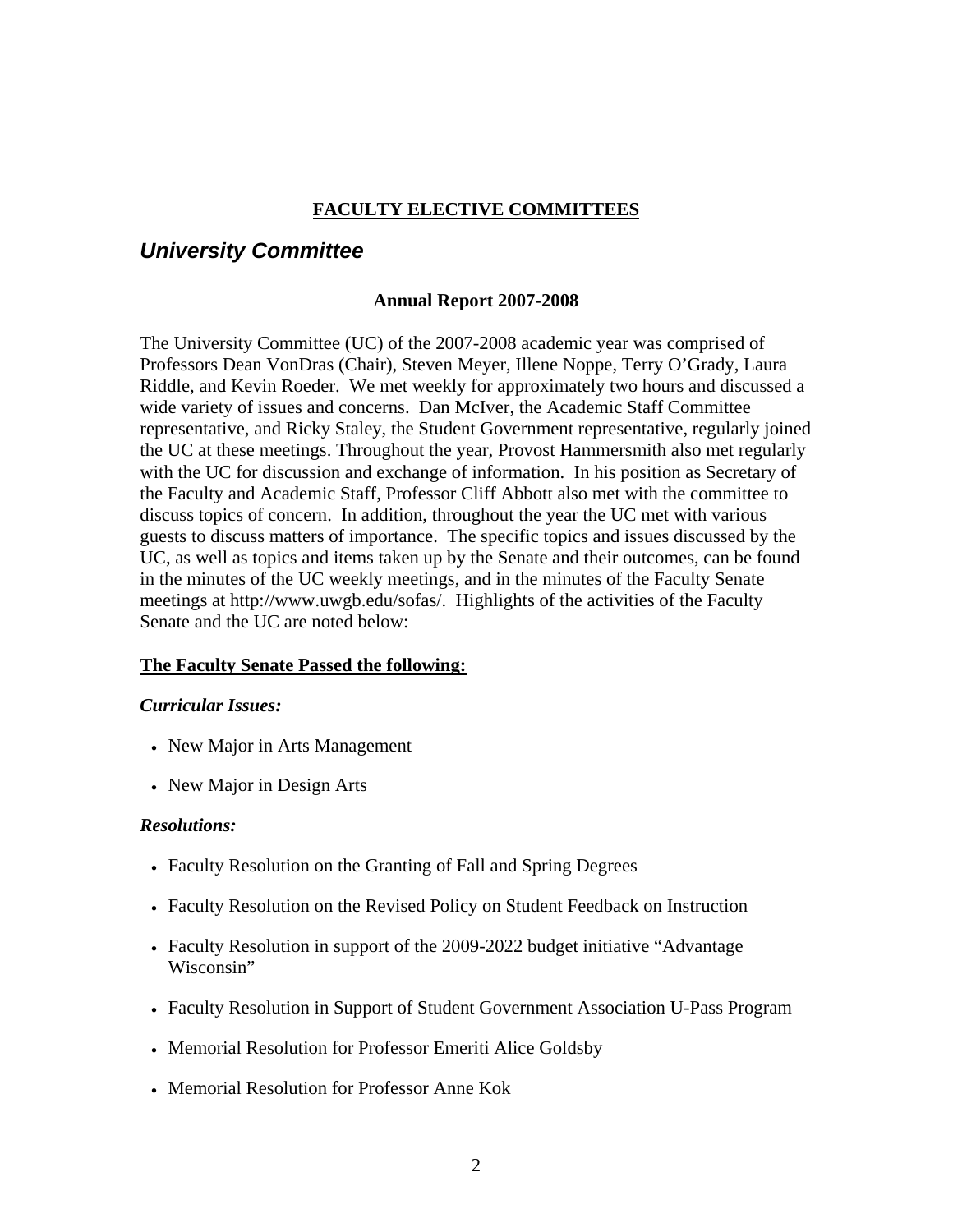### *Code Changes:*

- Code change effecting the recusal of members of the Committee of Six Full Professors and Personnel Council
- Code changes that, a) clarified the relationship of the Academic Affairs Council and General Education Council to the Faculty and the Faculty Senate; b) clarified that the intent of the term "recommendation" to mean "approved"; and, c) delineated an appeal process for decisions made by the Academic Affairs Council and the General Education Council.
- Code change delineating the responsibilities and duties of interdisciplinary unit chairpersons, indicating that the chairperson has leadership responsibilities to approve, schedule, and staff courses, subject to negotiation with other interdisciplinary units, relevant disciplines and programs.

### *Other:*

- In closed session met to discuss the awarding of honorary degrees.
- Approved the slate of nominees for faculty elective committees.

### *Issues and Topics Presented to Senate with Action to be taken in 2008-2009:*

- Issues regarding alignment and support for programs that bridge interdisciplinary units.
- Updating the Curriculum Planning and Procedures Guide.
- Revising and reforming Program Review procedures.

### *Senate Discussion Items – Action not required:*

- Instituted a process for faculty administrator evaluations and gained the approval of the Chancellor to begin the evaluations in 2008-2009.
- Held a Faculty Forum during the Senate meeting on the topic of the validity of the CCQs as indices of teaching effectiveness.
- Held a Faculty Forum during the Senate meeting on the topic of possible alignment of disciplinary and other programs with interdisciplinary units.
- Held a Faculty Forum during the Senate meeting on the topic of academic excellence.
- Held a Faculty Forum during the Senate meeting on the topic of Program Reviews.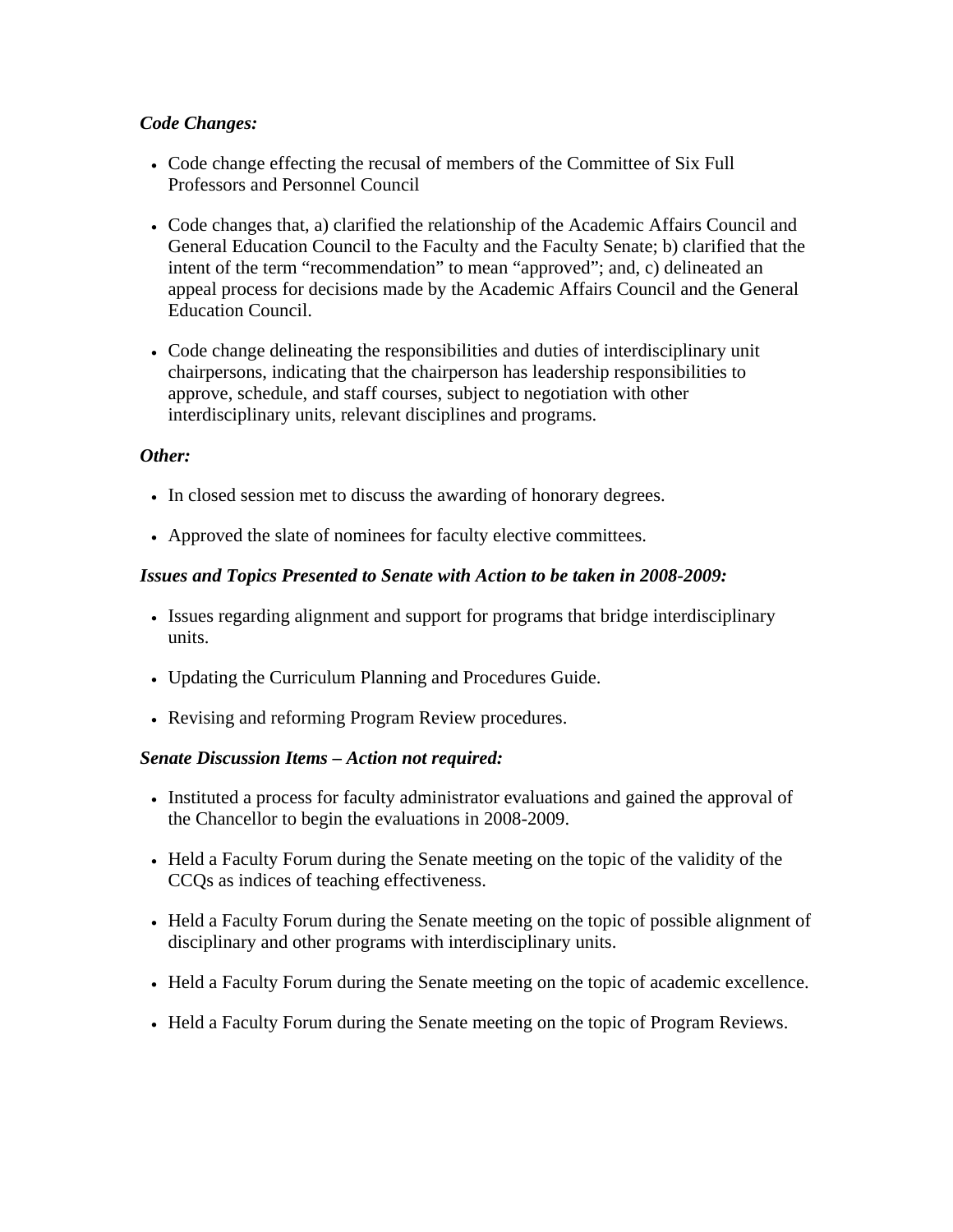### **University Committee Discussion and Actions:**

#### *Committee and Personnel Issues:*

- Discussed and revised the charges of the Faculty Senate Planning and Budgeting Committee.
- Endorsed the establishment and naming of faculty to the Executive Committee of the Global Studies Minor.
- Provided names for the interim-Chancellor and interim-Provost positions.
- Nominated faculty to serve on the new Chancellor search committee.
- Replacement nominations were provided for the Committee on Rights and Responsibilities and the Senate Appointed committees.
- Asked that the Unit Chairs and Deans meet with UC representatives in discussion of unit alignment and budget matters.
- Discussed code changes effecting, a) the Committee of Six Full Professors and Personnel Council; b) Academic Affairs Council and General Education Council; and, C) responsibilities and duties of interdisciplinary unit chairs.
- Discussed the use of Emeritus Faculty on Executive Committees.
- Created an Administrator Evaluation Committee to serve for one-year at the discretion of the UC to assist in implementing evaluation of administrators.

### *Salary, Workload, Campus Climate Issues:*

- Discussed and provided response to System's inquiry concerning sick leave coverage.
- Continued to discuss with the Provost issues regarding internal (local campus) inequities in faculty salaries, and concerns for salary compression and inversion.
- Provided a recommendation to the Chancellor regarding the distribution of the Chancellor's 10% discretionary fund.
- Discussed payment for courses taught in the summer session and asked the Deans to address this issue.
- Discussed campus traffic safety and a report provided by Public Safety.
- Discussed and requested for a weekly common hour in the 14-week calendar.
- Discussed and suggested refinements in the employee tuition assistance policy.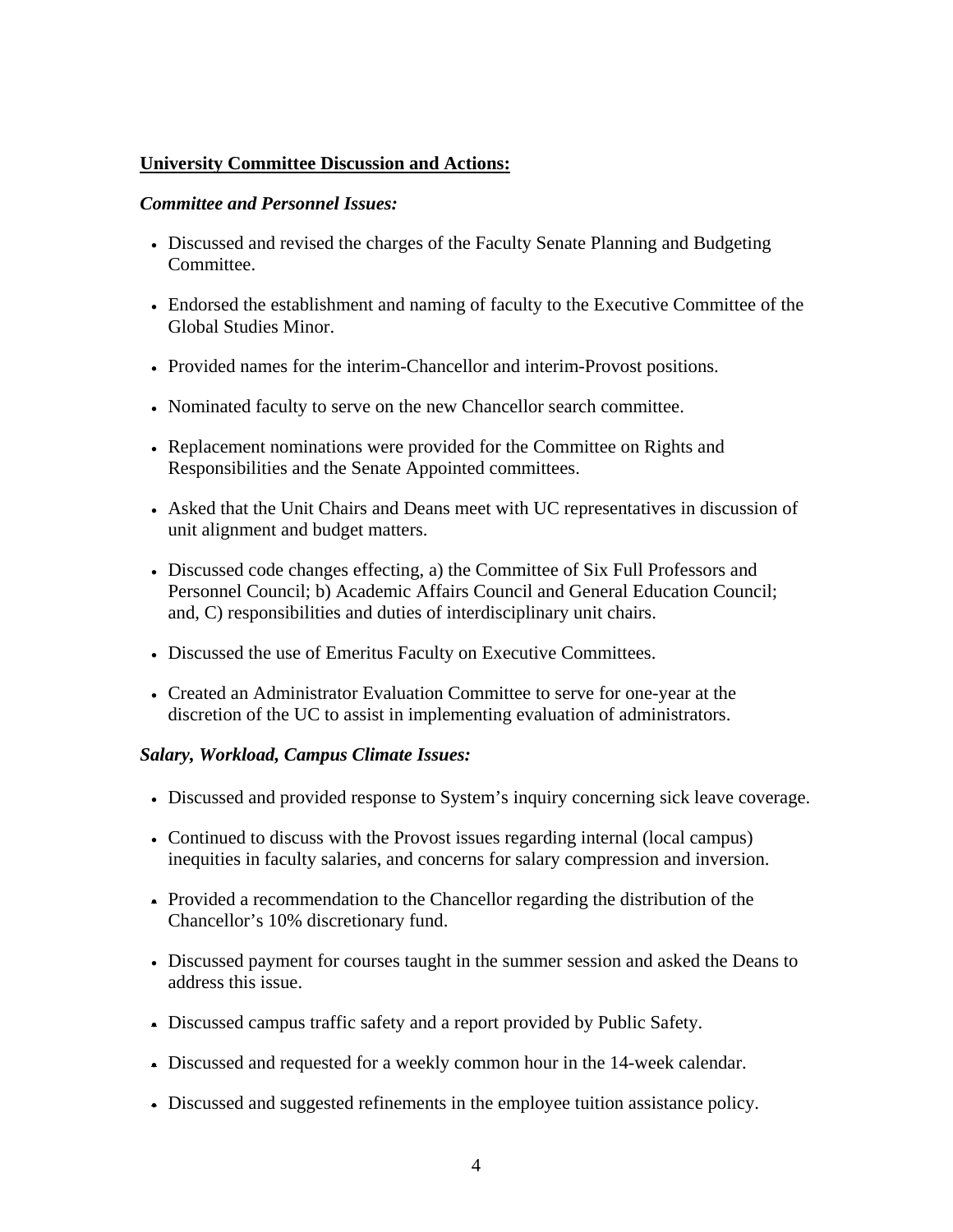### *Governance and Curricular Issues:*

- Discussed and requested of the Provost the creation of an informational web site that makes the campus planning and budgeting more transparent.
- Discussed the advisability of providing a contextualized GPA on transcripts.
- Discussed alignment of major and minor programs with interdisciplinary units.
- Discussed possible ways to reform and revise Program Reviews.
- Discussed and suggested updating and revising the Curriculum Planning and Procedure Guide.
- Discussed the establishment of an Executive Committee for the Global Studies Minor.
- Discussed procedures and implementation of the timeline for administrator evaluations.
- Discussed and requested a reporting of students with low standing to program chairs.
- Discussed the use of clickers as a method of voting in the Senate.

#### *Campus Wide Issues:*

- Discussed procedures for faculty evaluation of administrators.
- Discussed student feedback of teaching and the CCQ instrument.
- Discussed and suggested a multifaceted approach to assessing teaching effectiveness.
- Most of the UC met with the Higher Education Commission during accreditation.
- Discussed the new MLLO initiative that focuses on mission level student learning.
- Discussed and commented on campus planning and budget issues.
- Discussed and suggested opportunities for professional training programs addressing sexual harassment, ethical behavior, cultural competency and diversity, etc.
- Discussed System efforts to formalize the role of Faculty and Staff Representatives.
- Discussed and endorsed the U-Pass initiative of the Student Government.
- Discussed and endorsed the initiatives of the library to provide greater access to ejournals.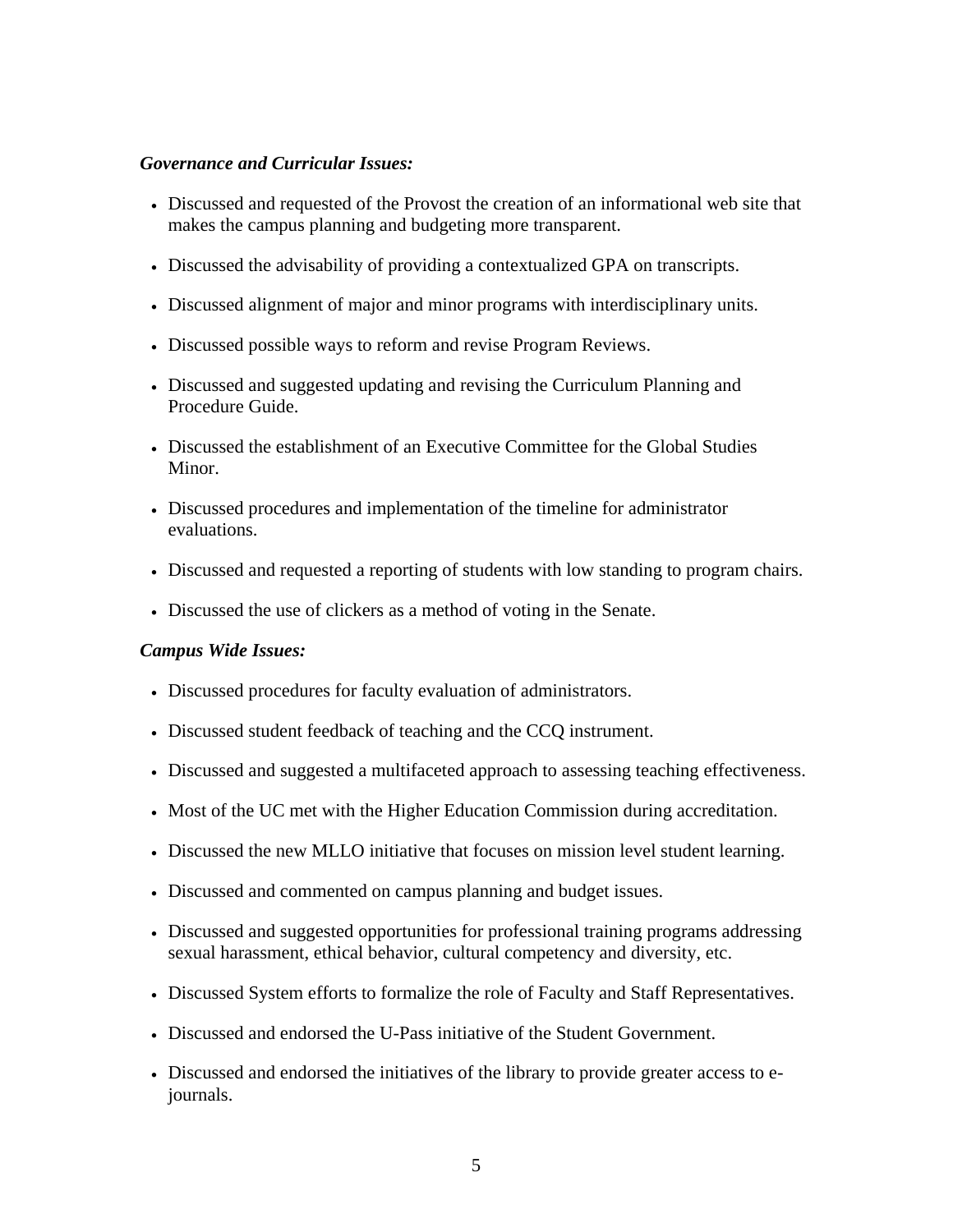### *Conclusion:*

In closing, I would like to express my sincerest thanks to Steven Meyer, Illene Noppe, Terry O'Grady, Laura Riddle, and Kevin Roeder for their kind support and collegial discussion throughout the year. Our committee worked with a great spirit of cooperation, hoping to understand and address the important issues and challenges faced by our whole University community. I would also like to express my thanks to Professor Cliff Abbot for his guidance in all matters concerning code and senate rules, and to Pat Przybelski for her administrative assistance. It is important to note also, that throughout the year the Faculty Senate worked very conscientiously and ably to debate and find direction that led to resolution of the items and matters presented to them, and thus I would like to convey my thanks and great appreciation to each of them for their very judicious service.

Respectfully submitted,

Dean D. VonDras, Chair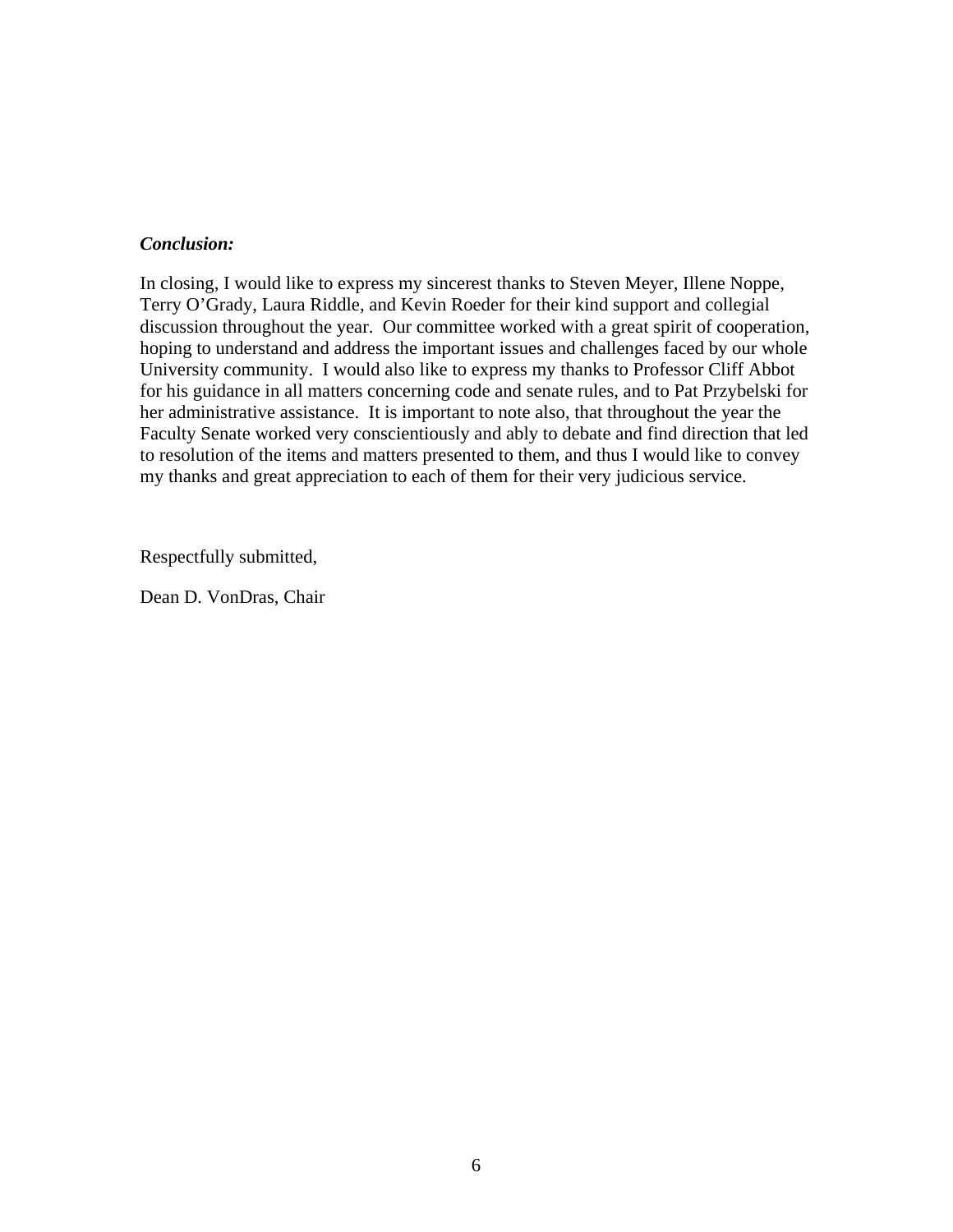### <span id="page-6-0"></span>*Committee of Six*

June 24, 2008

From: Larry Smith, Chair

### Subject: **2007-08 Annual Report - Committee of Six Full Professors**

The members of the Committee of Six for the 2007-2008 academic year were Gregory Davis, Cheryl Grosso, Robert Howe, Judith Martin, Laura Riddle, and Larry Smith, Chair

During the year we considered one candidate for promotion to the rank of full professor, and forwarded our recommendation and evaluation to the Dean for Liberal Arts and Sciences. Unlike the two previous years there were no conflicts of overlapping memberships among committee members and the candidate for promotion so issues of recusal and replacement of committee members did not arise. But, as more post-first-generation faculty move through the tenure track such issues can be expected to return and should be more formally addressed.

Unrelated to previous activities of the C-6, a new mandate from the provost that the chair of the Committee serve as a voting member on selection committees for Named Professorships, issued early in 2008, raises some serious concerns.

Work load was of special concern this year because the success of the administration in funding Named Professorships resulted in reviews of candidates for an unprecedented five NPs this year and the only voting member on all five selection committees was the C-6 Chair. In fact it was not easy to find even one candidate for election to Chair the C-6 among the six elected members of the Committee this year and had it been known at the time of the election that this mandate was coming there would likely have been none. This issue must be addressed in the future, should probably be brought through faculty governance, and if the volume of activity in reviewing candidates for Named Professorships remains high reassignment should be considered.

Also of concern to both the Chair of the C-6 and several Named Professors who served on some of the Selection Committees was the fact that this mandate violates prior practice of having only Named Professors vote on recommendations for future NP appointments. Thus deliberations about this issue might consider having only members of the C-6 who are Named Professors serve in this capacity.

Finally, and we should all hope for the first and last time, there was regrettable ambiguity, or at least lack of emphasis, about different qualifications for some of the new Named Professorships and limited information about the wishes of the donors who make the Professorships possible. Since we now have Named Professorships that are open to tenured faculty, not just full professors, and since the number of Named Professorships is getting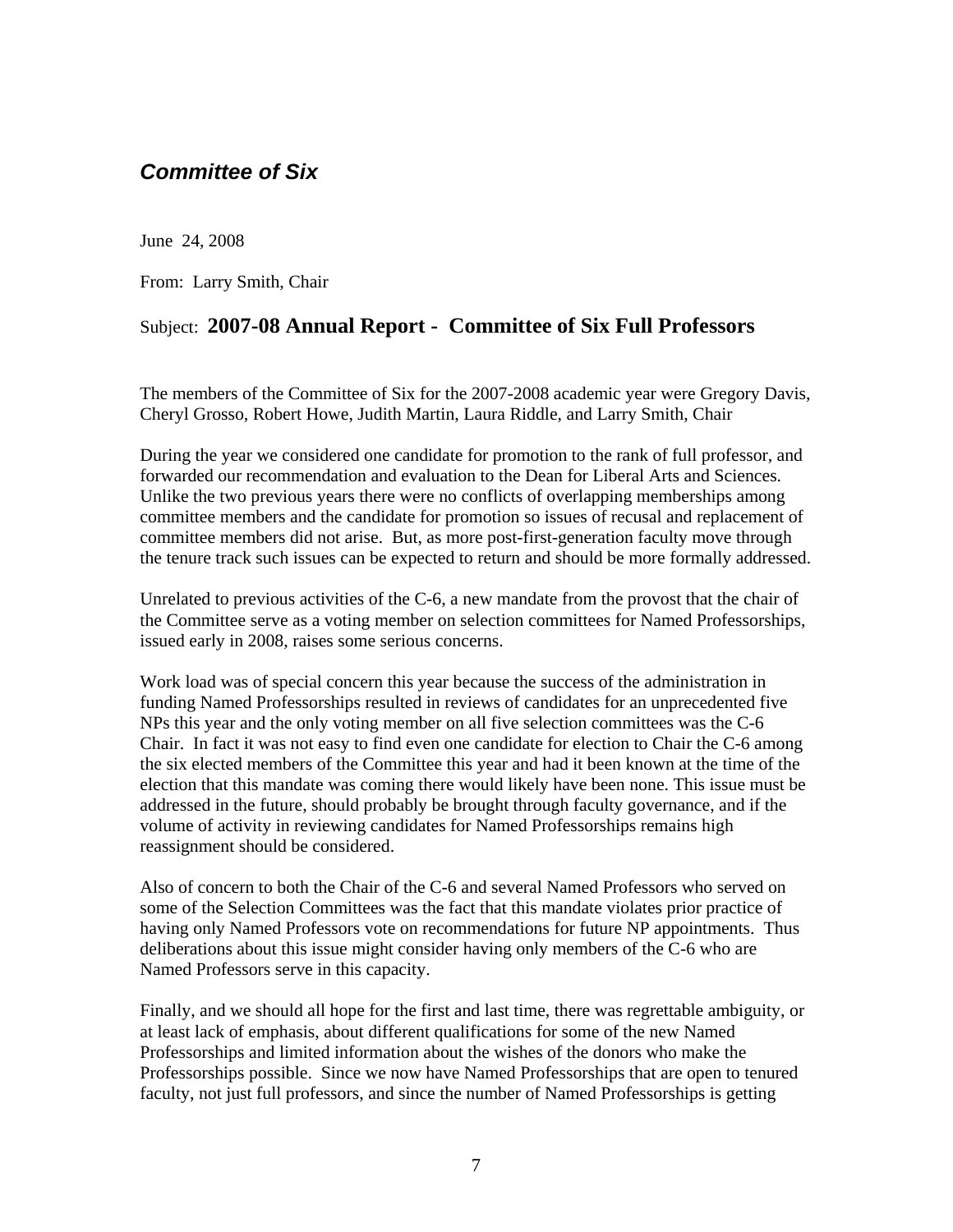rather large and expected to grow, more attention to detail is clearly needed. It is the chair's recommendation that these issues be forwarded to the University Committee, whose chair also serves on all NP selection committees, but as a non-voting convener, for clarification and recommendation.

The Committee of Six is a significant and important committee on our campus. Although its decisions are termed "advisory," committee members take their duties very seriously, give careful scrutiny to the files of candidates for promotion, and operate under the assumption that their recommendations will be taken seriously by administration. As long as its role is, and remains, only review and recommendation regarding candidates for promotion to the rank of full professor The Committee of Six's role is unambiguous and essential.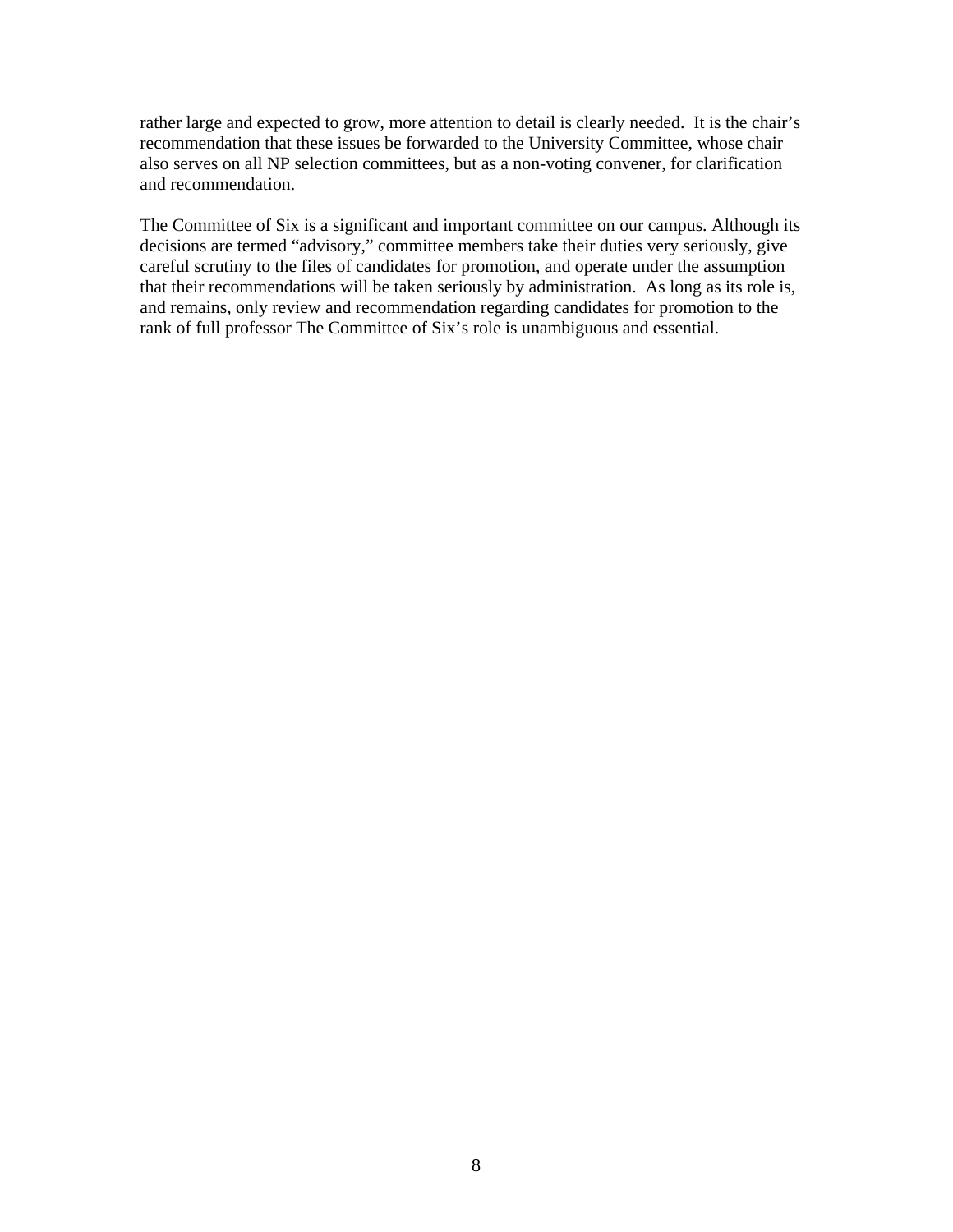### <span id="page-8-0"></span>*Academic Affairs Council*

May 14, 2008

To: Cliff Abbott, Secretary of the Faculty and Academic Staff

From: Mark Everingham, Academic Affairs Council chair

### Re: **2007-2008 ACADEMIC AFFAIRS COUNCIL ANNUAL REPORT**

The 2007-08 Academic Affairs Council members are Jennifer Ham, Patricia Ragan, John Lyon, Lloyd Noppe, Mark Everingham, and Tim Sewall. The AAC, a cornerstone of faculty governance, had a highly productive year.

### **Approval of Course Master Forms for new courses and modifications to existing courses**:

Theatre 221; 222; 321 Communication 366; 382 Social Work 395 Environmental Science 491 Music 181/381 Design 131 Political Science 499 History 337; 450 Human Biology 198 Interdisciplinary Studies 106; 400 English 290 Education 361

**Approval of course discontinuations:**  Art 371; 377

**Approval of new programs:**  Major in Arts Management Major in Design Arts

### **Approval of modifications to existing programs:**

Minor in Art Minor in Theatre Minor in Graphic Communications

### **Discontinuation of the International Studies Certificate:**

The Academic Affairs Council considered a LAS Dean's request to discontinue the International Studies Certificate. The main rationale was the recent creation of a Global Studies minor program. Given the lack of faculty support for the continuation of the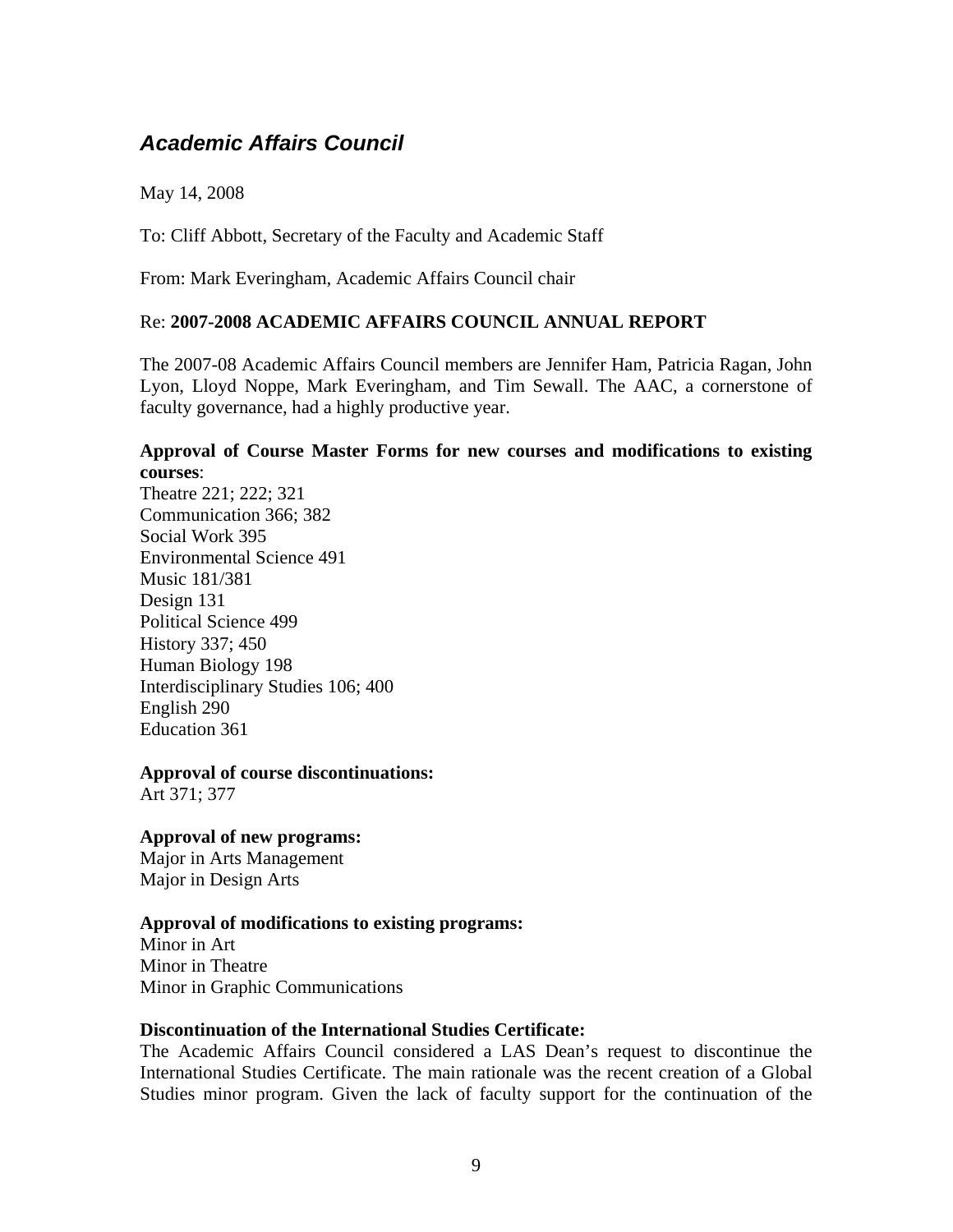certificate, and that courses offered currently under the certificate will not be affected, the AAC voted unanimously to recommend the discontinuation of the International Studies Certificate.

### **Program reviews completed:**

Communication **History** Environmental Policy and Planning and Public Administration Social Change and Development Information Sciences **Chemistry** Environmental Science Earth Science

### **New program proposals returned to initiators:**

**Bilingual/Bicultural Education Minor**-The Academic Affairs Council received the Form C proposal for a Bilingual/Bicultural Education Minor. The proposal was incomplete. It proposes to use a number of courses from Humanistic Studies, but the HUS chair has not signed or commented on the proposal. The proposal also lacks the signature of the Dean of Liberal Arts and Sciences. The AAC must receive formal input from all relevant and interested parties before it takes action on any proposal. The chair of the initiating unit is responsible for sending a copy of the proposal to other impacted units. Therefore, the ACC returned the proposal via the SOFAS office and requested a completed Form Z with signatures and input from Humanistic Studies and the Dean of Liberal Arts and Sciences.

**Interdisciplinary Studies Minor**-The Academic Affairs Council reviewed the Form C and a number of issues and questions emerged that require more information.

1. Interdisciplinary Studies needs to request a formal evaluation and statement of support from Business Administration.

2. How are the learning outcomes of the new minor different from the learning outcomes of the University's General Education program?

3. How and why were the required supporting and upper level courses chosen? Are there other courses that could be included in these categories?

4. In the categories under Humanities, Natural Sciences, and Social Sciences, how are the course options different from the array of course options from which students could chose to fulfill General Education requirements in each of these same categories?

5. How and with whom would Interdisciplinary Studies consult about which faculty members will offer particular courses, as well as when and how, under the new minor? 6. Are communication and writing skills intended to demonstrate proficiency only in English? Could a student demonstrate proficiency in another language to satisfy the minor requirements?

7. Learning outcome I includes "humanities and fine arts", however only course options in Humanities are listed.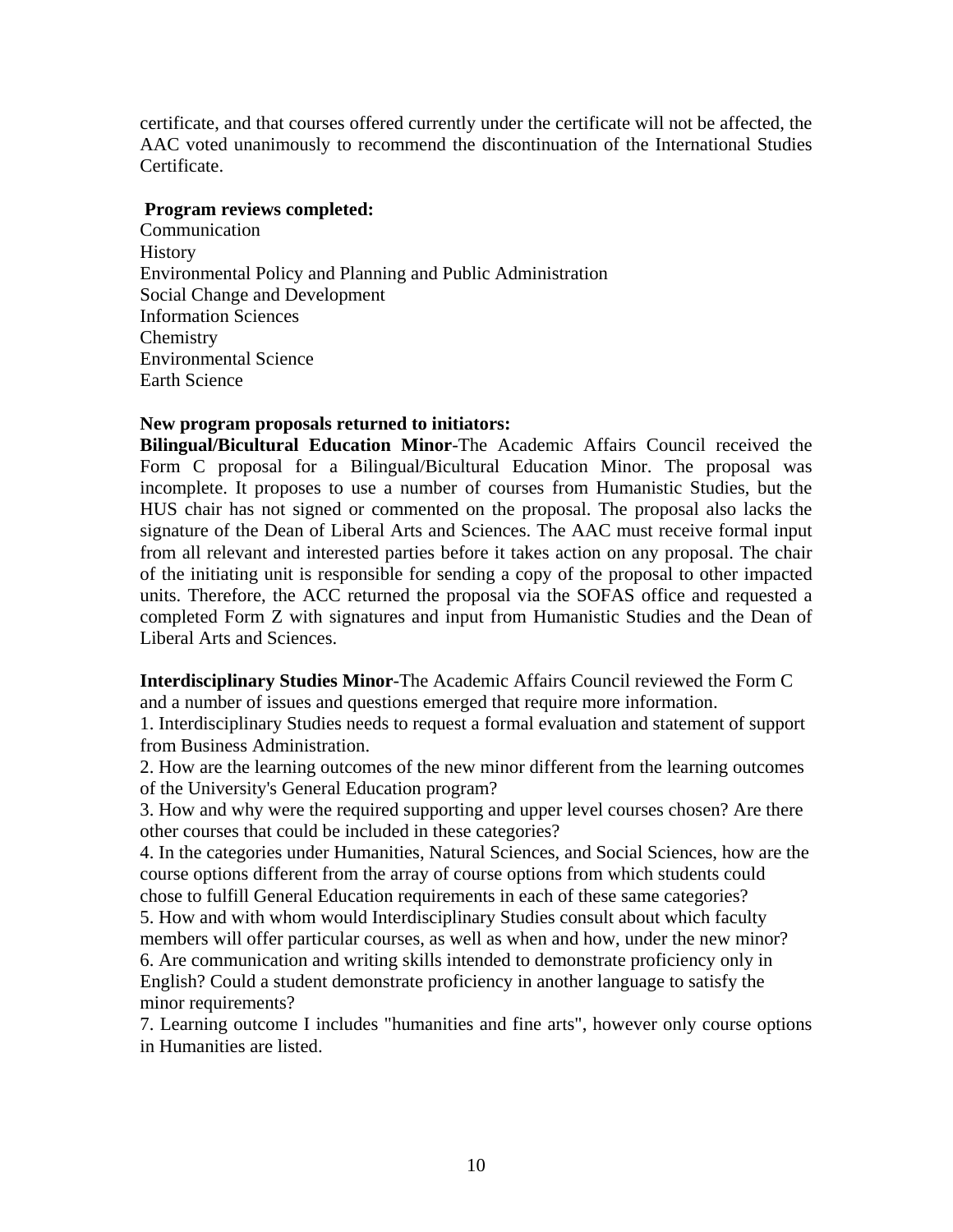#### **Other academic issues:**

### 1. **AAC proposal for a new University policy on special topics and variable content courses-**

The Academic Affairs Council discussed the creation and the implementation of a new University policy governing the approval and the use of special topics and variable content courses. The AAC recommends that executive committees of all academic programs approve the offering of special topics and variable content courses with the same content only once every four academic years. Those academic programs wishing to offer the same special topics or variable content course more often than every four years must submit instead an independent Course Master Form to create a permanent course through the existing curricular approval process. The Academic Deans should inform in writing all program chairs about this new policy. The Deans and the Registrar should monitor the policy carefully on a semester-by-semester basis. The AAC would refer to this policy in a memo to the initiator and the relevant program chair each time the AAC approves a special topics or variable content course through the existing curricular approval process.

2. **AAC request to include a signature line on the Course Master Form for disciplinary or other unit executive committee action-**Disciplinary programs and other units are not required to align formally with a single interdisciplinary budgetary unit. For the purpose of consistency and clarity on new course proposals, a signature line must be added to the CMF to indicate disciplinary program or other unit executive committee action. Accordingly, the interdisciplinary budgetary unit chair of the faculty member who initiates a new course proposal and the disciplinary program or other unit chair must sign the CMF once approvals of the respective executive committees are obtained.

3. **Approval of the Global Studies Executive Committee-**The Academic Affairs Council and the Personnel Council met jointly to review the Provost's proposal to form an Executive Committee to oversee the Global Studies Minor. The motions were 1) to recommend the establishment of a Global Studies Executive Committee; and, 2) to recommend the slate of faculty members, who expressed a commitment to the development of the Global Studies Minor program, and who were proposed by the Provost, to be members of the Executive Committee. These faculty members are David Coury (Humanistic Studies), Marcelo Cruz (Urban and Regional Studies), Mark Everingham (Social Change and Development), Kevin Fermanich (Natural and Applied Sciences), Ganga Nair (Natural and Applied Sciences), and Kevin Roeder (Social Work). Each motion passed unanimously. The Academic Affairs Council and the Personnel Council recognize that the membership of the Global Studies Executive Committee remains open to invitations to and requests from additional faculty members to participate in the minor program. Both Councils will appreciate your timely action to secure the required approvals from the Deans, the Faculty Senate, and the Chancellor.

4. **Code change to section 54.03 A.1 of the Faculty Governance Handbook and the Curriculum Planning and Procedures Guide-**New code language in section 54.03 A.1 on the Academic Affairs Council was passed by the Faculty Senate on November 17, 2007 and is in the Faculty Governance Handbook. Section 54.03 A.1 states: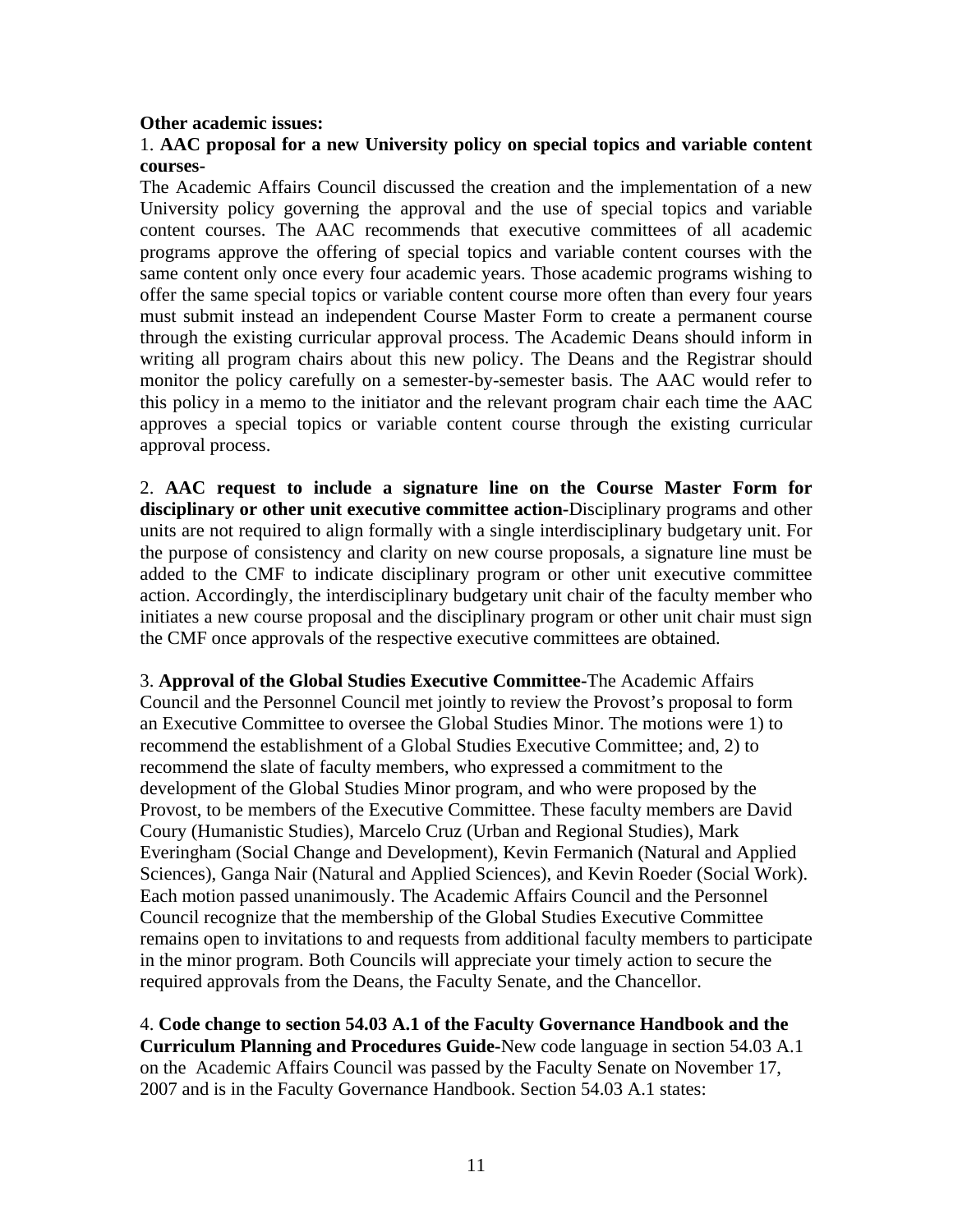*Upon request of the appropriate Dean(s), the Academic Affairs Council shall approve or disapprove of all new programs or of modification to existing programs (majors and/or minors), and of all new credit courses or modifications to existing credit courses at both the undergraduate and graduate levels.* 

This language contradicts the Curriculum Planning and Procedures Guide approved by the University Committee and Faculty Senate in October 2006. The Guide contains a summary chart on page 5 indicating the academic action of the Academic Affairs Council is either "recommendation only" or "no action required". The Academic Affairs Council requests modification to the Curriculum Planning and Procedures Guide to reflect that all academic actions listed in the summary chart require the approval of Academic Affairs Council according section 54.03 A.1.

5. The Academic Affairs Council reviewed a proposal **"Procedures for determining the curricular relationship between interdisciplinary units and academic programs" dated October 18, 2007.** The minutes of the AAC meeting on November 7, 2007 reflects the following conclusions:

*The discussion begun last meeting regarding the current proposal for the alignment of majors and minors with budgetary units was renewed. Members of the AAC strongly expressed their aversion to the concept that budgetary units would have approval power over the actions taken by the executive committees of disciplinary majors or minors and interdisciplinary minors. This role being proposed for budgetary units was viewed as being in conflict with the duties identified in the faculty code that are designated to the chair and to the executive committee of the disciplinary programs. The AAC recognized the inconsistency between the faculty code, section 54.03 A. 5 and current practice. Currently, it is not possible for the chair of the AAC to perform the task outlined in this section of the faculty code. A possible solution to the problem would be to delete the last seven words from this section of the code.* 

 *The Academic Affairs Council shall annually provide the Secretary of the Faculty and Academic Staff, for inclusion in the Faculty Governance Handbook, a current list of: 1) Interdisciplinary Units and 2) approved academic programs (including majors, minors, emphases, graduate programs, and certificate programs) and the Interdisciplinary Units responsible for them.* 

 *While this change in code would allow the AAC to perform this codified duty, it would not address the problems associated with having academic units trying to function without access to clerical support and S&E budgets.* 

 The AAC also noted the University Committee's deliberation on the same proposal as reflected in the UC minutes of October 31, 2007: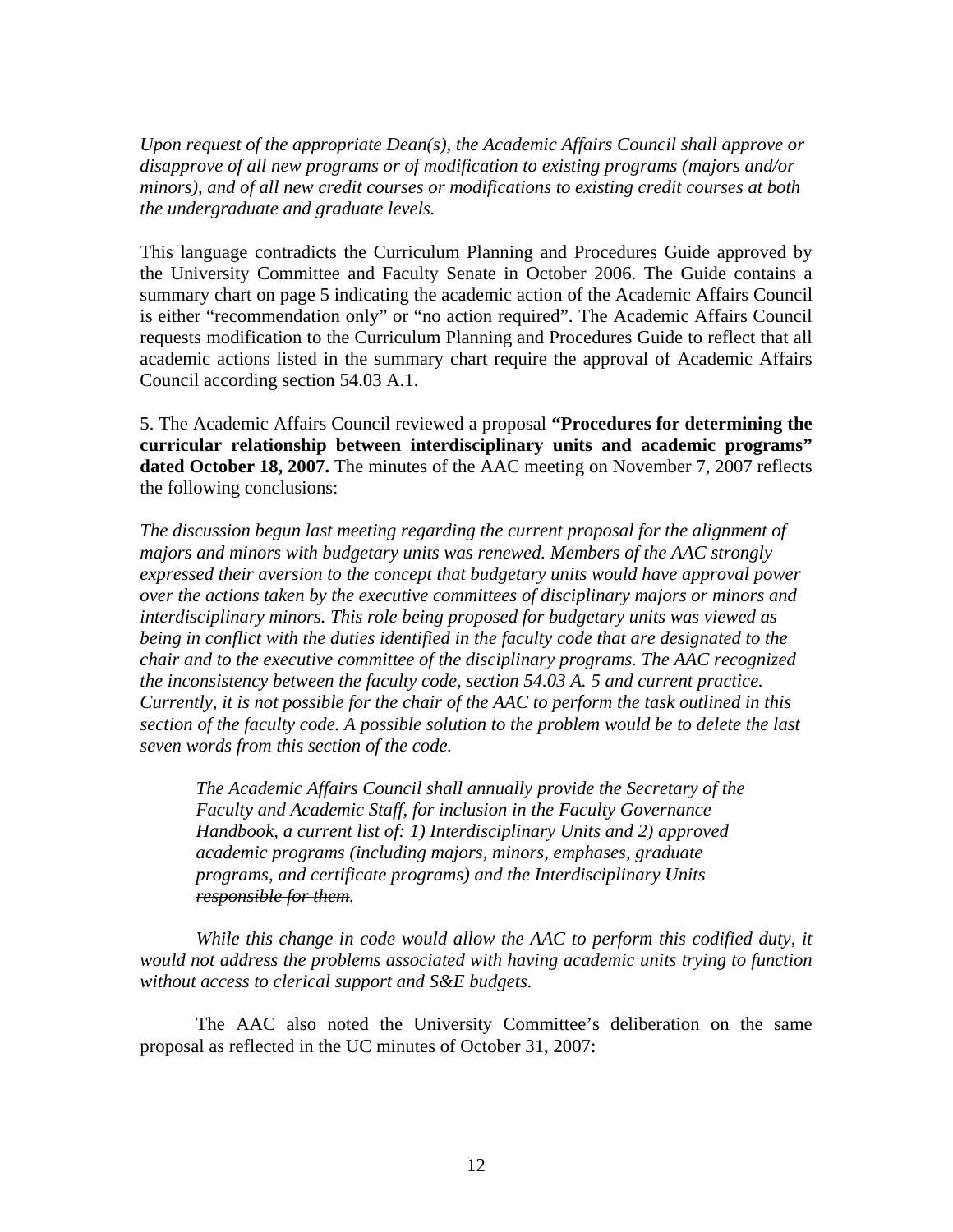*Proposal concerning "unit alignment." Originating from Associate Provost Sewall and circulated to Unit Chairs, this proposal suggests that programs (e.g., minors, certificate programs) that have no specific academic home be formally aligned with a "responsible interdisciplinary unit." The UC debated the advantages and disadvantages of doing so, as well as the benefits of keeping the current policy of curricular proposals based on negotiated agreements with units of faculty members involved with the particular curricular initiative. The UC determined that the "unit alignment" proposal does not embrace interdisciplinarity and that the disadvantages of institutionalizing a unit alignment far outweigh the advantages. Furthermore, it was hoped that future proposals for curricular matters would also be sent to the UC as a matter of standard protocol.* 

The Academic Affairs Council requests the code change to section 54.03 A.5 indicated above be placed on the formal agendas of the University Committee and the Faculty Senate for discussion and action prior to the end of the 2007-2008 academic year.

6. The Academic Affairs Council reviewed a draft proposal on **Academic Program Review Procedures.** The AAC applauds the efforts to reform the academic review process to make it a more efficient and focused on each unit's self-study of its ability to develop a high quality academic program. The AAC identified some questions and concerns about the proposal enumerated below. Associate Provost Sewall is aware of these points and, in some instances, already made changes to the document dated April 21, 2008. However, the AAC would like to bring them to the University Committee's attention prior to its meeting on May 7, 2008 and in advance of the Faculty Senate meeting on May 14, 2008.

1. Attachment C of the document on page 6: program continuation, conditional continuation, or discontinuation is mentioned. Is that normally part of the AAC review process (unless specifically requested) and should it be included here?

2. The AAC's role is discussed on page 3: What are the responsibilities of the AAC with regard to recommendations or suggestions about areas in need attention to improve the quality of the overall program and curriculum?

3. Step #7 of the Review Procedure: The AAC should be included on the list of those persons or bodies who receive a copy of the report prepared by the Dean.

4. Why have considerations of resource needs been eliminated from the program review procedures given program strengths and resources are interconnected?

5. Is it sufficient for programs to have the opportunity to get written feedback on their initiatives and needs from the AAC and deans, Provost only every 7 years?

6. What is the relationship between a Program Review and a Program Development Plan? Is there some way to combine these two documents to cut down on redundancy?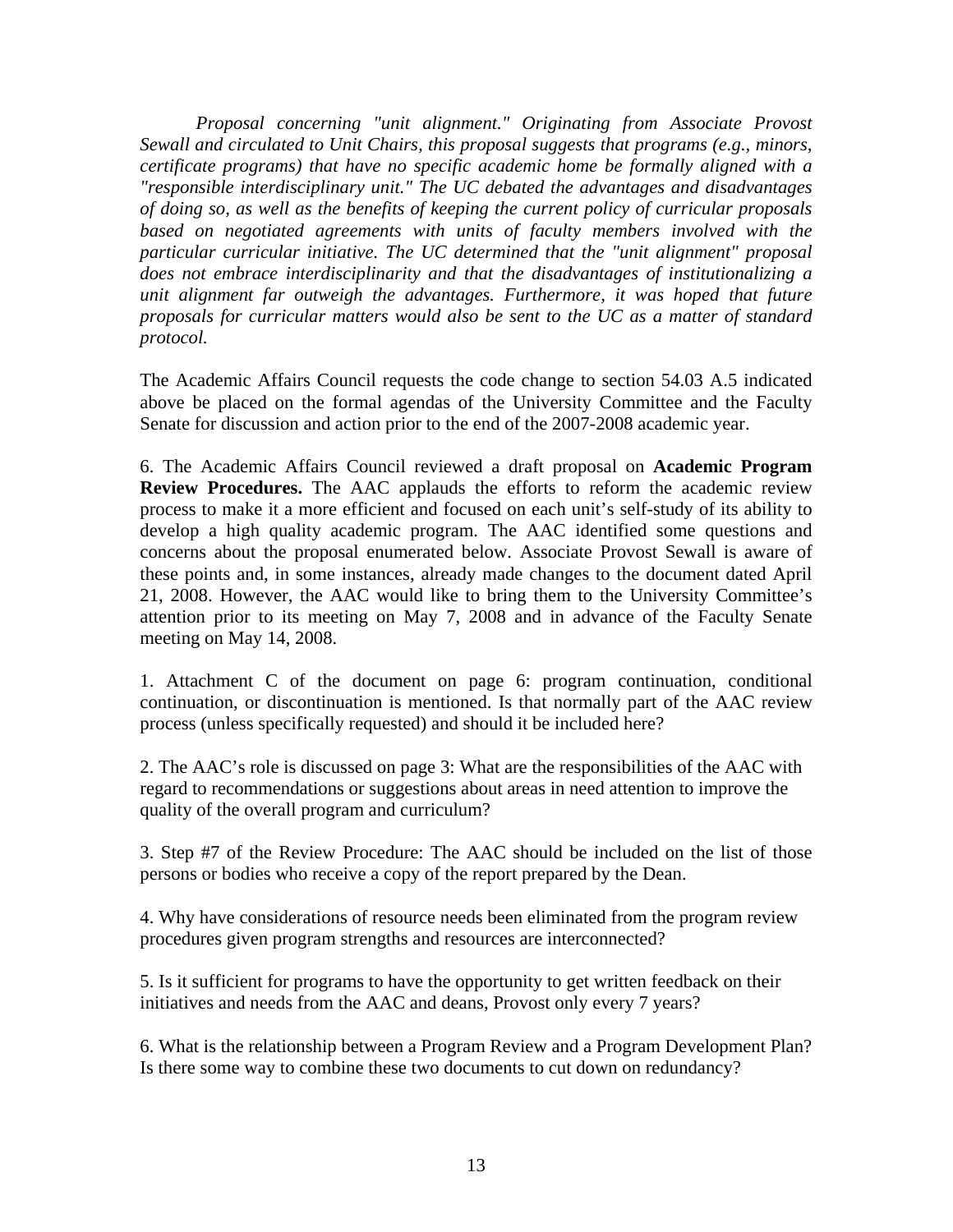7. The use of the terms "interdisciplinary unit chair", "disciplinary unit chair", and "other unit chair", instead of "unit chair", throughout the document will avoid potential confusion about which groups of faculty are responsible for the preparation of information, the participation in the formal procedures, and the response to feedback from various sources. Interdisciplinary unit chairs, disciplinary unit chairs, and other unit chairs should inform their relevant faculties about program strengths and challenges that emerge from clear communication throughout the academic program review process.

8. Concerning paper flow: according to #3, the only part of the discussion to which the Senate would not have access is the dean's response and recommendations for actions. Should the dean's response about the program also be forwarded along with the other materials? #9 suggests that the Provost also provides a response which the Provost will send for posting on the SOFAS website. Should the Provost's response also be sent to the relevant interdisciplinary unit chair, disciplinary unit chair, other unit chair, and dean? Granted they would have access to the website, but it would be easy to copy them directly.

9. How does each program evaluate the relationship between the University mission, its requirements and "UWGB as a whole"?

10. Will programs and the AAC be required to evaluate which and how many requirements are adequate and reasonable to produce a given major? How will the AAC or others be able to assess if requirements are sufficient or not? What might the criteria be for judging this aspect?

CC: Dean Von Dras, University Committee chair Secretary of the Faculty and Academic Staff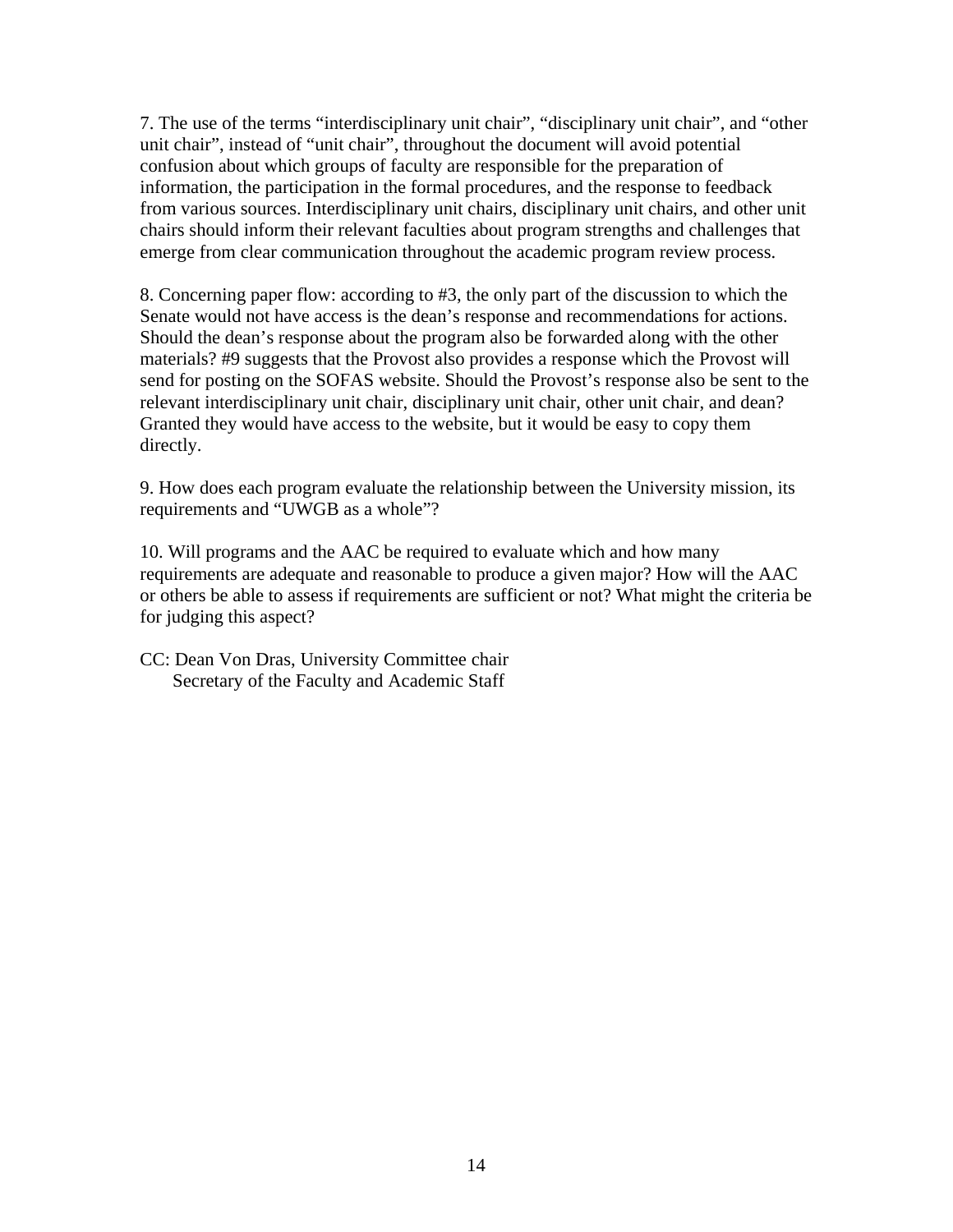### <span id="page-14-0"></span>*Personnel Council*

University *of* Wisconsin

# GREEN BAY

8-14-2008

To: Secretary of the Faculty and Academic Staff

From: Jeff Entwistle, Chair Personnel Council 2007/2008

In Re: Personnel Council Annual Report 2007/2008

The Personnel Council had a very positive year sharing in the successes and promotions of five of our faculty colleagues on campus and conducted important discussions about the tenure review process as well in addition to typical council business.

- Tenure/Promotion Reviews were conducted for four Assistant Professors who had come to the end of their probationary tenure period. Those colleagues (and academic programs) were Assistant Professors Denise Bartell (Psychology and Human Development), Kristin Vespia (Psychology and Human Development), Scott Ashmann (Education), and Mark Kiehn (Education). In addition Assistant Professor Stefan Hall's Academic record (English and Humanistic Studies) was submitted for our consideration prior to official completion of his probationary period. I feel I can speak for every member of the Personnel Council and the replacements for recused members of the council when I say that it was an honor to celebrate in the commitment to excellence and a special commitment to their students that all of our tenure candidates displayed during the review process.
- The Council selected four colleague's names (from a list supplied to the council) to be placed on the ballot for the Committee on Committees and Nominations, which had two openings for a Social Science Representative and one At-Large Representative. The council unanimously agreed to the following election slate.

| <b>SS Rep Nominees</b> | At-Large Rep Nominees |
|------------------------|-----------------------|
| Laurel Phoenix         | Rebecca Meacham (AH)  |
| Regan Gurung           | Bill Lepley (PS)      |

The Council did also have discussions about the value and/or necessity of this particular council level of review since it seems that in most ways once the academic unit has made it's recommendation this council is incapable of doing anything other than agreeing with and passing on that unit recommendation to the Deans. Even in areas of combined service, which seemed like a particular interest of the personnel council perspective, different units have varying expectations about the nature and breadth of their faculty's service responsibilities so it is not something the Personnel Council can evaluate and assess any differently.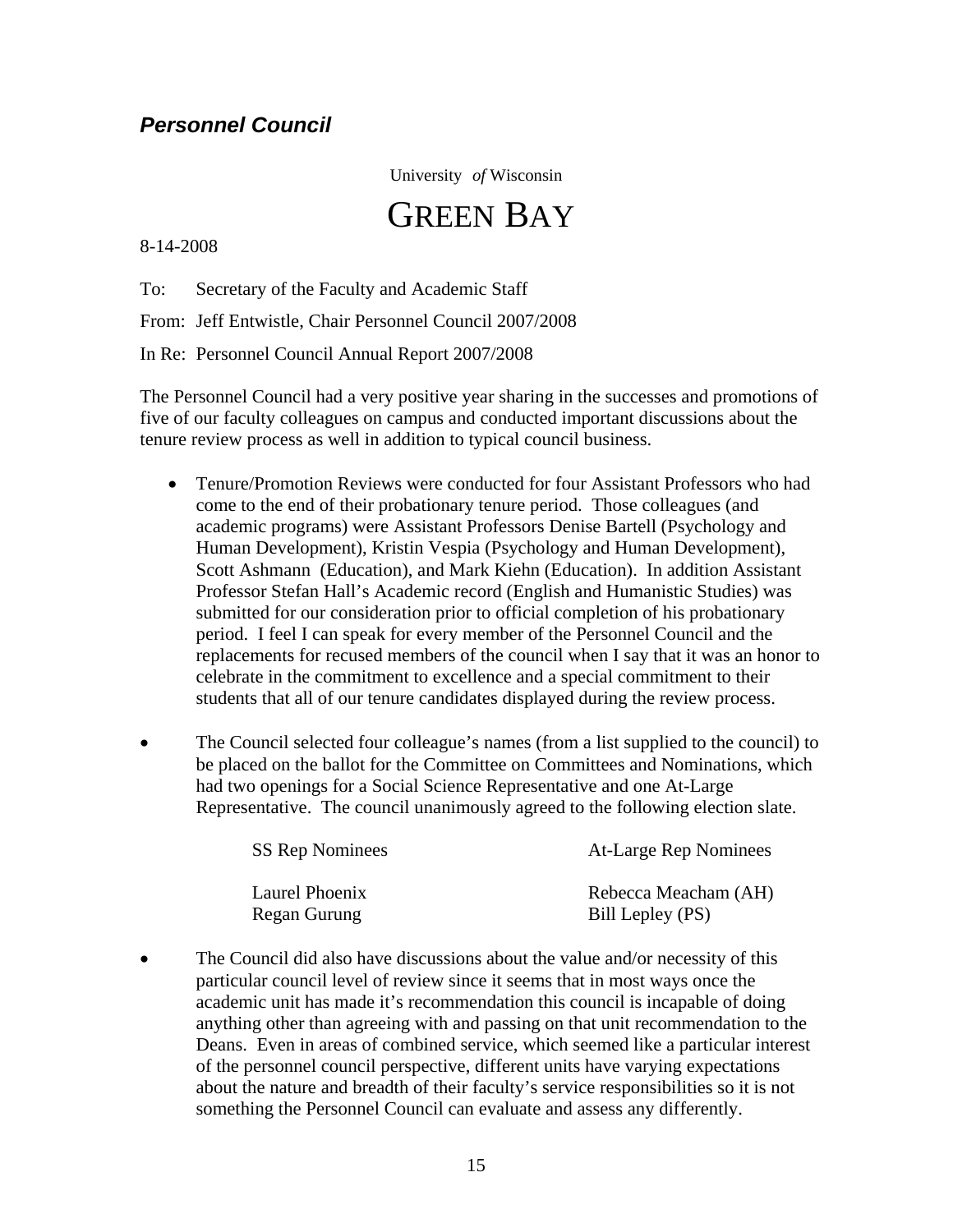The final outcome of these discussions was that this Council does complete a very important function in helping to prepare the candidates for future promotion reviews. The council can and should recommend to both the tenure candidates and their respective academic units or representatives things they might consider revising or focusing on or even cutting back on to better prepare their candidates and their candidate's files for future promotion reviews.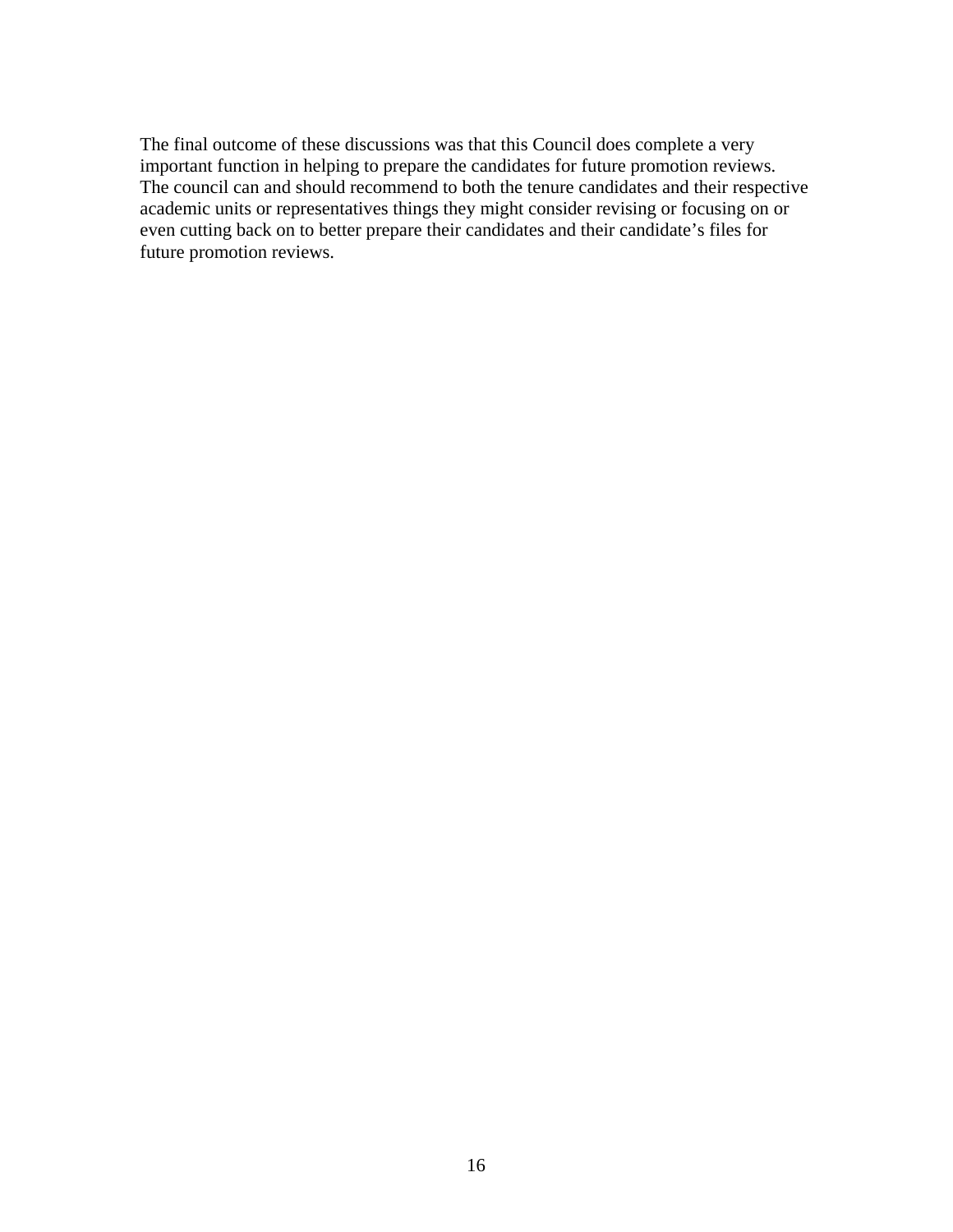## <span id="page-16-0"></span>*General Education Council*

### To: University Committee

From: 2007-08 General Education Council Members: Greg Aldrete, Heidi Fencl, Catherine Henze, William Lepley, Debra Pearson (Chair), Georjeanna Wilson-Doenges, Associate Provost Tim Sewall (ex officio)

### Subject: **Year-End Report of the General Education Council**

### **I. Actions on Individual Courses**

During 2007-08 the GEC approved the following courses:

Courses approved for Writing Emphasis (WE) categorization:

- History 483X The History of Russia (1700 to the present)
- Art 395 Exhibition Development and Design
- Environmental Science 469 Conservation Biology
- Human Biology 403 Human Physiology Laboratory
- Human Biology 444 Endocrinology
- Human Biology 422 Immunology
- Biology 309 Evolutionary Biology
- Psych 483X Anger and Aggression Seminar
- History 337 The Rise of Islamic Civilization to l800
- Human Biology 198 Death, Dying and Science (freshman seminar)
- English 290 Literary Studies
- Environmental Science 283X Weather and Climate Forecasting (freshman seminar)
- Social Change & Development 283X Waging War, Waging Peace (freshman seminar)
- Human Development 198 How we live: American cities and suburbs (freshman seminar)
- Communication 198X Communicating effectively: Necessary tools for conflict management in everyday student life (freshman seminar)
- Urban & Regional Studies 283X, Jumpin' Java: Coffee cultures around the world (freshman seminar)
- Human Development 283X Not Just for Children: The meaning of Play (freshman seminar)
- Spanish 465 Special Topics

### Courses approved for Social Sciences 1 (SS1) categorization: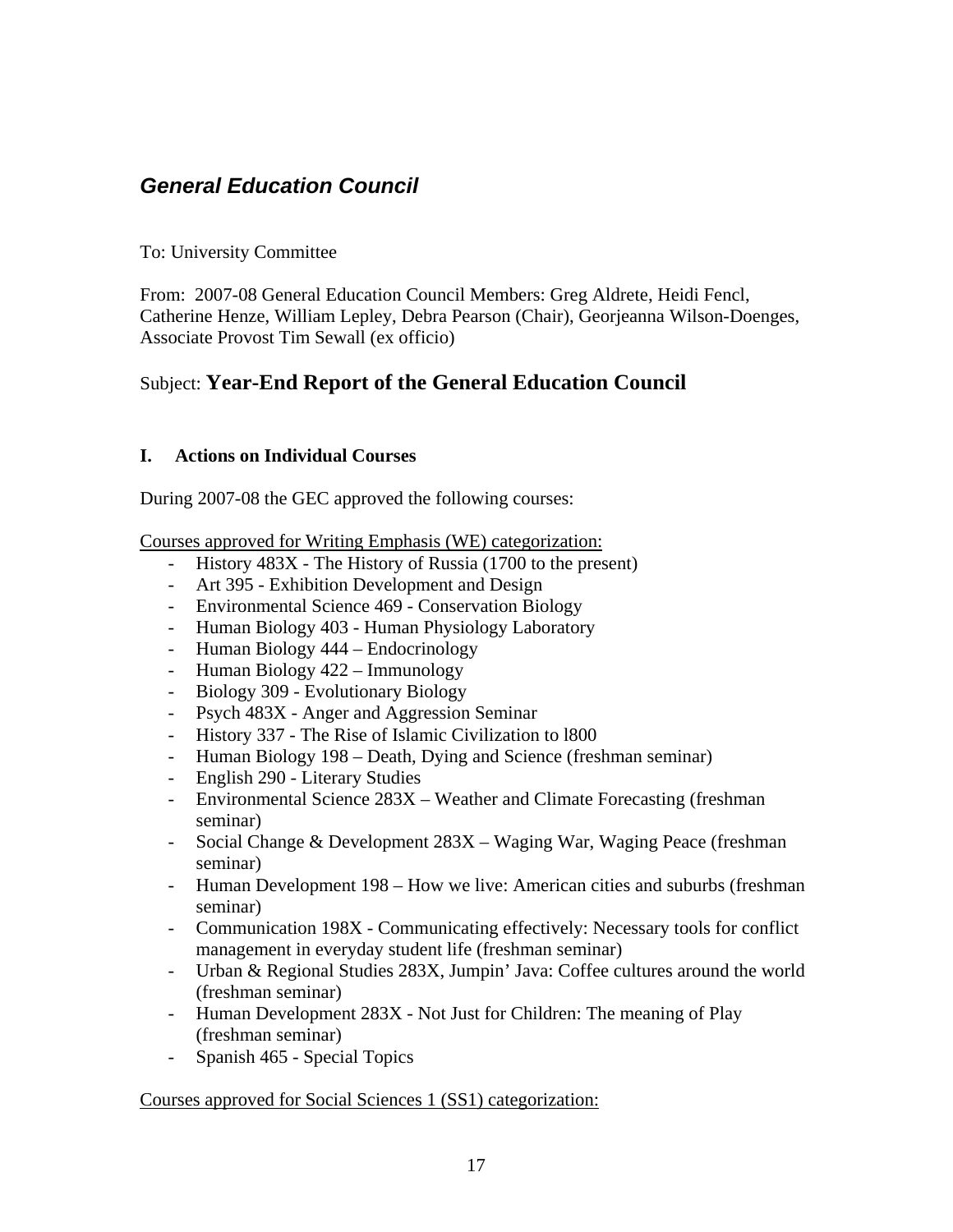- Urban & Regional Studies 283X Jumpin' Java: Coffee cultures around the world
- Human Development 283X Not Just for Children: The meaning of Play

Courses approved for Social Sciences 2 (SS2) categorization:

- Social Change & Development 283X Waging War, Waging Peace
- Human Development 198 How we live: American cities and suburbs
- Economics 307 History of Economic Thought
- Communication 198X Communicating effectively: Necessary tools for conflict management in everyday student life

Courses approved for Humanities 3 (H3) categorization:

- English Composition 105 Expository Writing (the Provost did not approve this course request for H3 categorization)
- History 206 History of U.S. 1865 to present (change from H2 to H3 categorization)
- History 205 History of U.S. 1600-1865 (change from H2 to H3 categorization)
- History 380 U.S. Women's History

Courses approved for Natural and Physical Sciences 1 (NPS1) categorization:

- Chem 355 - Chemistry in the World

Courses approved for Natural and Physical Sciences 2 (NPS2) categorization:

- Environmental Science 342 Environmental Geology
- Human Biology 198 Death, Dying and Science
- Environmental Science 283X Weather and Climate Forecasting
- Environmental Science 283X Radioactivity and the Environment

Courses approved for World Culture (WC) categorization:

- Nursing 492 Global Aspects of Health Care
- Hist 337 The Rise of Islamic Civilization to l800
- Spanish 465 Special Topics

Courses approved for Ethnic Studies (ES) categorization:

- FNS 360 - Women and Gender in First Nations Communities

### **II. Actions with Relatively Wide Applications**

• The GEC Domain Committees were formally created at the very end of the 2006-07 academic year. During the first half of the 2007-08 year the GEC worked with unit and discipline chairs to recruit members for the GEC Domain Committees. It proved to be a bit difficult to get faculty to fill all the positions in these committees. The GEC charged the Domain Committees with reviewing the current state of General Education within their domain. Specifically, the Domain Committees were asked to review the syllabi of all their domain's gen ed courses to ascertain if they address the relevant domain-specific learning outcomes (see **appendix A** for the Domain Committee charge and forms). This review would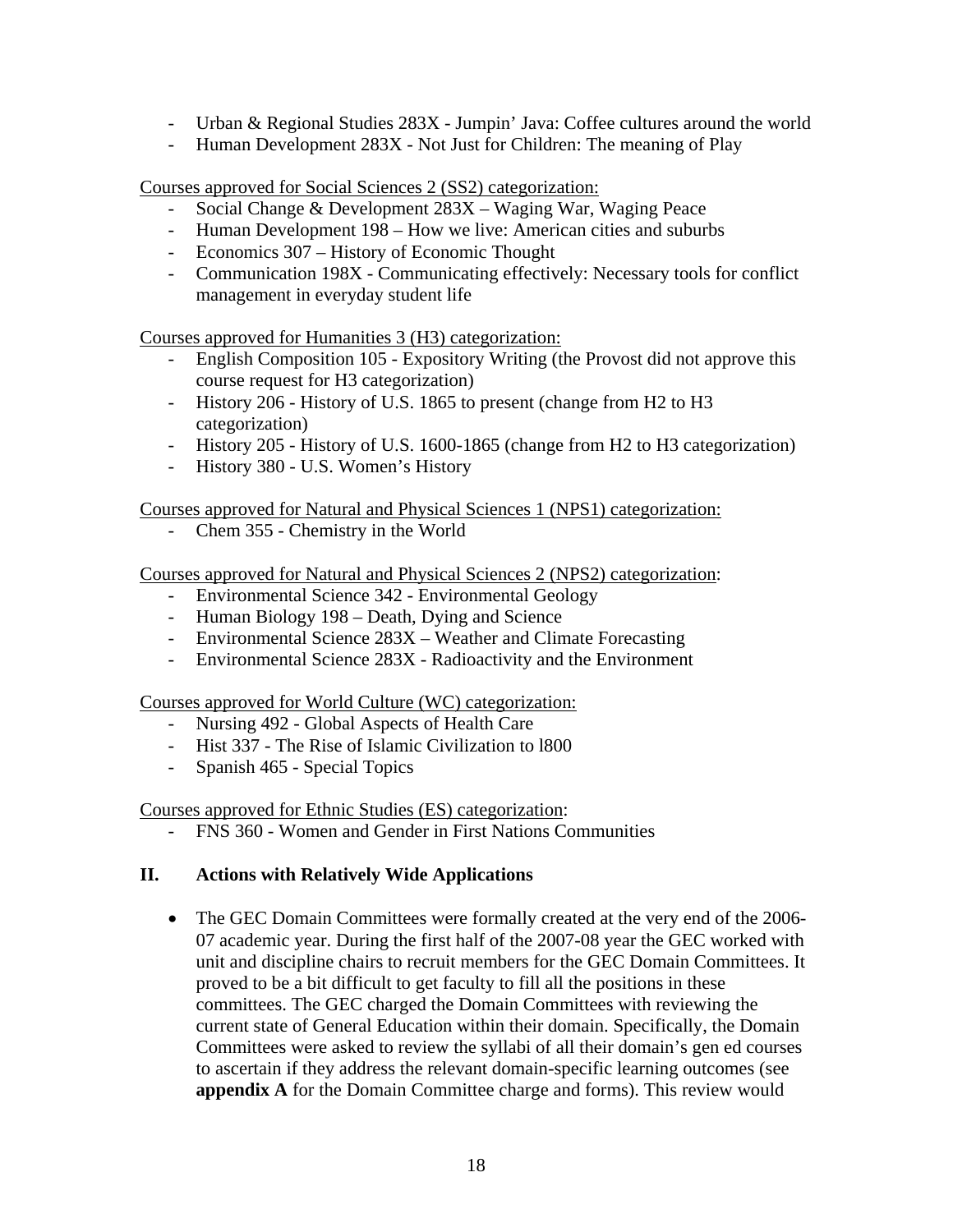serve as a foundation for future Domain Committee work, including further discussion and possible revision of the general education curriculum. The Domain committees completed their review and reported back to the GEC by April 1, 2008 (see **Appendix B** for the Domain Committee reports). Briefly, the results indicated that a majority of gen ed course syllabi do implicitly or explicitly state the relevant gen ed learning outcomes. Yet, there was still an uncomfortably large number of faculty (new, existing and ad-hoc) who are unaware of the gen ed curriculum and its domain-specific learning outcomes. Given these finding, the GEC will charge the Domain Committees for the 08-09 year with developing, and implementing a specific plan for informing new, existing and ad-hoc instructors that they are teaching a Gen Ed course, what the relevant learning outcomes are, and encourage them to make clear to students the role of the course in fulfilling the learning outcomes as part of the student's general education. The timeline for accomplishing this is to have the Domain Committees develop the plan during the Fall of the 08-09 year and begin implementing it in the Spring semester of that year.

- During the 07-08 year a General Education Task Force was formed under the direction of the Provost's office. The GEC initially felt that it had inappropriately been left "out of the-loop" and had concerns that this initiative was not facultydriven. However, after meetings with the Provost and the Task Force widespread agreement and support for the Task Force emerged (see **Appendix C** for the joint memorandum of understanding between the Task Force and the GEC). It is expected that in upcoming years the GEC and its Domain Committees will be working closely with the Task Force.
- Associate Provost Tim Sewall requested that the GEC help generate a General Education Program Report for the UW Board of Regents. Specifically, the GEC in its portion of the report addressed the UWGB philosophy of General Education, the goals of the program, its relationship to the UWGB mission and compiled an overview of the general education requirements and curriculum.
- GEC members met with the on-site reviewers from the Higher Learning Commission as part of UWGB's 10-year review for accreditation.
- The GEC helped oversee General Education embedded assessment in conjunction with Pam Gilson in the Provost's office. This process is still problematic in that a significant number of faculty asked to do embedded assessment in any given semester do not participate. The GEC intends for the Domain Committees to take on a more active role in this process this next academic year and this may improve compliance.

### **III. General Observations**

This past year the GEC members worked effectively together and had a rather full agenda at each meeting, with meetings held every other week. Much of our time was occupied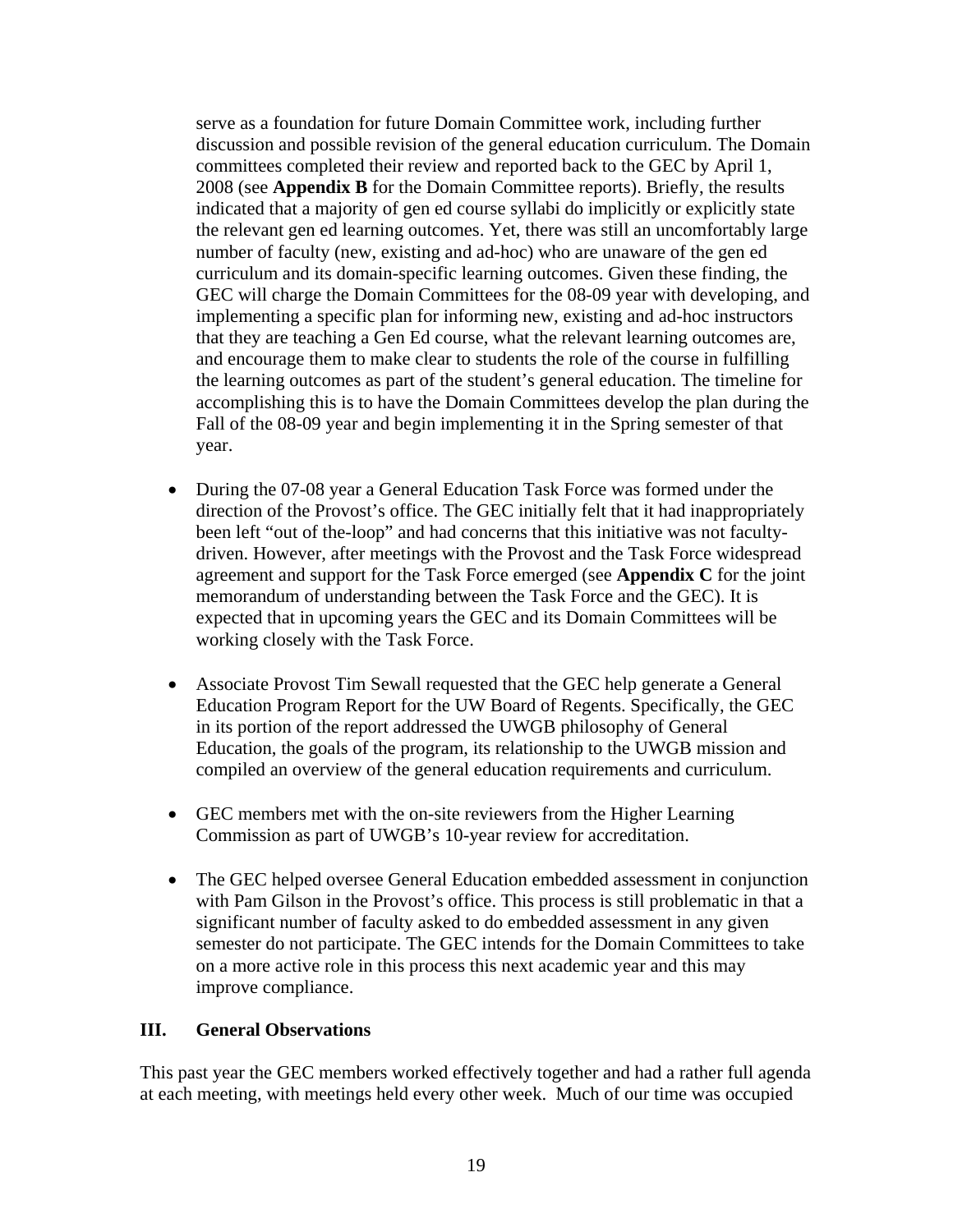with specific course approvals and this fact alone makes it a bit difficult for the GEC to tackle larger, long-term issues without seriously restructuring the amount of time the GEC meets. In fact, this is one reason why the GEC feels that the newly formed General Education Task Force is better positioned to attempt large-scale reform of General Education. The Task Force can devote all its time to that issue and its membership will serve for longer terms than the 3-year rotations that GEC members serve. With some trepidation, which is expected given the failures of previous general education reforms, the GEC is hopeful that the Task Force in conjunction with the GEC and its domain committees can incrementally win Faculty Senate approval and successfully reform UWGB's general education program. The formation of the GEC Domain Committees may be quite timely as this subcommittee gives one more level of faculty participation and consensus in the process of gen ed reform. Also, the Domain Committees are ideally set up to effectively implement and assess any future incremental changes in the general education program that the Task Force-GEC recommend.

Respectfully submitted,

Debra Pearson Chair, General Education Council

APPENDIX A, B & C can be found in the SOFAS office files.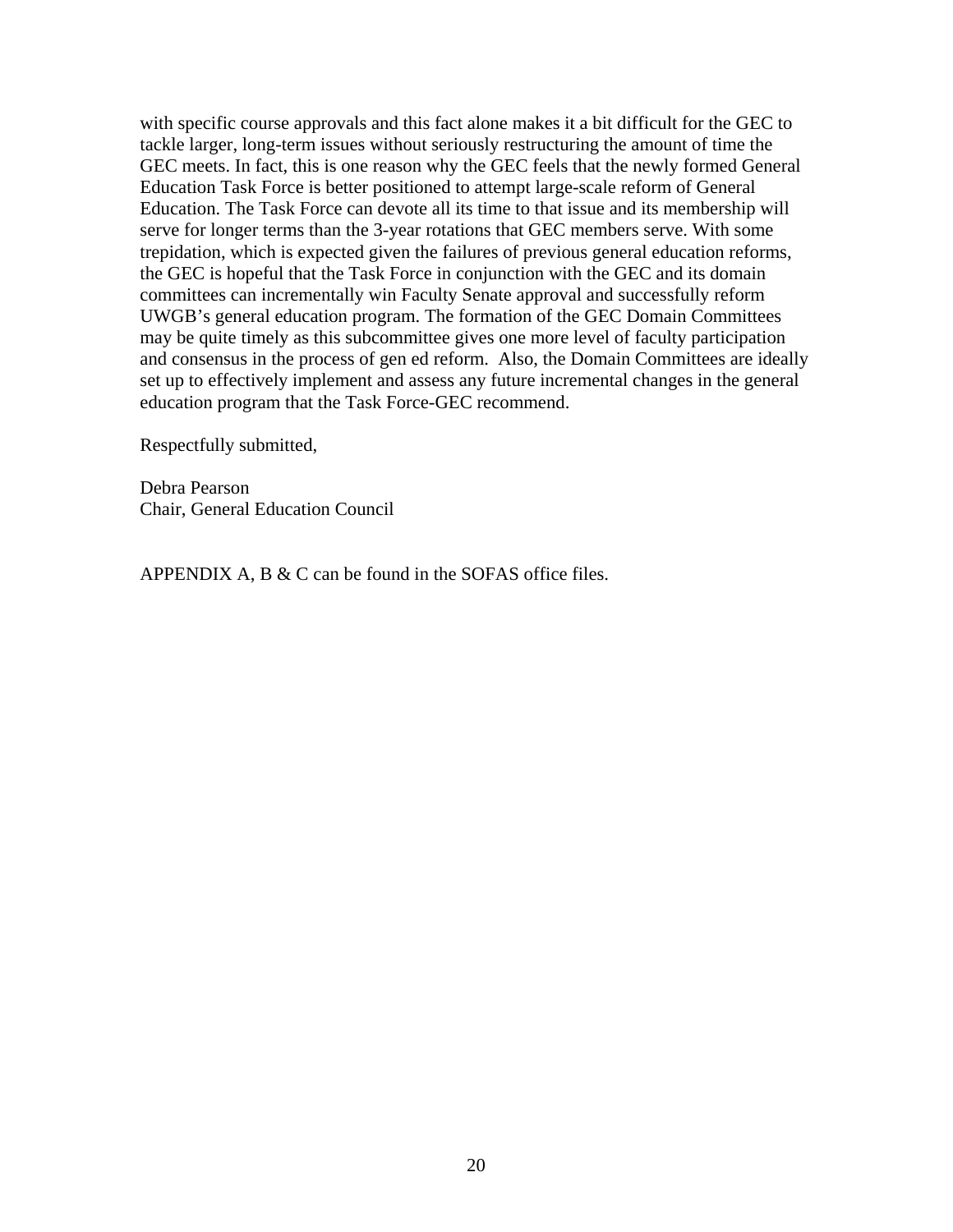### <span id="page-20-0"></span>*Graduate Faculty Board of Advisors*

### **MEMORANDUM**

| TO:             | <b>Clifford Abbott</b><br>Secretary of the Faculty and Academic Staff |
|-----------------|-----------------------------------------------------------------------|
| FROM:           | Fritz Erickson, Dean<br>College of Professional and Graduate Studies  |
| DATE:           | April 24, 2008                                                        |
| <b>SUBJECT:</b> | ANNUAL SUMMARY, GRADUATE FACULTY BOARD OF                             |

**ADVISORS 2007-2008** 

The members of the 2007-2008 Graduate Faculty Board of Advisors were: Fritz Erickson, Dean of Professional and Graduate Studies, Chair Patricia Terry, Chair, Environmental Science and Policy Timothy Kaufman, Chair, Applied Leadership Meir Russ, Chair, Management Edna Staerkel, UWO, MSW Coordinator John Katers, Member-at-Large Marilyn Sagrillo, Member-at-Large

Greg Davis served as the University Committee's liaison.

The Board held five meetings throughout the academic year.

The Board was unable to successfully recruit a student representative to serve as a member of the board.

The Board acted upon or reviewed the following policy or procedural items:

- 1. Discussed new procedures for processing graduate applications since the process had been successfully transitioned from the Admissions Office to the Office of Graduate Studies.
- 2. Approved an increase in the number of credits in which a graduate student could enroll per term from 9 to 15.
- 3. Approved a policy revision to the way in which transfer credits are recorded on the student's transcripts.
- 4. Endorsed a partnership between the Applied Leadership for Teaching and Learning Program and the Institute for Learning Partnership's Professional Development Certificate (PDC) where successful completion of the PDC could lead to transcripted elective credits in the Masters Program through the Credit for Prior Learning review process.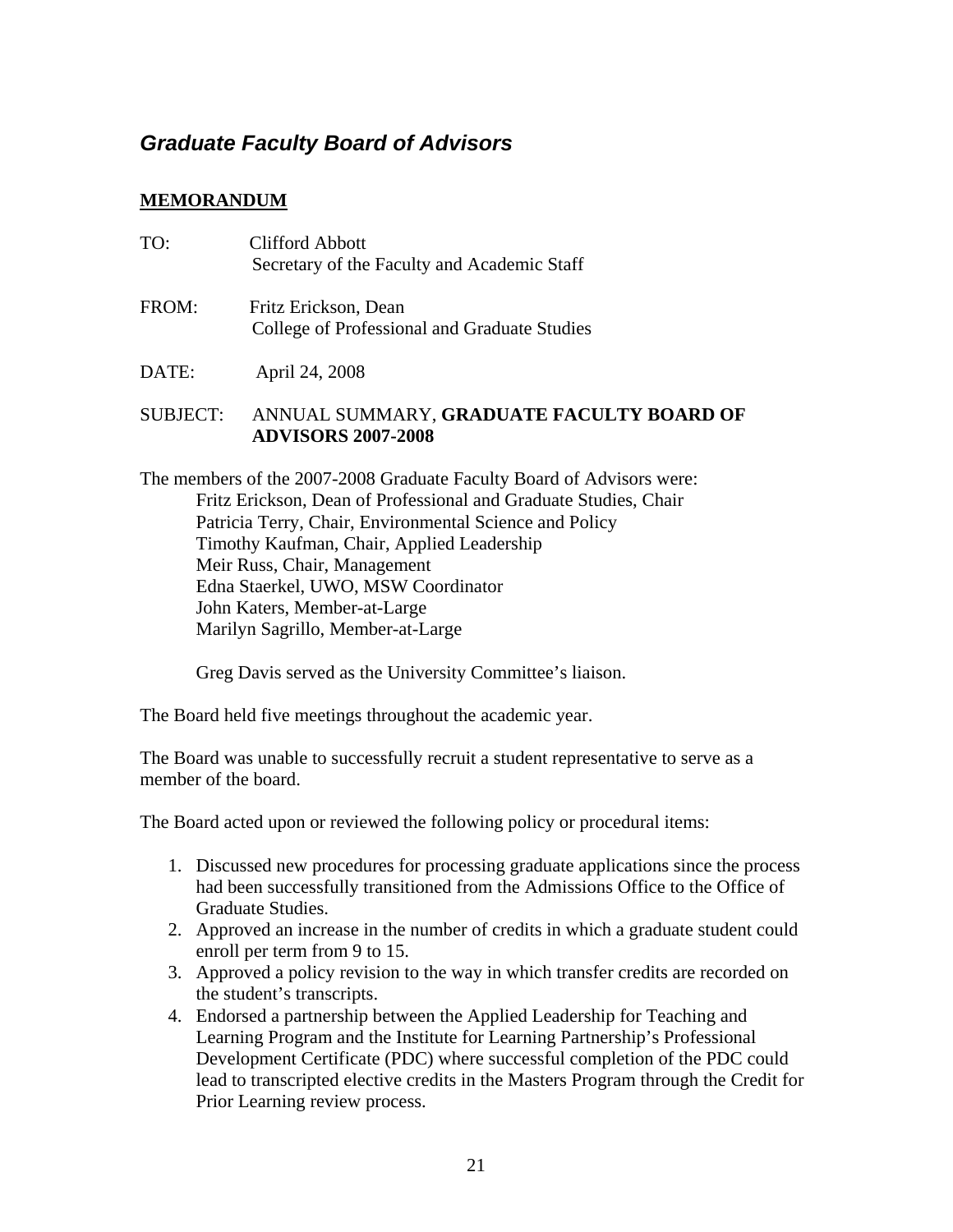The Board acted on the following curricular matters:

- 1. Endorsed a proposal by the Graduate Faculty of the Applied Leadership to Teaching and Learning program to offer a Professional Project, along with a thesis, as a Culminating Activity.
- 2. Endorsed a program change and additional course requirement to the Masters of Social Work curriculum – SOC WORK 735; Research Consultation.

The Board also reviewed, discussed, and/or provided advice to the Dean of Professional and Graduate Studies on the following topics:

- 1. The group discussed growth potential within the current programs and identified four new potential programs. Based on these discussions, Dean Erickson put together a document that would be brought to the Provost for possible Growth Agenda funding.
- 2. The group discussed ways in which the Fox Valley Learning Center could be utilized by the Graduate Programs.

In summary, the Board functioned effectively, providing the procedural oversight of Graduate Programs and also advice to the Dean. The GFBA continues to work in a collaborative fashion to increase graduate enrollment and streamline the process for admitting students into graduate programs.

cc: Graduate Faculty Board of Advisors Greg Davis, NAS, University Committee Liaison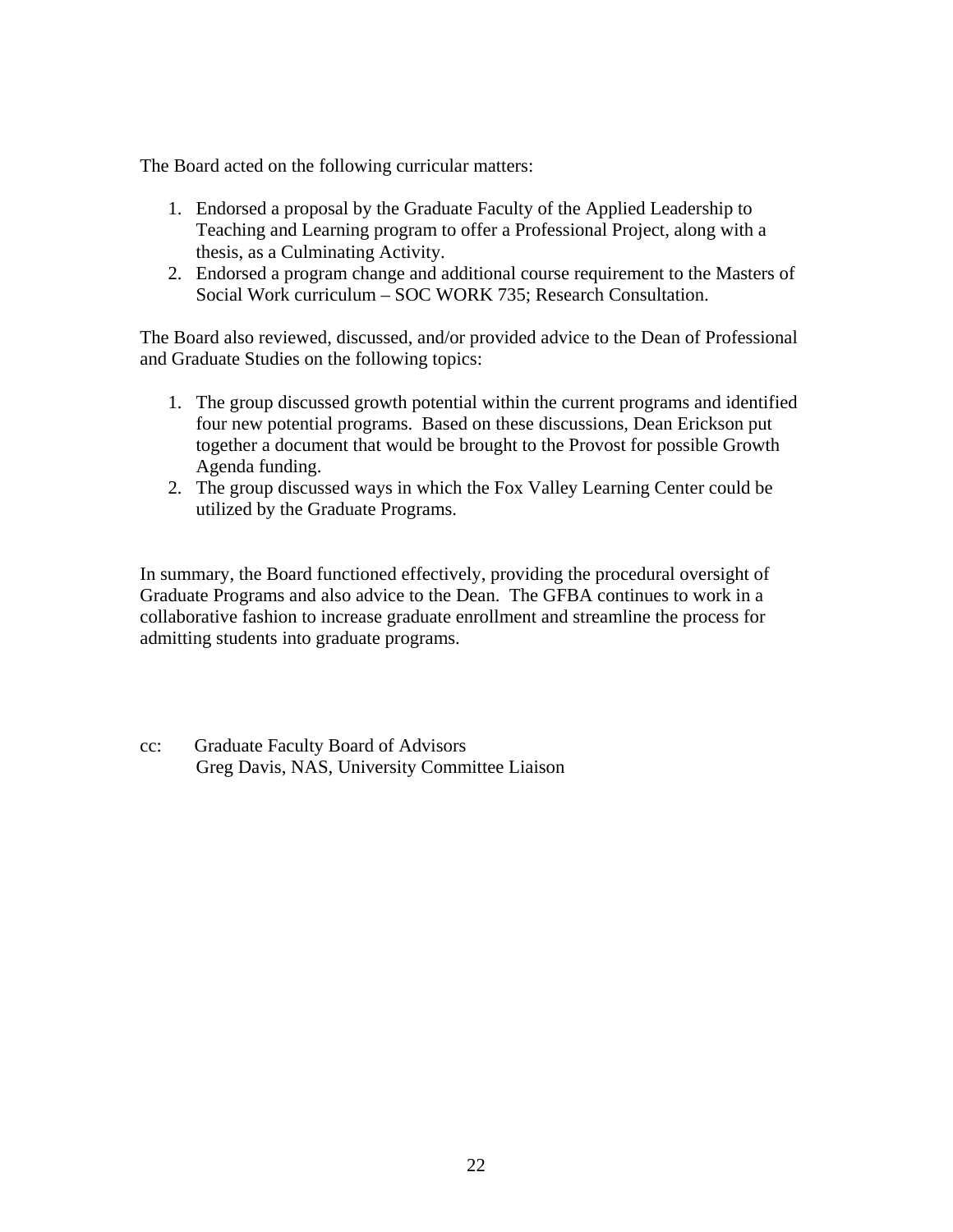### <span id="page-22-0"></span>*Committee on Committees and Nominations*

### 2007-2008 Year End Report Submitted to the Secretary of the Faculty & Academic Staff

- 1. The Committee on Committees (CCN) met for a total of 7 times during academic year 2007-2008.
- 2. The CCN revised the Committee Preference Survey and established a mechanism so that the survey will be completely electronic for the 2008-2009 academic year.
- 3. The CCN submitted a slate of candidates for elected committees to the Faculty Senate and a slate of candidates for appointed committees to the Provost.
- 4. The CCN took up a proposal written by former SOFAS Ken Fleurant regarding the organization and reorganization of UW-Green Bay Committees. In tackling this proposal, the CCN accomplished the following:
	- Developed a CCN website which will hopefully go "live" during the 2008-2009 academic year.
	- Distributed a "Committee Chair Survey" that requested information about committee charges, membership, activities, mission statements, and issues and concerns. Input from these surveys will help in writing pages for each committee that will be on the CCN website. In addition, structural, communication, and procedural issues that reflect patterns across the committees will be identified and discussed in future CCN meetings.
- 5. The CCN wrote its own mission statement.
- 6. The CCN agreed that a more formal mechanism for committee formation must be instituted and a form, to be signed by both administration and faculty, was drafted.

In sum, the members of the CCN, Profs. Heidi Fencl, Jennifer Mokren, Kaoime Malloy, Judy Martin, and Illene Noppe (Chair) feel that we had a productive year. Continuing members will work toward completion of the pending projects during the coming academic year.

Respectfully submitted,

Illene C. Noppe, Chair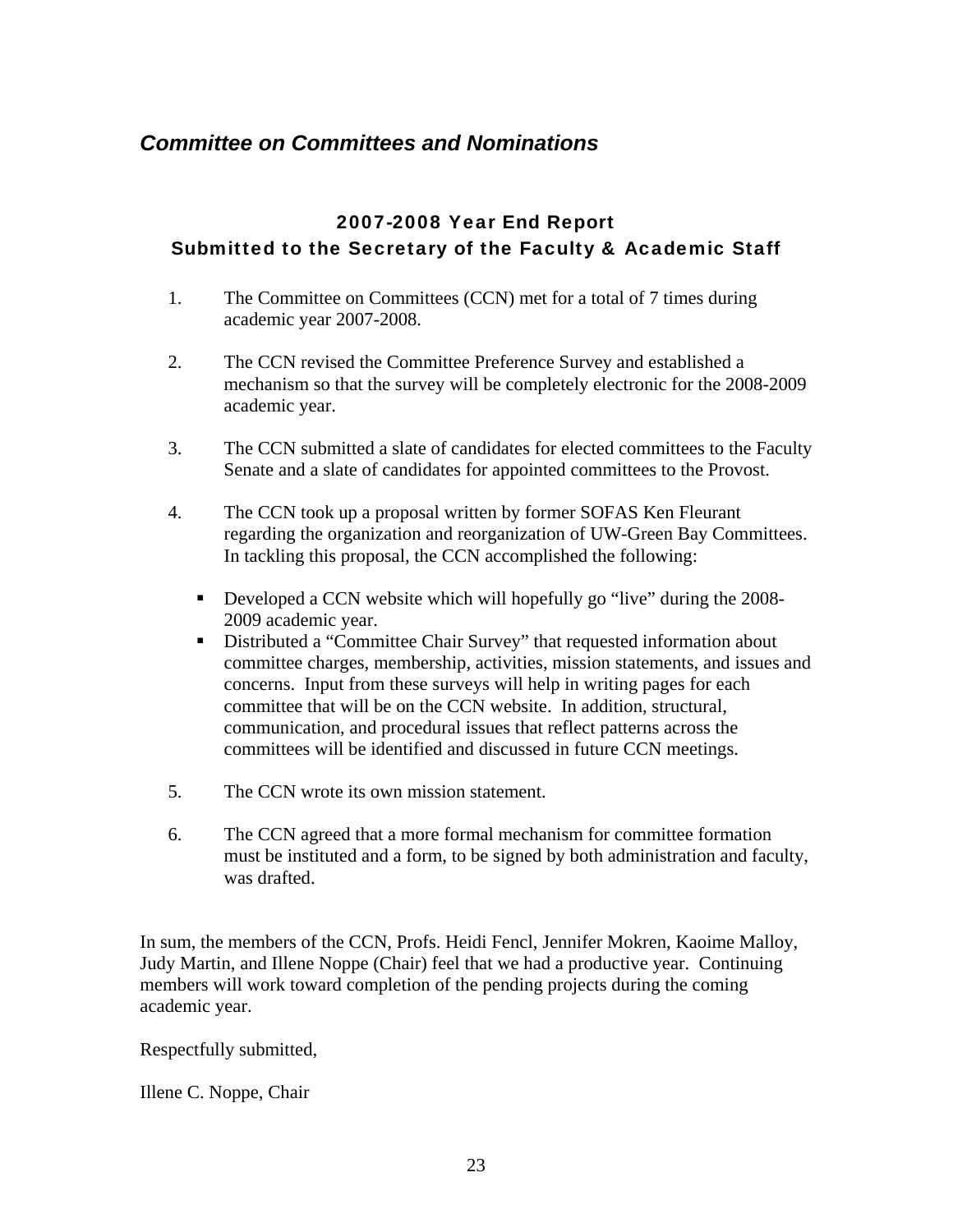### <span id="page-23-0"></span>*Committee on Rights and Responsibilities*

### TO: Chancellor Bruce Shepard

FROM: 2007-2008 Committee on Rights and Responsibilities Members: Andrew Austin; Cristina Ortiz; Tian-you Hu (Chair); John Lyon; Sagrillo Marilyn.

Date: May 15, 2008

### RE: **Committee on Rights and Responsibilities Annual Summary Report**

During the 2007-2008 academic year, the Committee on Rights and Responsibilities reviewed one grievance. We complete the year with the following findings and suggestions:

The grievance was submitted by a member of the Professional Program in Education. It can be considered as a continuation of the multiple hearings between this member and the program spanning the previous two-year period.

By reading the emails/correspondences between the parties, the CRR felt that the tension between this member and other members in the Professional Program in Education has been lessened, but nonetheless continues to be a problem that should be resolved. The CRR normally handles the grievances and hence it can smooth some conflicts happening in the campus. On the other hand, it is an advisory committee. Therefore the CRR suggests that the administration and the University Committee to encourage the Professional Program in Education continue to improve their collegial relations and focus on producing highly qualified graduates from UW-Green Bay.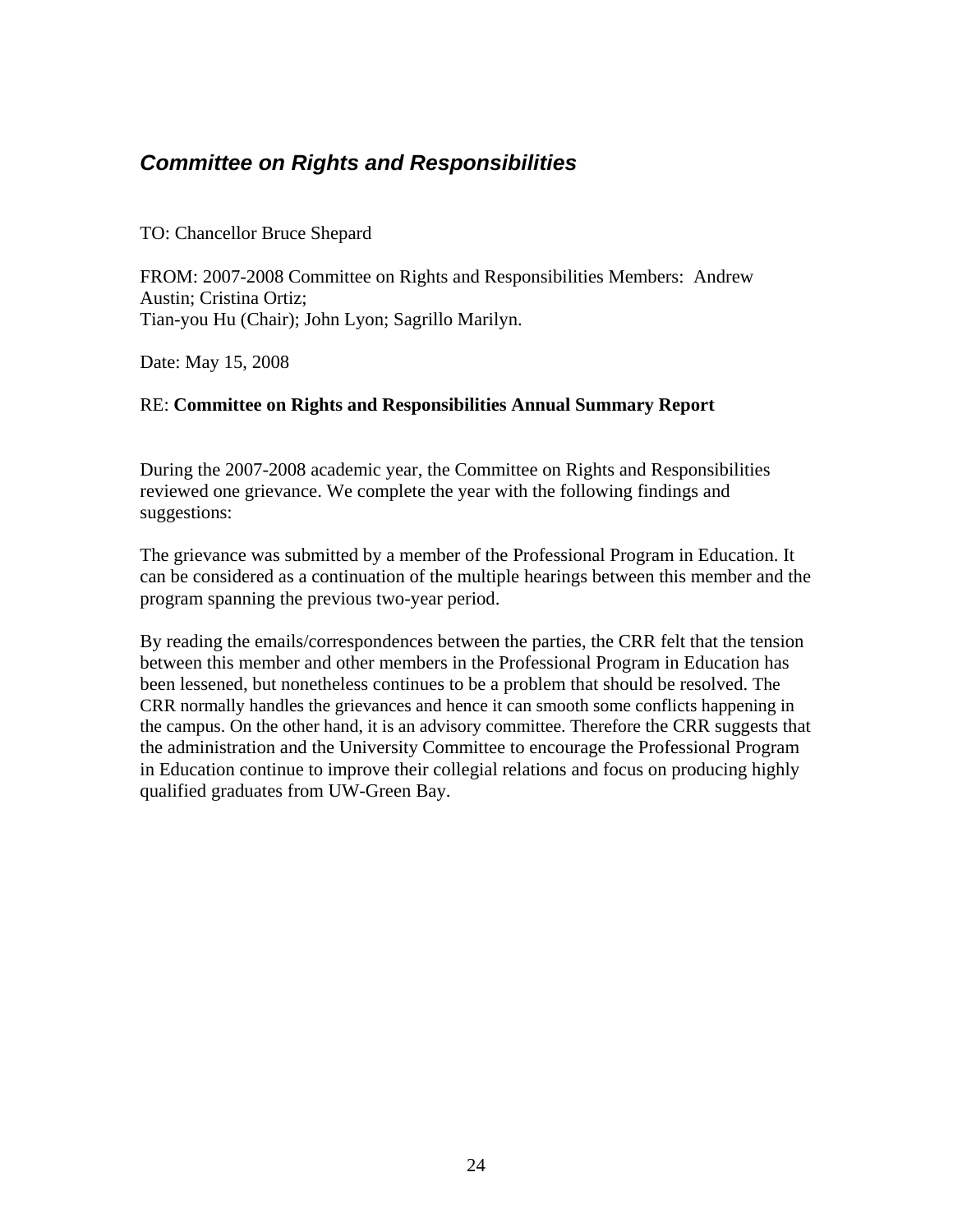### <span id="page-24-0"></span>*Library and Instructional Technology Committee*

### Annual Report, 2007-2008

Committee membership: Franklin Chen, Sarah Detweiler (secretary), Leanne Hansen (exofficio), Mark Keihn, Andrew Kersten (chair), Kathy Pletcher (ex-officio), Todd Sanders, Andrew Speth,

This year we worked on three main initiatives. First, we completed the implementation of the student response system (aka., clickers). This has been a highly successful initiative. Last year, the LITC engaged in a major research project to gauge student and faculty interest, to understand how other campuses have adopted this technology, and to find the best way to bring it to UW-Green Bay. This last year we have moved from a pilot clicker project to a full-fledged clicker program on campus. The results in terms of faculty satisfaction and in terms of student engagement have been tremendous. The LITC members and the clicker sub-committee deserve a lot of credit for their hard work on this. The LITC has also been discussing other library and technology initiatives including: the new Cofrin Library web site; the new Cofrin Library learning commons; the upcoming faculty technology survey; podcasting; web2.0 technologies; and classroom management tools such as D2L. All these conversations and the related projects are ongoing and should be continued by the next LITC.

Submitted by: Andrew E. Kersten, Chair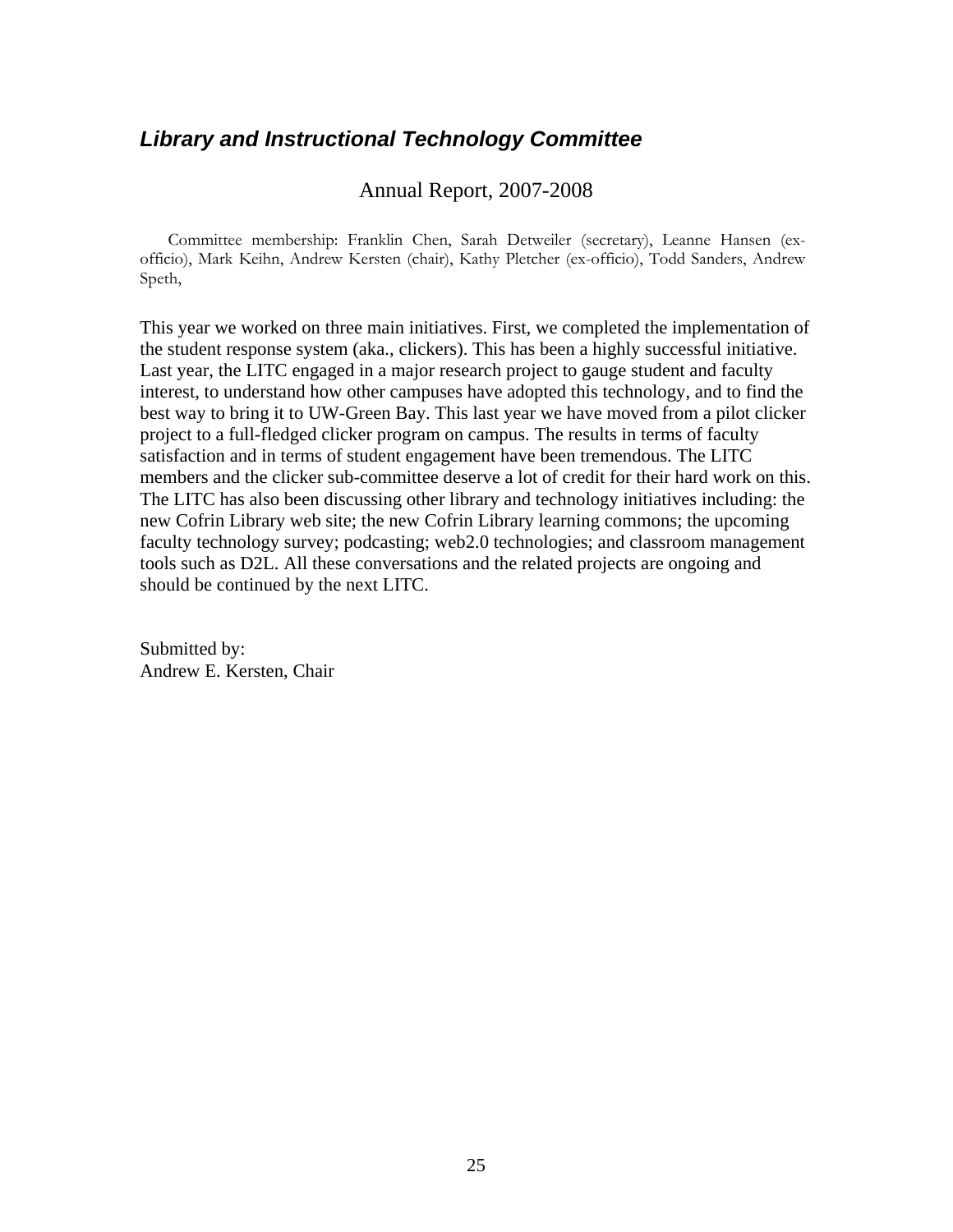### <span id="page-25-0"></span>**FACULTY APPOINTIVE STANDING COMMITTEES**

# *Academic Actions Committee*

### **Academic Actions Committee**

Report for 2007-2008

The Academic Actions Committee for 2007-2008 was comprised of: Atife Caglar (NS), Randall Meder (AH, Chair), Sarah Meredith (AH), Kristin Vespia (SS), Sandra Deadman (*ex officio* and therefore not voting), Darrel Renier (*ex officio* and therefore not voting), Michael Herrity (*ex officio*, and therefore not voting), Melanie Czypinski (student), Paul Gazdik (student) and Ryan Mach (student).

The Committee met three times during the 2007-08 academic year: August 27, 2007, January 18, 2008 and May 6, 2008.

At the August 27, 2007 meeting four student appeals were heard and Professor Meder was elected Chair for 2007-08.

At the January 18, 2008 meeting five student appeals were considered, and the 2009-10 Academic calendar was reviewed and approved. The status of the 2010-11 academic calendar was changed from "proposed" to "pending."

At the May 6, 2008 meeting the committee discussed the student appeals process and the The Survey of Campus Committees.

At the June 17, 2008 meeting four student appeals were considered.

Respectfully submitted, Randall Meder, Chair for 2007-08 June 17, 2008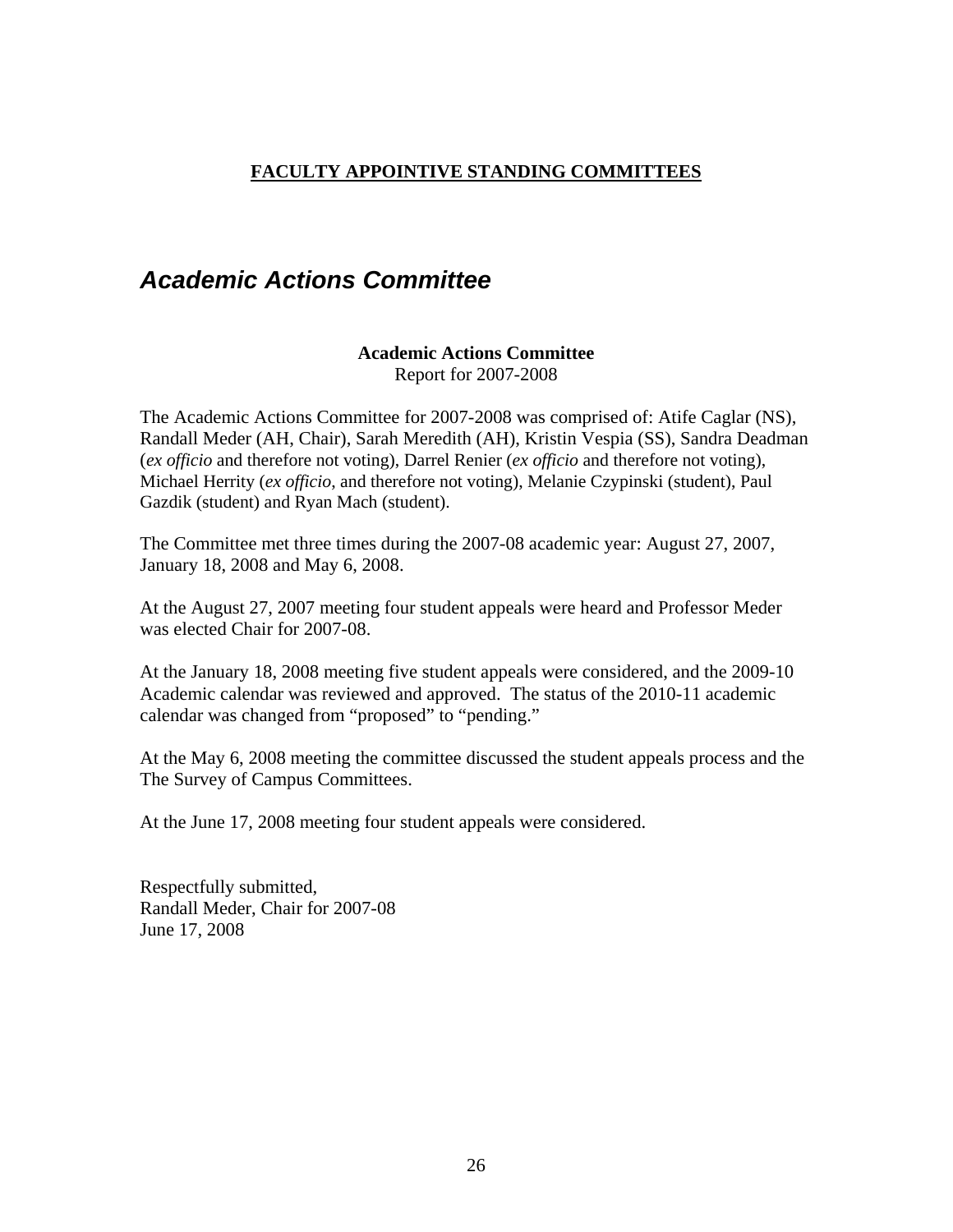# <span id="page-26-0"></span>*Awards & Recognition Committee*

Annual Report for 2007‐08 July 14, 2008

Submitted by: Brian Sutton (chair), Woo Jeon, Steve Kimball, Karen Lacey, Emily Rogers, Jan Snyder, Linda Toonen, Jill White

1. During the 2007‐08 school year, the Awards and Recognitions Committee solicited nominations for University of Wisconsin‐Green Bay Founders' Association Awards, and eventually selected Founders' Association Awards winners for 2008 from among those nominated.

2. The committee also advised the administration regarding potential commencement speakers.

3. Partly because in some cases persons were nominated for Founders' Awards in one category for certain kinds of work, while other persons were nominated in a different category for extremely similar kinds of work, some committee members felt that next year's committee should consider creating more detailed written guidelines for criteria in the various award categories.

4. Some committee members also recommended that next year's committee, or next year's Honorary Degree Committee, should consider creating written guidelines to more clearly delineate the criteria for awarding honorary degrees from UWGB.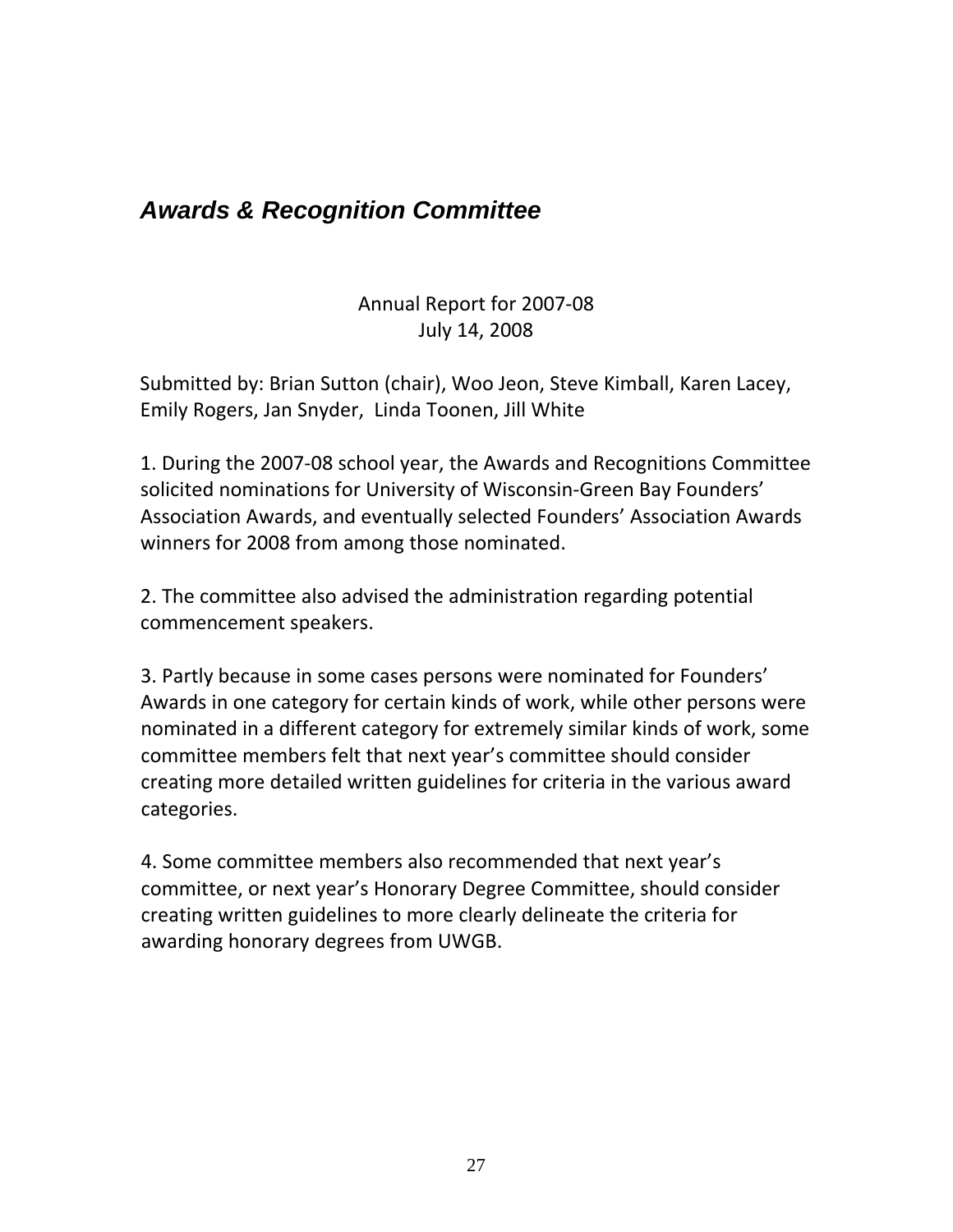### <span id="page-27-0"></span>*Honorary Doctorate Committee*

### Annual Report for 2007‐08 July 14, 2008

Submitted by: Brian Sutton (chair), Woo Jeon, Steve Kimball, Karen Lacey, Linda Toonen, Jill White

1. During the 2007‐08 school year, the Honorary Degree Committee recommended that the University of Wisconsin‐Green Bay should offer an honorary doctorate to Dr. Verna Fowler, founder and current president of the College of the Menominee Nation. This recommendation was approved, and Dr. Fowler received an LL.D. (Doctor of Laws) during the Spring 2008 Commencement.

2. The committee also recommended that UWGB grant honorary doctorates to two other candidates during the 2008‐09 school year. These recommendations were approved, and the two persons were contacted, but the candidates' names and responses have not yet been publically announced.

3. Some committee members recommended that next year's committee, or next year's Awards and Recognitions Committee, should consider creating written guidelines to more clearly delineate the criteria for awarding honorary degrees from UWGB.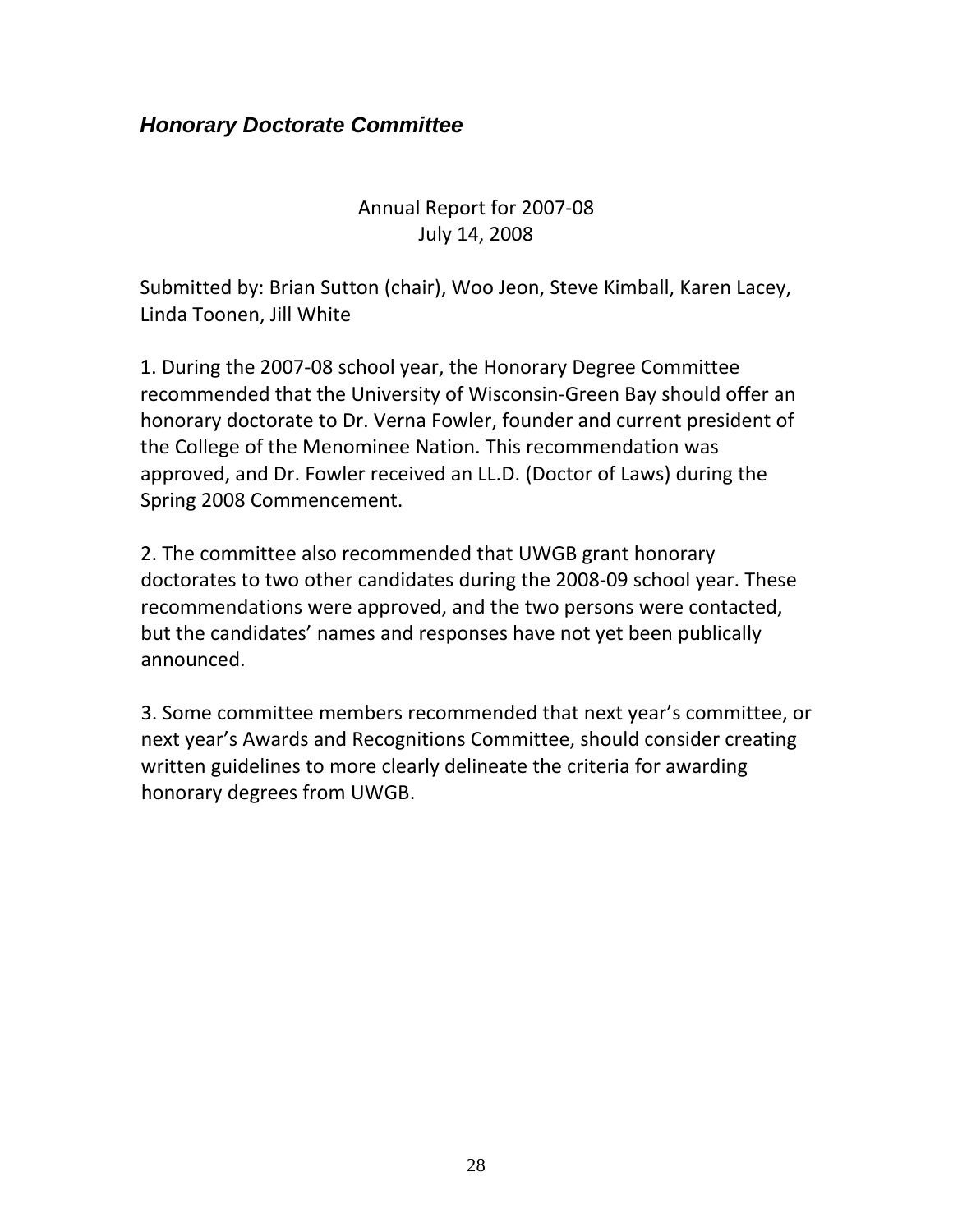## <span id="page-28-0"></span>*Intercollegiate Athletics Committee*

### **2007‐08 ANNUAL REPORT**

The IAC met on seven occasions during the 2007‐08 academic year. Committee members were: Professors Brecher, Fermanich, Shay, T. Meyer (Chair); Academic Staff members K. Swan, DeLeeuw; Community Representative Chuck Asklakson;, Athletic Director K. Bothof (ex‐officio/non‐voting); Faculty Athletic Rep. D. Ritch; Asst. Athletic Director J. Stangel.

Major topics and actions included the following:

- $\triangleright$  The IAC assisted in various facets of the NCAA Certification Review process, including the on‐campus visit of the review committee.
- $\triangleright$  The IAC worked on the issues of gender equity, academic support services for student athletes, graduation rates for student athletes as compared to non‐ athlete students, and matters relating to the Academic Progress Rate (assessed for all D‐1 sports, men's and women's, across all D‐1 institutions).
- $\triangleright$  The IAC provided input on issues related to student athlete workouts following breaks while away from campus (and, subsequently, regular workouts, for many); several student athletes experienced problems with high stress/impact workouts following the Thanksgiving break; steps have been taken to ensure that this type of occurrence will not be repeated in the future.
- $\triangleright$  The IAC provided input on new coach selections for various men's and women's sports.
- $\triangleright$  The IAC approved post-season competition for various men's and women's sports.
- $\triangleright$  The IAC developed a well focused, specific, and accurate Mission Statement which was formally submitted to the University Committee.
- $\triangleright$  The IAC provided feedback and input on the IA budget.

The IAC continues to play a very useful role in our intercollegiate athletics program, providing advice and input, as well as developing and approving important policy matters affecting the entire campus.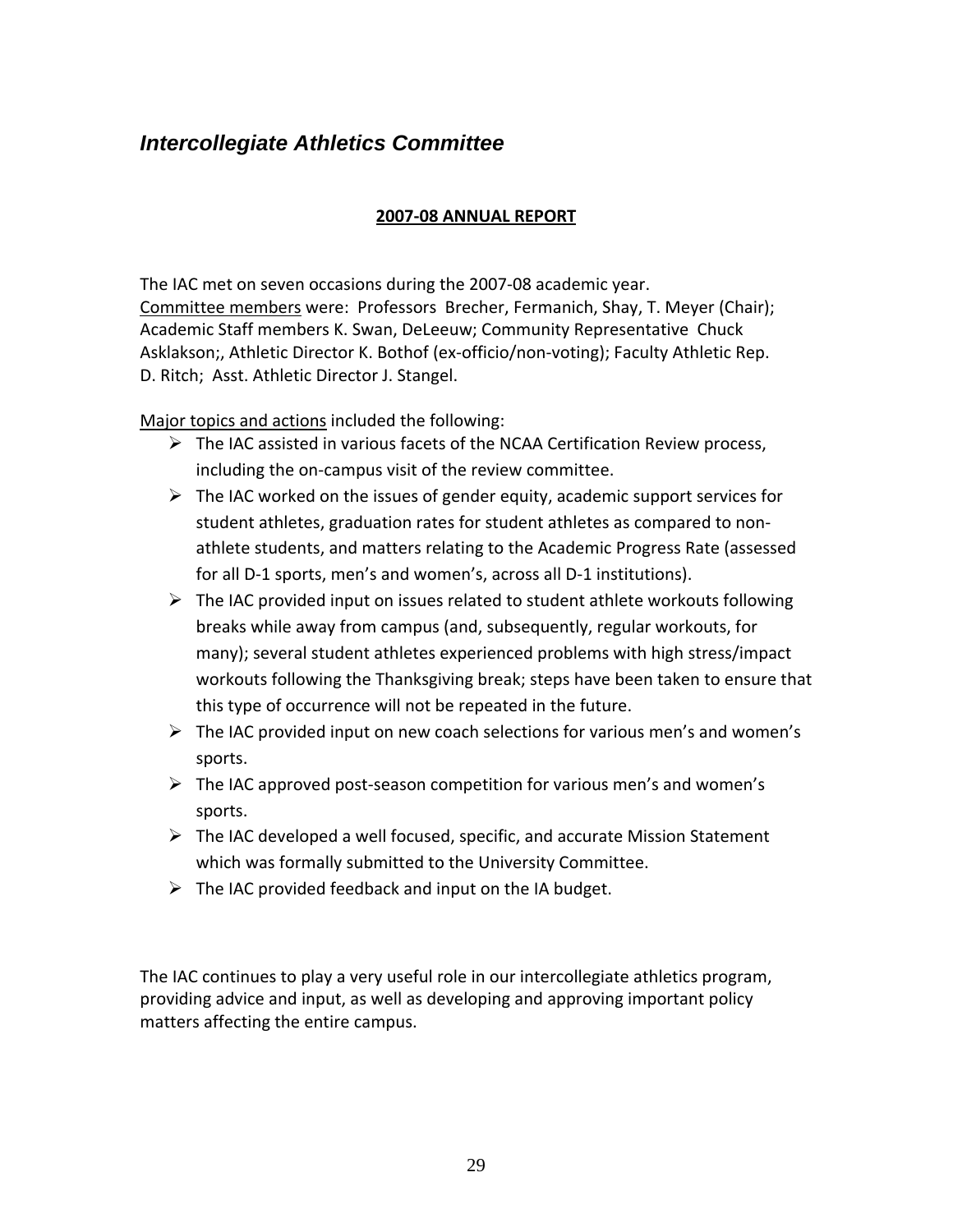### <span id="page-29-0"></span>*Faculty Senate Committee on Planning and Budget*

#### 2007-2008 Report

The Faculty Senate Committee on Planning and Budget (FSCPB) met regularly during the year to discuss issues related to budget allocation, budget planning, and budget priorities. More specifically, the FSCPB was provided a charge for 2007-08 by the University Committee (UC) in a memo dated October 9, 2007. The primary items included in the charge from the UC are summarized below:

- 1) The FSPBC Chair as well as the Members of the FSPBC will serve as the Chair of the University Committee's Designee on the University of Wisconsin-Green Bay University Planning Committee.
- 2) The FSPBC is given the assignment to work with the Provost in disseminating information about budget processes to the entire UW-Green Bay faculty via a web-page.
- 3) The FSPBC is given the assignment to represent the Faculty Senate in discussing with the Chancellor, Provost, Deans and other administrative officers budgetary processes and related concerns.
- 4) The FSPBC is given the assignment to represent the Faculty Senate in understanding the impact of the proposed "Growth Initiative" on the broader general education programs.
- 5) The FSPBC is asked to provide a monthly progress report to the Faculty Senate regarding the assignments noted above.

Overall, the FSPBC attempted to meet the charge provided by the UC, but was not successful in all areas, most notably playing an active role during all stages of the budget process, which has been a concern of the FSPBC in previous years. Administrative Code provides additional details in this area beyond what was included in the charge from the UC, and is summarized below:

In fulfillment of the faculty codified responsibility (UWGB Chapter 50.04), the committee will be expected to play an active role during all stages of the University's budget-building process. The committee also will be available for consultation with the Chancellor, Provost/Vice Chancellor, Assistant Chancellor, Deans, and academic budgetary units involving emergency decisions and related issues.

In spite of ongoing discussions between the FSPBC and the UC, the greatest concern for the FSPBC continues to be the role and purpose of the committee. However, it remains unclear to the FSPBC where to intervene in the budget process and what level of activity from the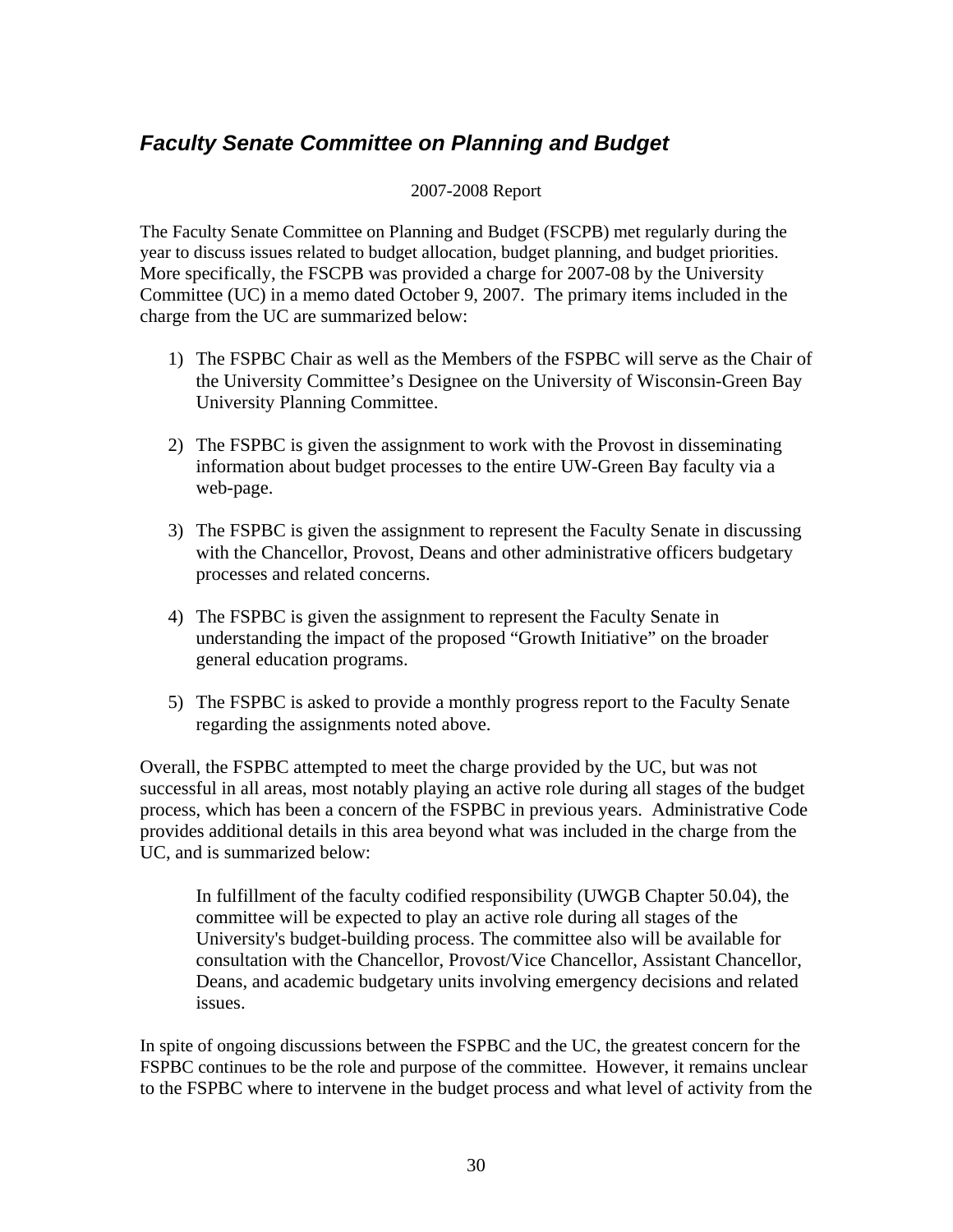FSPBC would be acceptable to the Faculty Senate and Administration. The FSPBC Chair did participate on the University Planning Committee, although the University Planning Committee met very infrequently during the fall semester and all of the meetings for the spring semester were cancelled. Progress reports were also provided to the Faculty Senate several times throughout the year, which precipitated the additional discussion with the UC on the role of the FSPBC.

The entire FSPBC did meet with the Provost and Deans to discuss issues related to the dissemination of budget information to the faculty. Subsequently, a significant amount of information on the budget process, including several items requested by members of the FSPBC, was included on the Budget webpage. However, it should be noted that much of the information found on the website is policy related and does not provide significant budget details. In addition, some of the information was not provided in a timely fashion, particularly as related to salary increases associated with the Star Funds and Chancellor's Discretionary Funds that were distributed during the spring semester.

The FSBBC has not had a role in discussions related to the "Growth Initiative" to date. However, the FSPBC does hope to play a more prominent role in the Growth Initiative as it moves forward during future years.

John Katers, Chair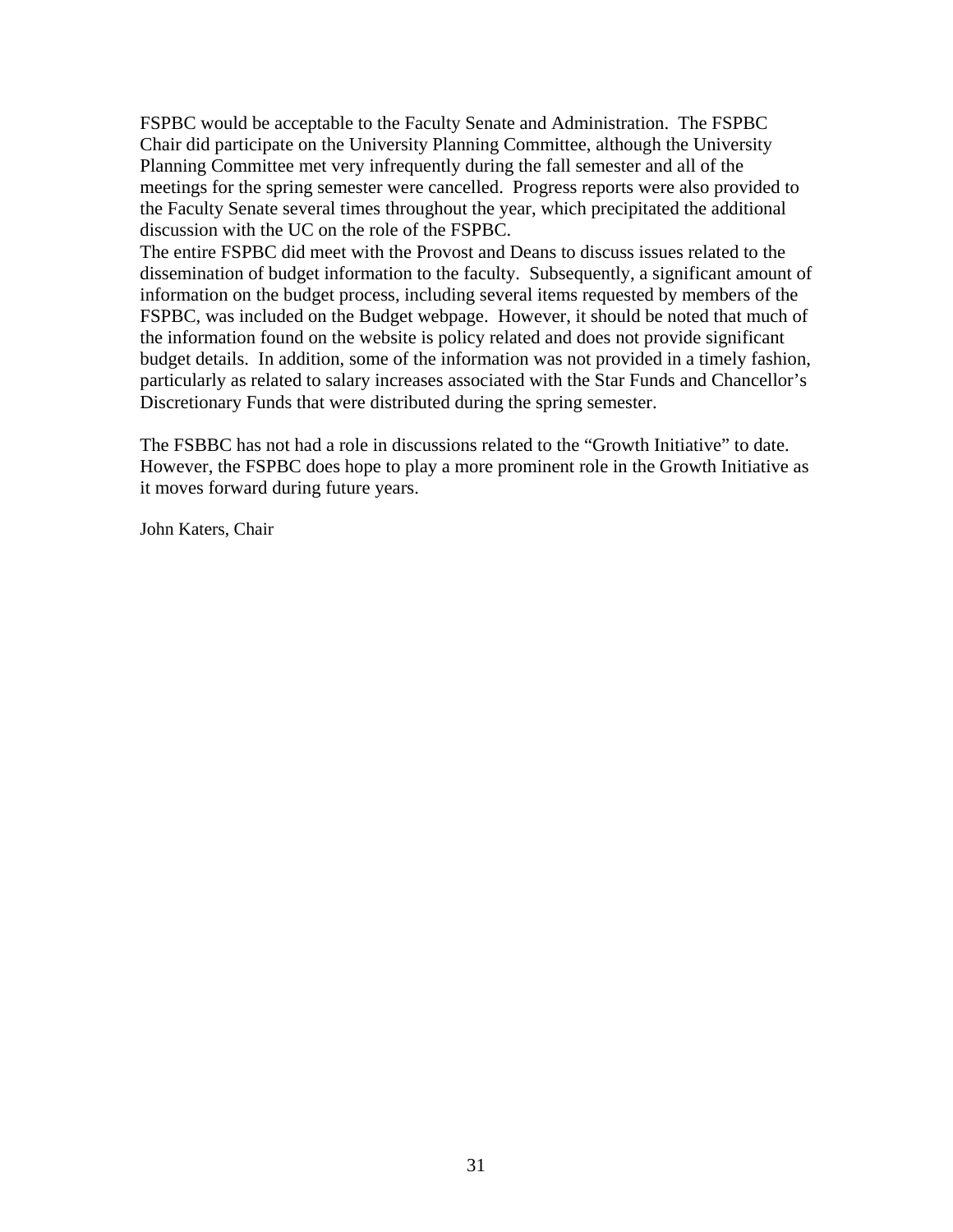### <span id="page-31-0"></span>*Senate Legislative Affairs Committee*

### June, 19 2008

| From: | Benjamin Brecher, Convener, Senate Legislative Affairs Committee |
|-------|------------------------------------------------------------------|
|       |                                                                  |

Subject: 2007-2008 Senate Legislative Committee Annual Summary Report

The Members of the Senate Legislative Committee were Benjamin Brecher, Kaoime Malloy, and Steve Meyer. After our first meeting we decided that the Faculty and Academic Staff Legislative Committees would meet together and separate as needed. The dates, times, and members present during these meetings are recorded in the minutes for the committee, which are available in the Office of the Secretary of the Faculty and Academic Staff.

The subjects discussed included:

A review of the state Budget Budget lapse and the Growth Agenda Collective Bargaining Updating a private e-mail list Roundtable discussion with Senator David Hansen Spring Legislative forum Letter to Governor Doyle regarding budget Student independent study

The Senate Legislative Committee strives to keep the University community informed of developments in the Wisconsin State Legislature. This year with the Budget lapse, there were many developments. The committee worked on processing the developments and keeping the University community informed.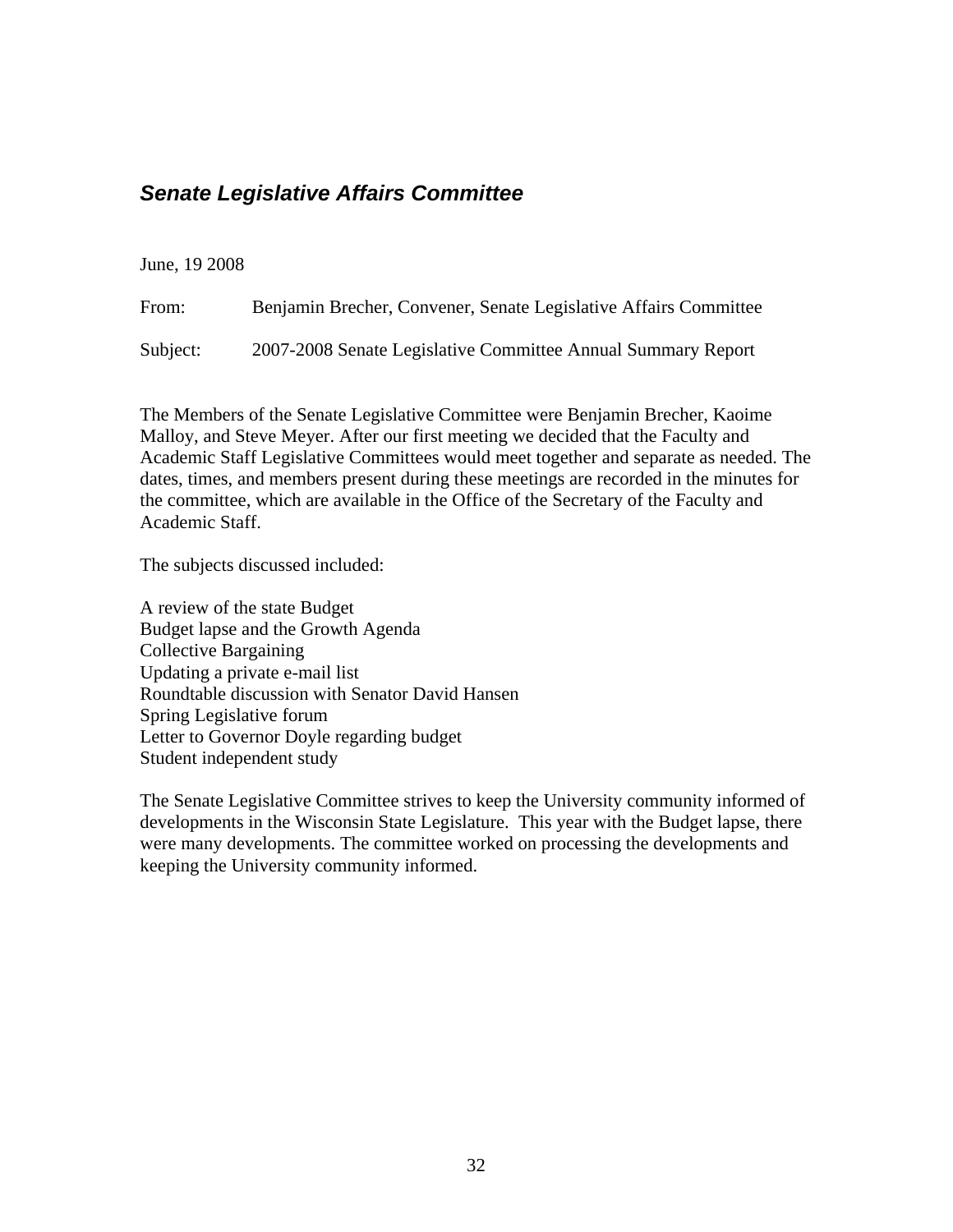# <span id="page-32-0"></span>**COMMITTEES APPOINTED BY THE PROVOST**

# *First Year Experience Committee*

September 3, 2008

To: Cliff Abbott, Secretary of the Faculty and Academic Staff

- From: Brenda Amenson-Hill and Steve Meyer, Co-Chairs, First Year Experience **Committee**
- Re: Annual Summary Report (2007-08) of the First Year Experience Committee

The First Year Experience Committee met a couple times in 2007-08. There are several other committees working throughout the year to support FOCUS "First Year" initiatives on campus. Some of the groups include a Task Force focusing on First Year Seminars, a campus-wide FOCUS Logistics Planning Committee and an Ambassador Advisory Committee. All of the groups work on the big picture and fine details related to "First-Year" programming and services. The following includes a summary of main initiatives this year.

1. Assessment Data from FOCUS R&R (Registration and Resources). FOCUS R&R provides incoming freshmen and their parents/guardians an introduction to the university including: 1) the academic requirements of the university, 2) the resources available to students, 3) the academic expectations of students, and 4) a list of items the students need to accomplish today (register for courses, submit a declaration of major form). After this introduction, students get their ID photographs taken, learn the SIS computer system, meet with advisors, and plan their first semester course load. Parents learn the "nuts and bolts" of the university (bursar/financial aid, residence life/dining, health services, bookstore, etc.) through panel discussions. At the completion of R&R both students and parents complete a survey evaluating their R&R experience. During the First Year Experience Committee meeting, we discussed the 2007 survey results that indicated the students' and parents' level of satisfaction with the R&R program. The results were very positive and similar to previous years.

2. FOCUS Orientation 2007 Evaluation Results. Students' move in day is the Thursday before classes start. On Thursday, Friday, and Saturday, FOCUS Orientation schedules a number of small group sessions, social activities, and one-hour seminars to assist the students' transition to college life. Following these activities, the students completed a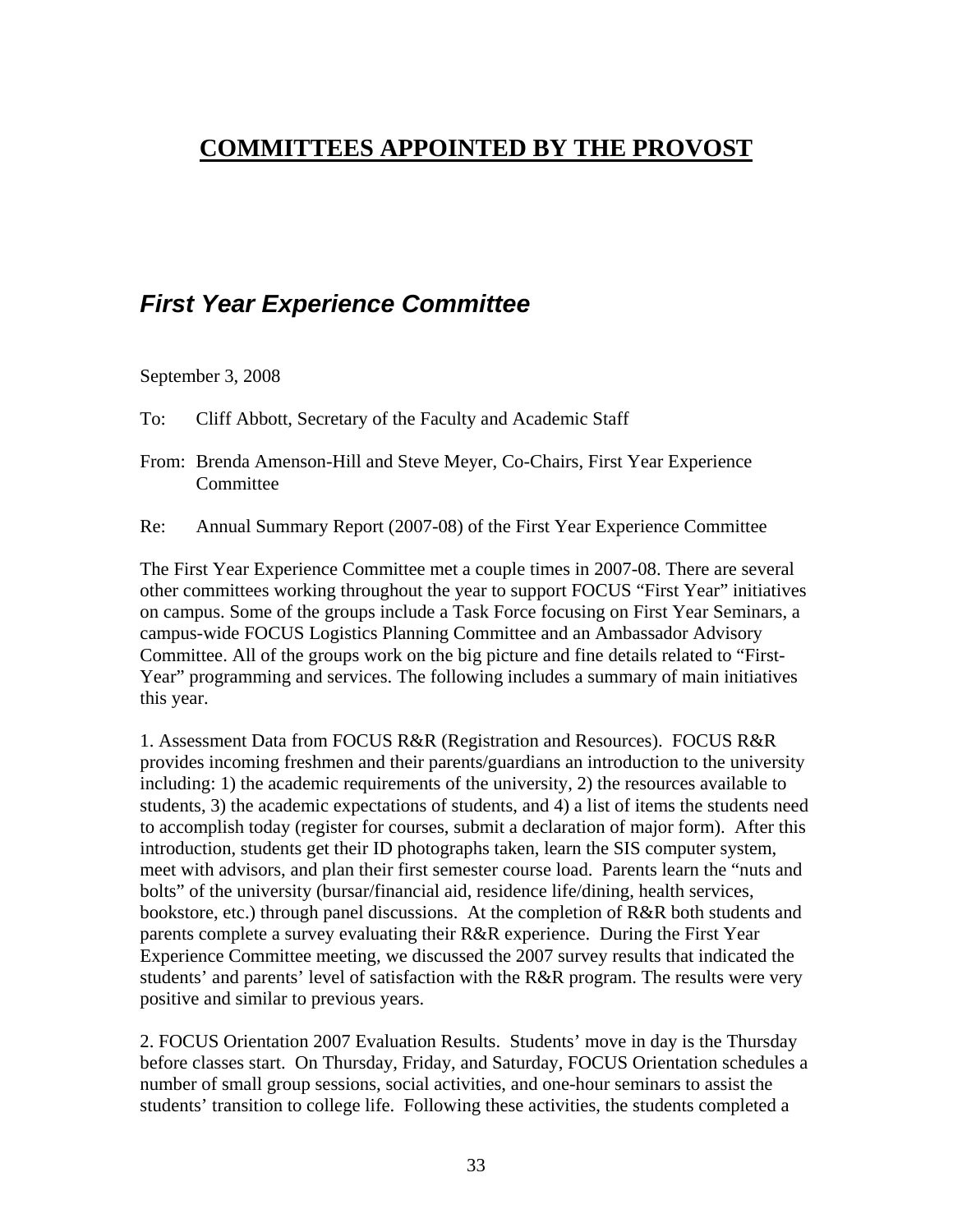"bubble sheet" evaluation. During the First Year Experience Committee meeting, we discussed the 2007 evaluation results which provided information on which areas we were doing well and which areas need to improve.

3. Student Ambassador Summary. There are 36 Student Ambassadors and 2 Student Ambassador Co-Directors. The Ambassadors work an average of 16 hours per month while the Ambassador Co-Directors work 10 hours per week during the academic year and 20 hours per week during the summer. The Student Ambassadors are vital to the success of the FOCUS program, but their role is not limited to FOCUS. They are also involved in Campus Preview Days, commencement, daily campus tours, and programs hosted by the Chancellor and Advancement Office. The number and types of activities in which ambassadors are used is continually increasing; for example, they assist with Campus Life Programming Task Forces, College Fairs, Majors Fair, just to name a few. While ambassadors are required to participate in training activities, they also are involved in numerous service projects as well. The ambassador program is fully funded by FOCUS.

4. Majors Fair in March. We had all of the academic areas participate in Majors Fair again this year. Over 250 students attended this event.

5. FOCUS Budget and Fees. The FOCUS budget is derived entirely by student fees. Freshmen students are charged \$200 each. This fee has not increased since the inception of the program.

6. Freshman Seminars (now called First Year Seminars). 2007 was the second year of the Freshman Seminar program. The first year consisted of 6 sections of general education courses (that normally were high enrollment courses) that were limited to enrollment of 25 students. The second year (2007), the Freshman Seminars expanded to a total of 13 sections, including: 2 sections of English Composition courses, 6 general educations courses, and 5 interdisciplinary seminars (newly developed courses commonly referred to as "198" courses because that was the course number assigned to the new courses). A detailed evaluation of these freshmen seminar courses was undertaken and compared to a "control group" of regular general education courses. These data are still being evaluated.

7. Common Theme. It was decided that the university would have a Common Theme around which the students, faculty, staff, and the community to rally around in order to develop a sense of unity. A call for proposals was issued through the Office of LAS Dean Furlong. Since that time, Prof. Kim Neilsen's "Waging War, Waging Peace" theme was selected. A Common Theme Committee was developed and a series of activities are being planned for the 2008-09 academic year.

Overall, this was another successful and productive year for FOCUS. We are fortunate to have great collaboration and participation across the campus on our "First-Year" initiatives.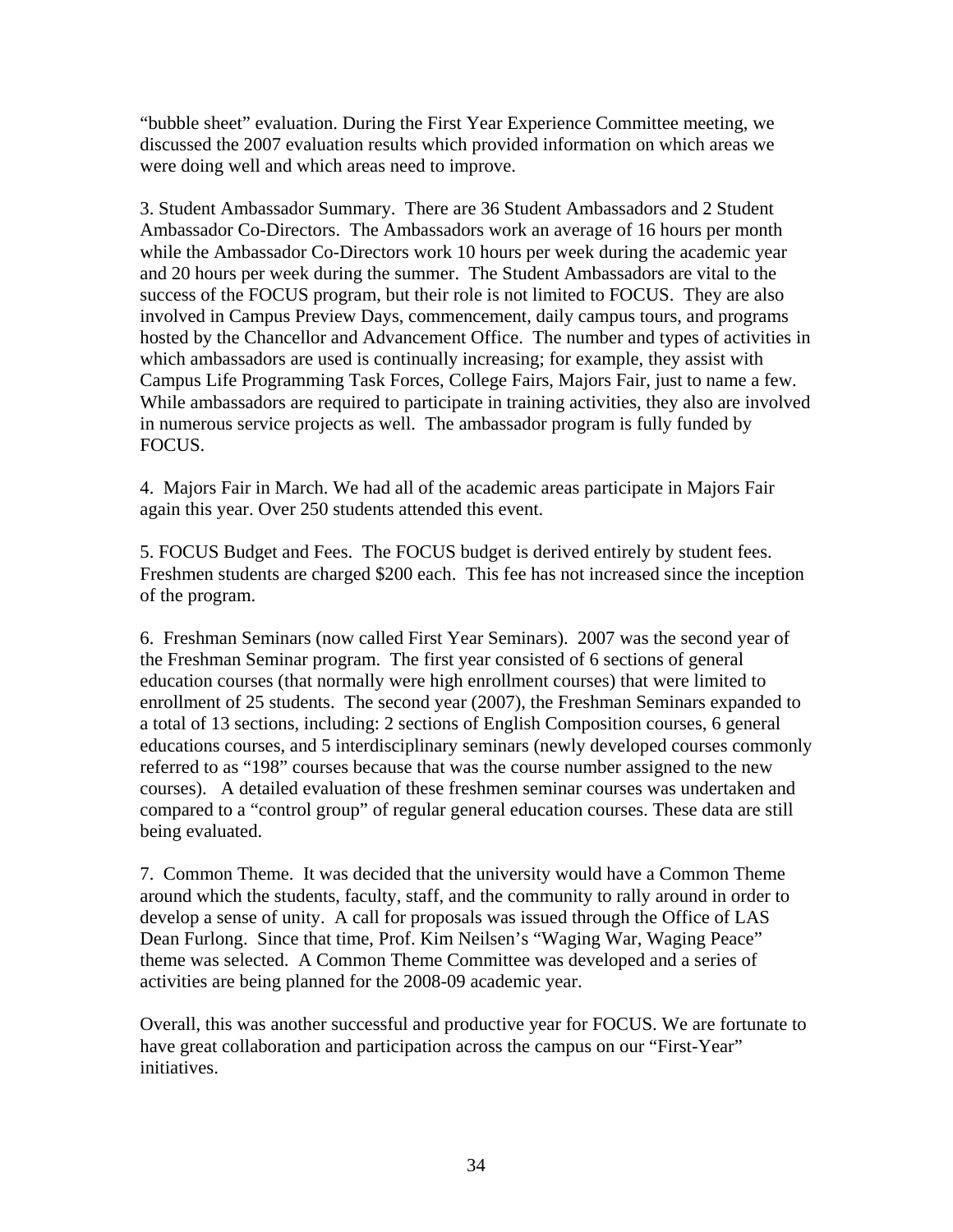### <span id="page-34-0"></span>*Committee on Individuals with Disabilities*

### **Summary of Activities for 2007-08**

Members of the Committee on Individuals with Disabilities for the 2007-08 school year included Rebecca Meacham (faculty), Sherri Arendt (academic staff), Elaina Koltz (classified staff) and Andrei Varney (student). Assistant Director for Diversity and Employment Services Yarvelle Draper-King, Coordinator of Disability Services Lynn Niemi and Americans with Disabilities Act Compliance Coordinator Greg Smith served on this committee as ex-official members. Lynn Niemi and Greg Smith served as cochairpersons.

The Committee on Individuals with Disabilities met officially two times this year as a full committee.

Areas the committee addressed this year were as followed"

- University Union Concerns The committee met with Rick Warpinski, Director, to discuss the UU expansion, the barrier-free restrooms, access to dining services and products. Rick listened to our concerns and said he would address them.
- Issues with Accessibility with Campus Entrances The committee reviewed several entrances on campus and identified areas of concerns. A memo was sent to the Provost and the copy of the memo is attached. We also met with Chris Hatfield to tour the sites with him and reviewed our concerns. He also provided information that upcoming remodels where they incorporate accessibility eliminates in the design.
- Other accessibility concerns brought to the committee's attention this year that were discussed include: discussing need to develop a service animal policy; identifying gender neutral restroom in CL; campus voting issues; emergency phones and access; Residence Life needing check box on application; and snow removal and accessible paths.

The co-chairs of this committee feel that it has been doing valuable work and is worthwhile. We are ensuring individuals with disabilities have access to our campus and events held.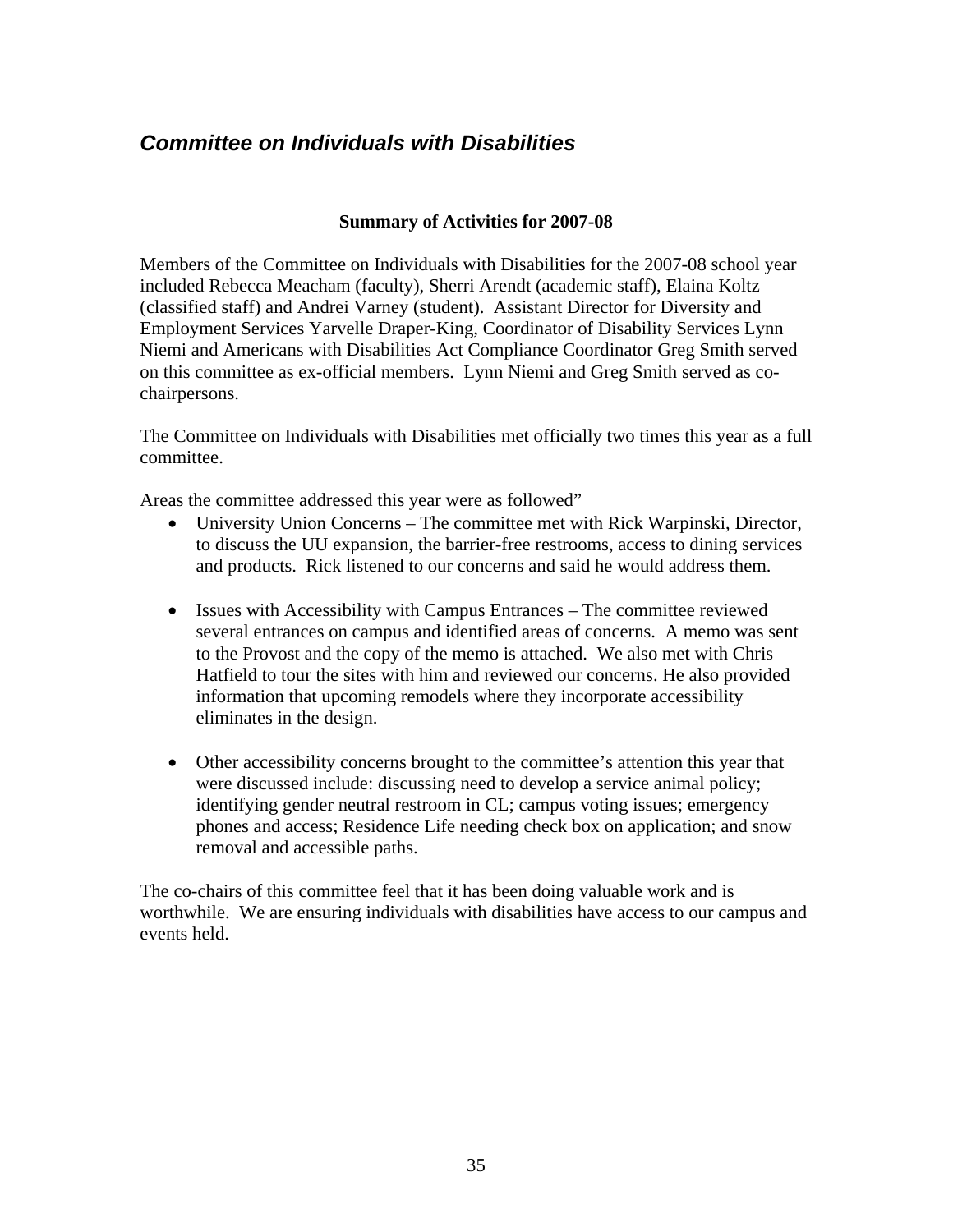### **Committee on Individuals with Disabilities - attachment**

Email to Provost Hammersmith and Chris Hatfield, Director of Facilities:

Provost Hammersmith and Chris Hatfield:

The Advisory Committee for Individuals with Disabilities has met several times this year to discuss accessibility issue on our campus. Attached is the recommendations for entrances that we had discussed with Chris this year. We want you to be aware of these issues as you continually plan for improvements to the facilities of our campus.

Others areas that the original memo does not address include the following:

- **Student Services front entrance** The entrance in front of the Welcome Center does not have automatic door openers. We would recommend having them.
- **Emergency Phones** The emergency phones on campus should all be fully accessible in reach and approach. In time of snow, the approaches to the phones need to be kept clear for wheelchair access.
- **Single Stall Restrooms**  There are several single stall restrooms (i.e. restrooms by the Garden Café in CL) that could be identified as "gender neutral" or "unisex" rather than being identified as Men or Women's. This would allow for personal care attendants of the opposite sex to comfortable assist. Also, it would allow for two same sex people who need to use the accessible restrooms to do so at the same time.
- **Barrier Free Restroom in University Union** The female restroom on the first floor of the UU that is identified as "barrier free" needs some modifications. We recommend that the door be reinstalled with an automatic door opener so females who need to use the accessible stall can have the appropriate privacy. Currently, you can see that stall when walking by.

If you have any questions related to our recommendations please contact the Co-Chairs, Greg Smith and Lynn Niemi. Thank you.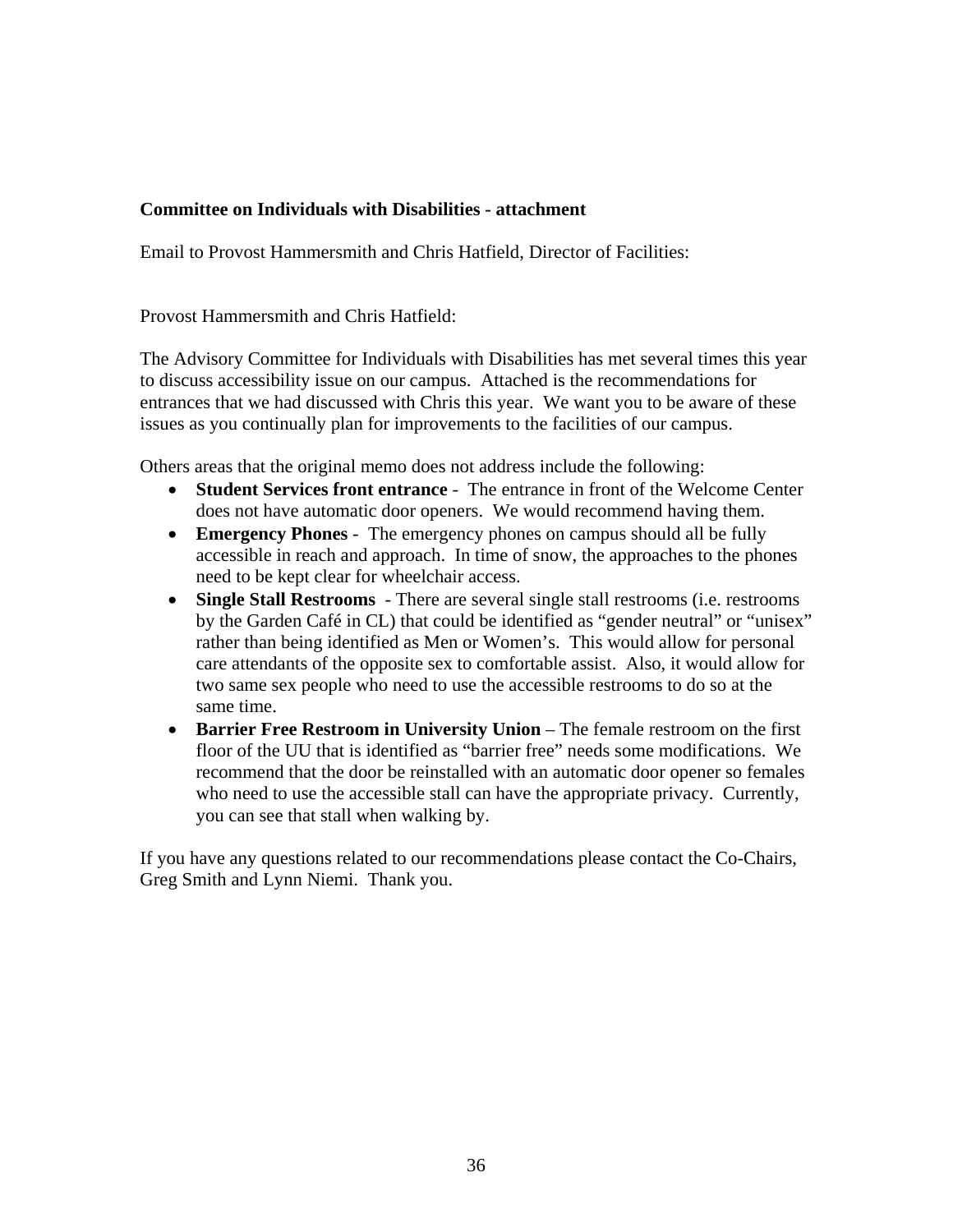### <span id="page-36-0"></span>*Individualized Learning Committee*

### Year End Report  $-2007 - 2008$

**Chair:** Kaoime E. Malloy **Members:** Lucy Arendt, Pamela Gilson, Mark Kiehn, Lloyd Noppe, Song Hosung, Donna Ritch (ex- officio).

The individualized Learning Committee met twice during the 2007 – 2008 academic year, once to elect a chair and once to evaluate the Individualized Major proposal of Sam Eagan.

- During the first meeting, Prof. Malloy was elected to serve as chair and secretary for the committee. Also, the committee approved a requested course substitution for Sarah Preissner's previously approved Individualized Major in Arts Management.
- During the second meeting, Sam Eagan's proposal for a major in Women's Studies was discussed at length. The committee decided unanimously to not approve the proposal, but emphasized that it was not a rejection. We believed that Eagan did not need a different degree title in what was already a very strong major and minor package to meet her career goals. At this meeting, the committee also briefly discussed the upcoming survey from the CNN regarding committee structure.

Respectfully submitted, Kaoime E. Malloy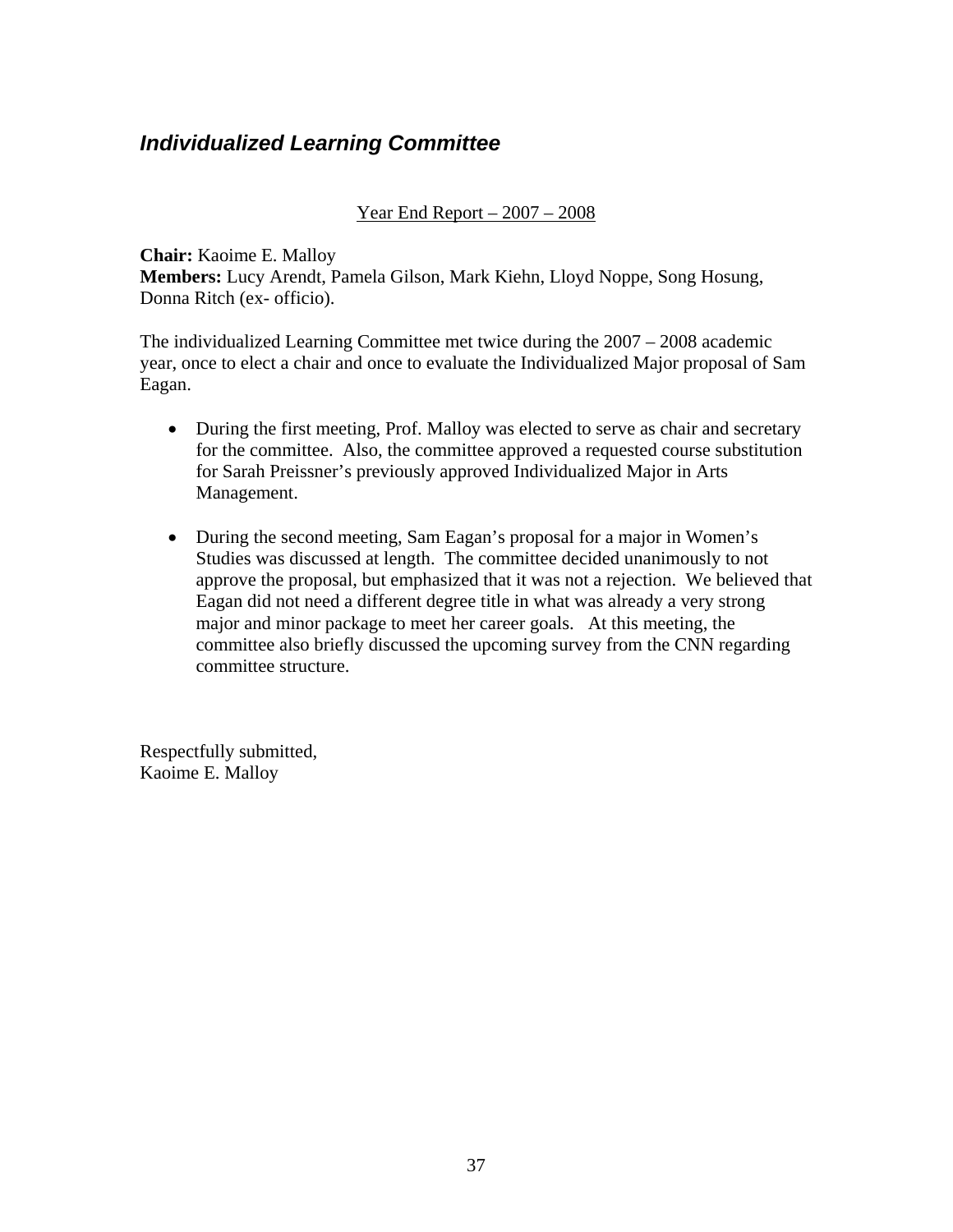### <span id="page-37-0"></span>*Institutional Animal Care and Use Committee*

### 2007/2008 Annual Report

In September Professor Meinhardt met with Professor Wolf's Ecology class to review the ethical use of animals in research.

The committee met only twice (minutes attached). In February the committee elected Daniel Meinhardt as chair, and approved a protocol submitted by Professors Meinhardt, Bauer-Dantoin, and Baker, entitled *Hormonal Control of Development in* Xenopus laevis. The committee discussed the processes of identifying "exempt" protocols and the handling of animal use in course labs (i.e., not research). Professor Austin volunteered to review federal codes for animal use to determine what we must do to be in compliance.

In May the committee heard a summary of federal codes from Professor Austin, and the committee voted unanimously to approve policy consistent with that code. These policies are recorded in the minutes. The committee considered a protocol by Professor Wolf entitled *Spatial Distribution of Red-backed Salamanders in the Cofrin Arboretum.*  The protocol was approved on certain conditions (in the minutes). Professor Meinhardt followed up with Professor Wolf and, when assured the conditions were met, sent official approval to Professor Wolf.

After the May meeting Professor Meinhardt made minor revisions to the current Vertebrate Animal Use Protocol form to make it consistent with policy approved at the May meeting. Professor Meinhardt also designed a report/renewal form consistent with policy. Finally, Professor Meinhardt summarized the approved policies and distributed them by email to all faculty known to (or suspected of) using vertebrate animals.

Respectfully submitted 19 August 2008

Daniel Meinhardt IACUC Chair Assistant Professor Human Biology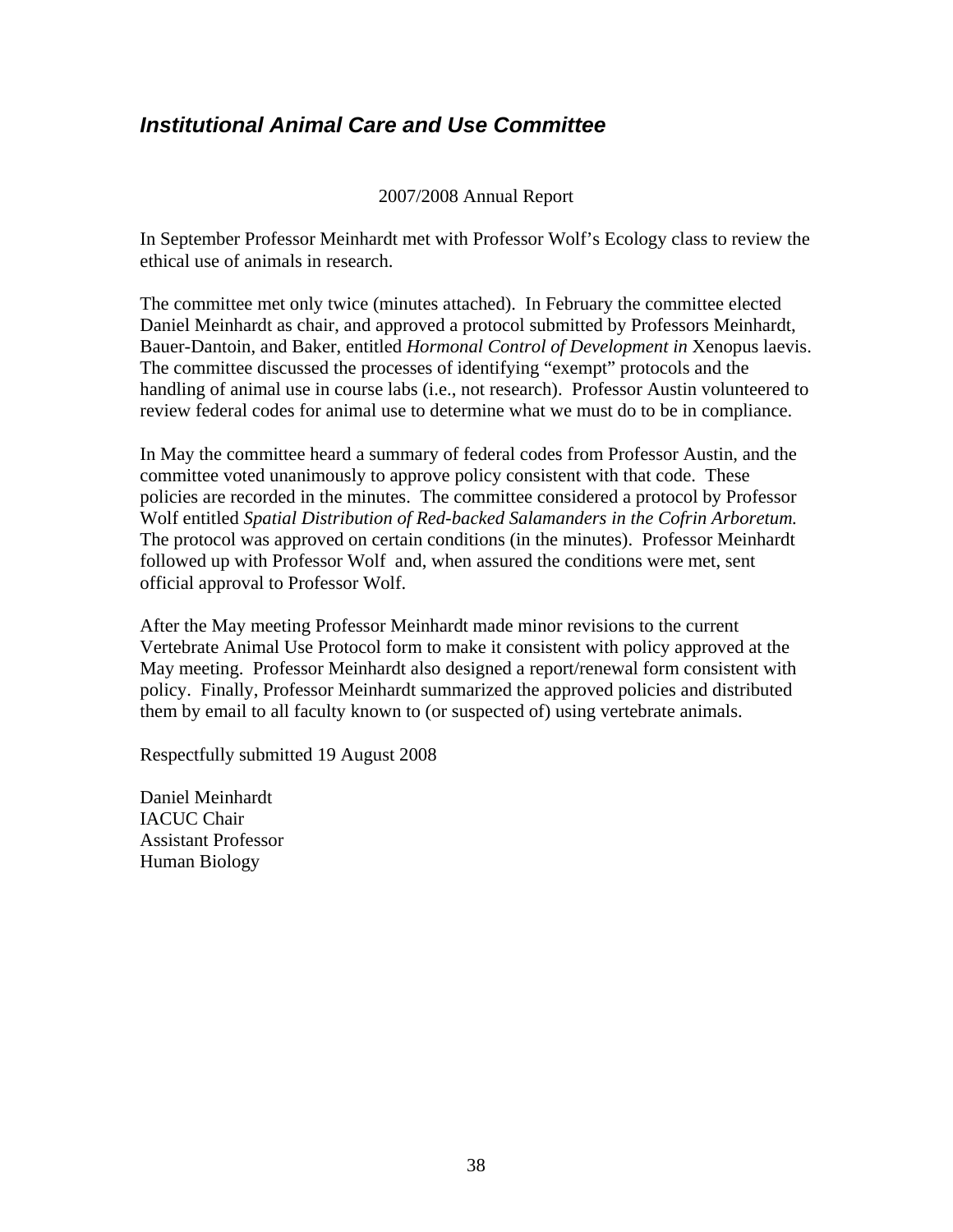### <span id="page-38-0"></span>*Institutional Assessment Committee*

### 2007-08 Annual Report

The Institutional Assessment Committee continued the 2006-2007 agenda of exploring a new assessment system for the campus. The new assessment device was based on a system developed at Rutgers University. A poll was sent to faculty asking if they were willing to participate in testing the new methodology. The results were decidedly underwhelming. A large number of faculty respondents either did not want to participate or did not see any significant differences between the new system and the existing one.

Some of the responses to the survey were vehement and suggested that, to some faculty, no course evaluation system can be acceptable. Since evaluation is mandated at the State level, that approach is not an option. Among the complaints were that evaluations did not measure teaching performance adequately, that students were discriminatory in their responses (more hostile toward females) and that evaluations were frequently used inappropriately, or misused as a pretext to justify judgments made subjectively on other grounds.

Given the tepid response to the survey, the IAC decided it was not worthwhile to attempt to launch a new assessment system. The only significant business for the remainder of the year was a report by Heidi Fencl on the Higher Learning Commission's Assessment Academy.

It seems to this outgoing chair that:

- 1. Units jealously guard their right to conduct merit the way they see fit, and oppose any campus wide effort to mandate how evaluations are to be used.
- 2. However, there is also a widespread perception on the part of many faculty that numerical scores are overused if not actually abused.
- 3. Students are frequently not in a position to provide meaningful input on teaching quality.
- 4. Nevertheless, students do know when things are going well or poorly in the classroom.

A sensible approach would be to go on collecting assessments. They should be used for two principal purposes:

- 1. Documenting problems in the classroom: tardiness, absenteeism, lack of preparation, discrimination, harassment, and so on.
- 2. Documenting exceptional performance.

In the absence of either extreme, teaching should be presumed satisfactory and numerical scores should have minimal weight compared to factors like new course development, revision of materials, advising, and so on.

Steven I. Dutch, Chair Professor, Natural and Applied Sciences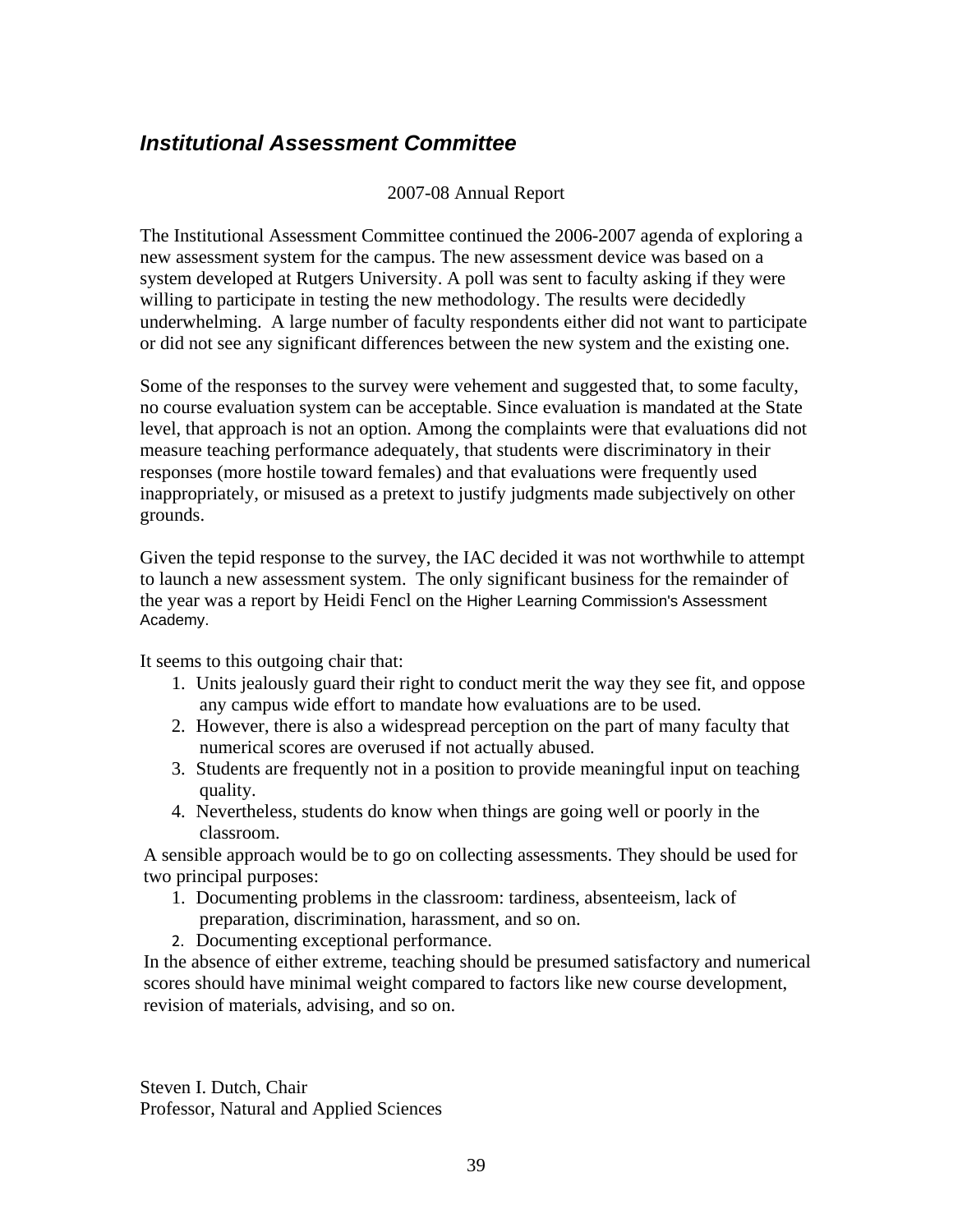### <span id="page-39-0"></span>*Institutional Review Board*

### **Summary Report of the activities of the Institutional Review Board of the University of Wisconsin – Green Bay for the academic year 2007-2008**

### **Submitted by Dr. James C. Marker, Chair July 25, 2008**

#### **Proposals:**

During the 2007-2008 academic year, the IRB met 8 times. The meetings were held on Tuesday mornings, and they generally lasted around 1.5 hours.

There were 70 proposals submitted to the IRB (see attached summary). Thirty-two were submitted in the Fall (07) and 38 in the Spring (08). Fifty of the proposals 50 were reviewed as "expedited" or "exempt" status by the IRB chair, and twenty proposals were reviewed as non-exempt/"full board" proposals by the entire IRB. One submitted proposals was deemed "non-research" and was not reviewed. There were two proposals that were submitted, but because of incomplete submission requirements, never acted on. Four proposals were withdrawn. As of this writing, one proposal awaits final approval contingent on the PI providing follow-up information as requested by the IRB.

The proposals came from three main sources: (1) UW-Green Bay faculty who were doing research with students; (2) students enrolled in the UW-Green Bay / UW – Oshkosh Masters in Social Work program (w/ Dr. Judy Martin as PI); and (3) graduate students in the Masters of Applied Leadership program here at UW-Green Bay. For the record, a significant number of the proposals dealt with pedagogical issues both at the K-12 and college level.

### **IRB training:**

As the UW-Madison site IRB training is no longer available, considerable time was spent on finding a new source of IRB training. Fortunately, we found a very useful training site that is designed for the training and education of both IRB members and potential researchers. It is called [Collaborative Institutional Training Initiative](https://www.citiprogram.org/) (CITI). The majority of the IRB members went through the training on this web site, and we will ask new members of the IRB to use the site for training. The training took around 2-3 hours depending on how much training a person wanted. We now refer investigators to use this training web site for their Human Subjects research certification.

### **Revising the UW-Green Bay IRB manual:**

Considerable effort was made to bring the IRB "manual" up to date with the major changes in policy related to Human Subjects research and/or clarification of various sections of the manual. In particular, changes related to what constitutes "exempt" and "non-exempt" research was clarified, and the section dealing with course related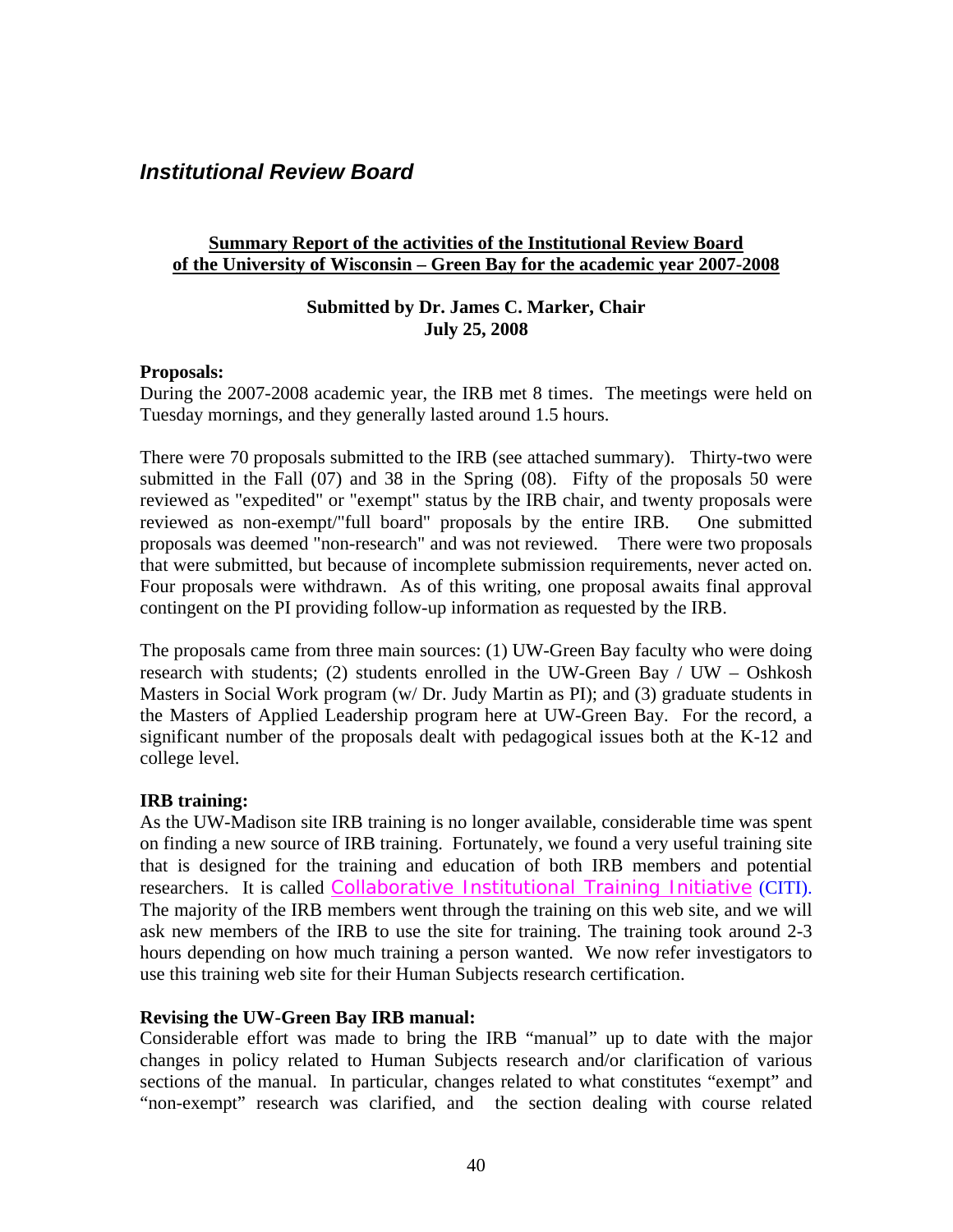research was upgraded to clarify (1) what type of classroom research needs approval and (2) the process by which one gets such research approved. The revisions reflect many discussions that have occurred over the last 3 year.

### **Proposal Processing:**

As chair of the IRB, I continued to used a technique I developed for other applications to streamline the process of dealing with proposals. This method has the advantage of being efficient, accurate, and professional. It also provides a detailed log of the proposals and relevant matters pertaining to them, e.g., any stipulations needed for approval. In brief, this technique involves entering the basic information from a proposal (PI, dates, etc) into an Excel spreadsheet which in turn is used as a data set to send e-mail messages via the Word "e-mail merge" program. The Word document is a "form letter" set up with basic IRB response language, but the language changes somewhat depending on the status of the proposal (which is coded in the spreadsheet). These e-mail messages provide an excellent record of the transaction and status of a proposal. As such, the final approval letter is sent to the Secretary of the Faculty and Tim Sewall as official record of the proposal being approved. I believe this process to be effectual as I have had numerous compliments on the fast turn-around in the approval process.

### **IRB Web Page revision:**

As chair, I continued to upgrade the IRB web page. The emphasis for the revised web page was to help the user know where to start and what to do. I have heard several positive comments from faculty that the revised web page is more "user friendly" than it was in the past. There is still more to do, but at least faculty have a good sense of where to begin and/or what the overall process entails.

### **IRB Support – release and/or summer stipend:**

For years, the work load of the IRB and, in particular, the Chair of the IRB has been a matter of concern! Having now experienced it FOR A SECOND YEAR, I concur with past IRB chairs that the workload is excessive! (It is fulfilling, but it is excessive!) The provost recently provided a memo outlining how staff would be used to alleviate some of the burden of this time consuming process.

I kept a detailed log (see copy) of my activities and time as chair over the 2007-2008 (including writing this report). As you can see, averaging my total time over 15 weeks, I spent nearly **4 hours per week** on IRB related mattes. Keep in mind, this is with my efficient data- mail merge method of dealing with proposals. To put this in perspective, I spent nearly half a day per week over the entire academic year working on IRB matters. As a matter of comparison – how would that time commitment compare to the Chair of the UC who gets a release for her/his efforts?

*The IRB response to this effort to support the IRB and chair is as follows: We appreciate the Provost's effort to respond to what has always been an excessive work effort for the chair of this committee. We are hopeful that it will, in fact, reduce the workload of the chair. However, we feel emphatic that this person must be fully integrated with the committee meaning they must be IRB trained and they must attend the meetings so they*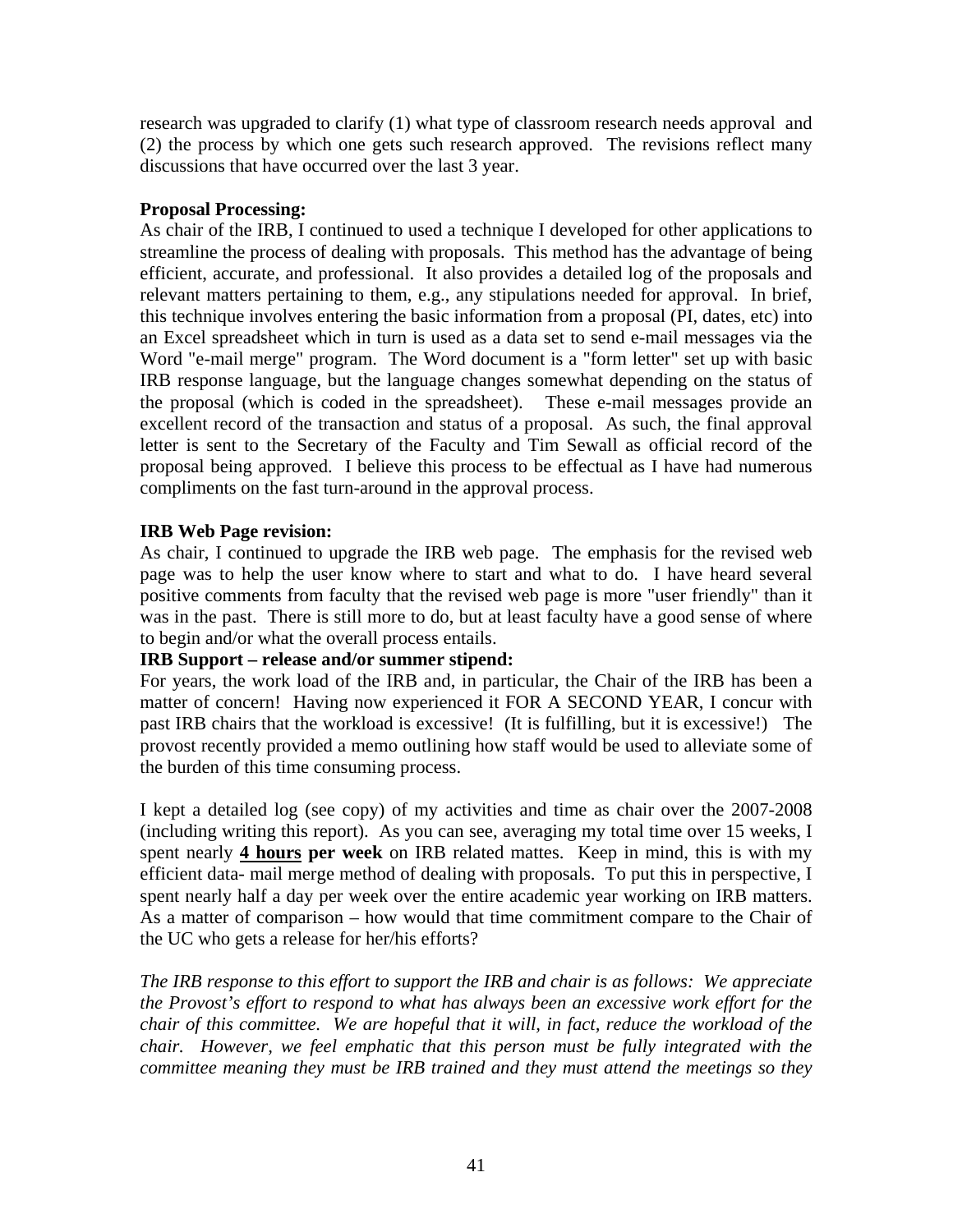*understand the nuances of role of this committee and in particular the process involved in handling IRB proposals.* 

*The following is directly from the minutes of our last meeting.* 

- A. Response from Provost to Marker memo of "IRB Matters"
	- 1. The Chair will respond to the Provost's offer of support staff beginning in Fall '08 as follows:
		- a. IRB appreciates the offer of support staff for the IRB.
		- b. In order to meet the goal of diminishing the Chairs workload the individual assigned as support staff must be fully trained in IRB policy and procedures. In addition, the support staff would perform the following duties:
			- i. Attend all IRB meetings and function as recording secretary for the group.
			- ii. Set meeting schedule for the academic year. Set meeting agendas in consultation with the Chair. Send out meeting notices as required.
			- iii. Handle all IRB correspondence including approval letters and annual update requests.
			- iv. Maintain and enter all information into IRB database.
			- v. Maintain IRB files
			- vi. Review all submitted proposals and make requests for missing items. (This will require very good working knowledge of IRB policies and procedures.)
			- vii. Forward exempt and expedited protocols to Chair for review and approval.
			- viii. Distribute copies full board protocols to IRB members before scheduled meetings.
			- ix. Maintain IRB web page.
		- c. IRB estimates support staff responsibilities will require a .25 FTE assignment.

While I appreciate that this added support may help alleviate some of the workload, I still argue that a reassignment is in order for the chair of this committee AND a modest summer stipend to review any proposals and/or handle any situations that come up during the summer (see below).

*Summer support?* With the current status of the IRB – reviewing proposals during the summer is only possible if (1) the proposal is expedited and (2) the IRB chair is agreeable to review it (outside of her/his contract). As such (and I know that this has happened), research can be impeded and/or postponed until after the summer which can be a problem for faculty and/or students, e.g., delayed graduation. For the summer of 2008 I had one "late" proposal that I agreed to review. I also have a proposal submitted but not reviewed. One faculty member asked about a review and when we would meet in the fall. In addition, this past summer I had a "concern" from a research subject brought to my attention. It was resolved easy enough, but because I was not under any contractual obligation, I could have NOT responded with the possibility of making the situation worse.

*Please kindly consider the option of providing a reassignment for the chair of the IRB along with some type of summer support. The details could be negotiated somewhat with the faculty member involved, but clearly some type of release and/or compensation is appropriate for the excessive hours required as chair of the IRB.*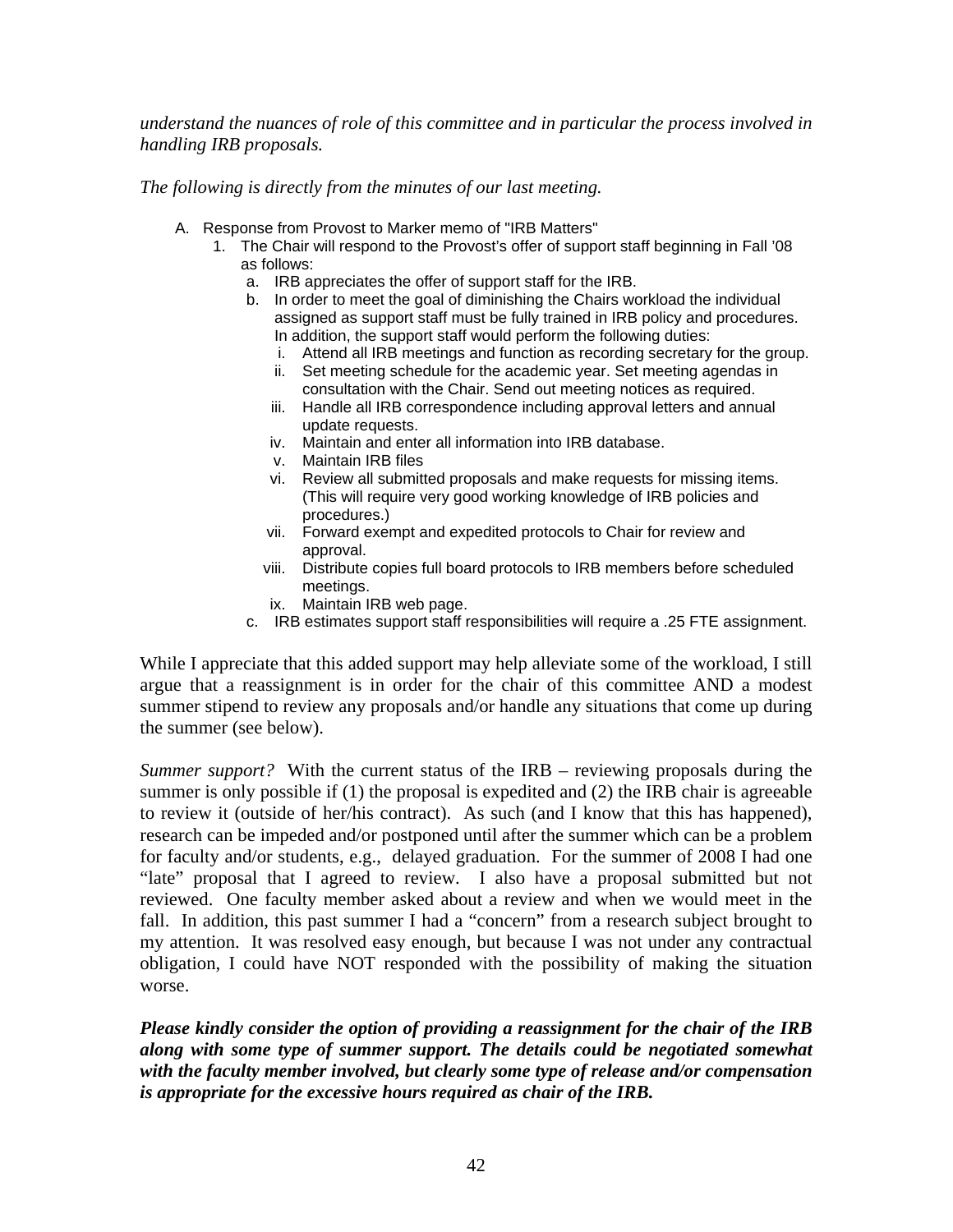#### **Potential course in Human Subjects Training and Ethics of Research:**

The IRB considered the (many) merits of having such a course. It would be a type of online course akin to the Lab Safety course currently offered. Among the merits are (more informed graduate and undergraduate students desiring to do research involving human subjects!

**Educating the Campus Research Community** – continues to be an important concern. I noted several research presentations (that involved human subjects) at the PKP research symposium that I KNOW did not have IRB approval. In the spirit of education and collegiality, I kindly reminded them of the importance of IRB approval.

#### **The IRB members:**

The members of this 2007-2008 IRB demonstrated extreme professionalism, commitment, and competence in carrying out the important charge of this body! We had a lot of work to do, and as a whole, the committee members were dedicated to the task. They came to meetings prepared, and they approached the task of reviewing proposals in a spirit of problem-solving and collegiality. They are to be commended for their efforts to facilitate the ethical treatment of human subjects participating in research conducted at UW-Green Bay!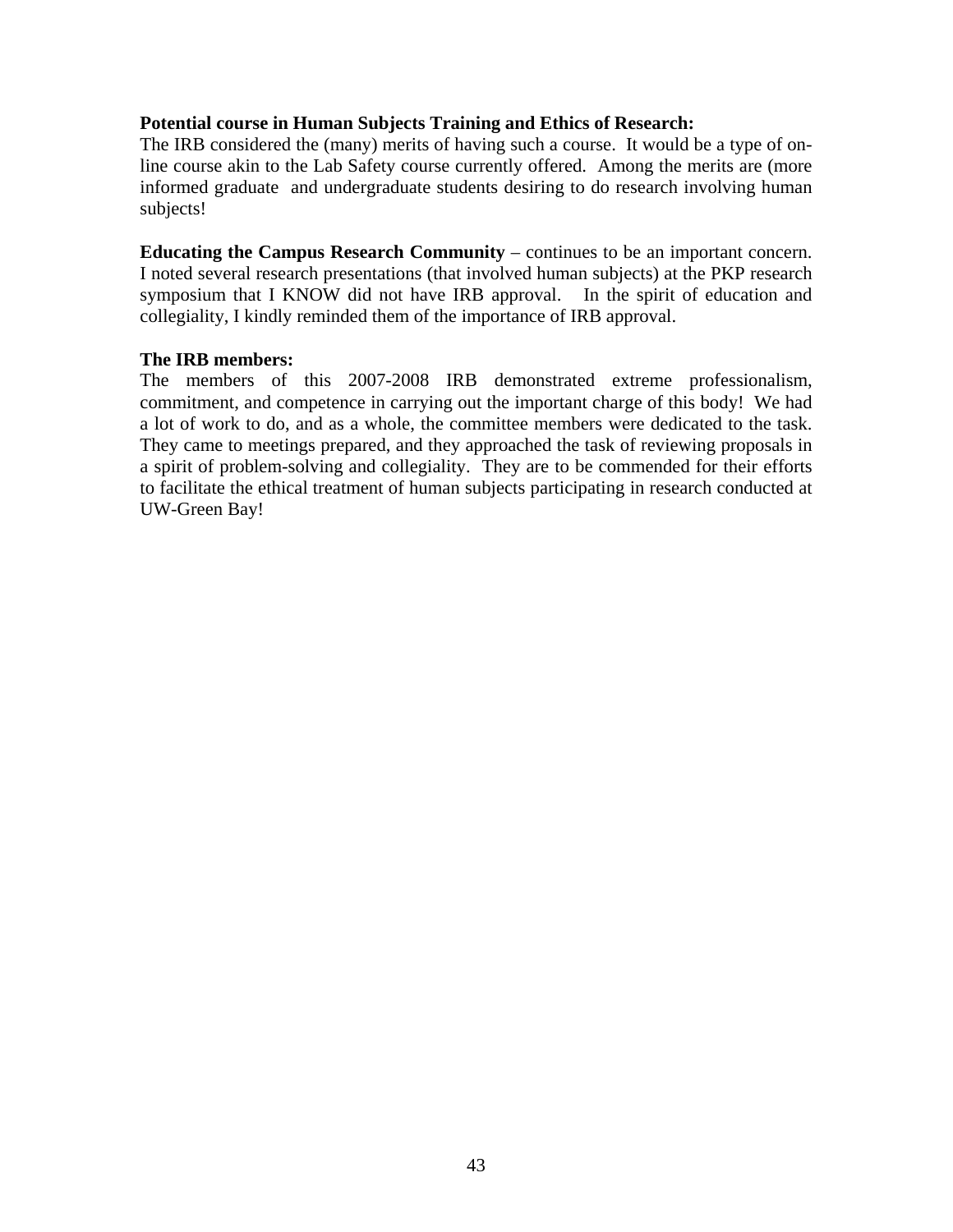### <span id="page-43-0"></span> *Instructional Development Council*

May 28, 2008

### MEMORANDUM

TO: Cliff Abbott, Secretary of the Faculty and Academic Staff FROM: Dean D. VonDras, Chair, Instructional Development Council

### SUBJECT: **2007‐08 Instructional Development Council Annual Summary Report**

The Instructional Development Council met throughout the 2007‐2008 academic year. Ongoing activities were advisory, awareness‐oriented, and in support of student engagement and excellence in teaching. During the 2007‐2008 academic year the IDC sponsored the following programs: Teaching Enhancement Grants, January Faculty Development Conference, Instructional Development Awards, Friday Discussions, the *IDC Newsletter*, and the new Recognition of Outstanding Scholarship in the Area of Teaching and Learning. The IDC also acts in an advisory role and supports the UW‐Green Bay Sabbatical Leave Program as well as OPID initiatives of UW Teaching Fellows, and UW Teaching Scholars.

### **Advisory Activities:**

- Recommended Ryan Martin to OPID for the WI Teaching Fellows Program.
- Reviewed six sabbatical applications and found all acceptable for award.

### **Awareness‐building Activities:**

- In the fall, the Awards Subcommittee of the Council voted to award Professor Theresa Adsit the Scholarship of Teaching and Learning Award.
- In the spring, the Awards Subcommittee recommended the Summer/Fall 2008 Instructional Development Grant proposals of Atife Caglar‐Clark, Jeff Entwistle, and David Voelker for funding.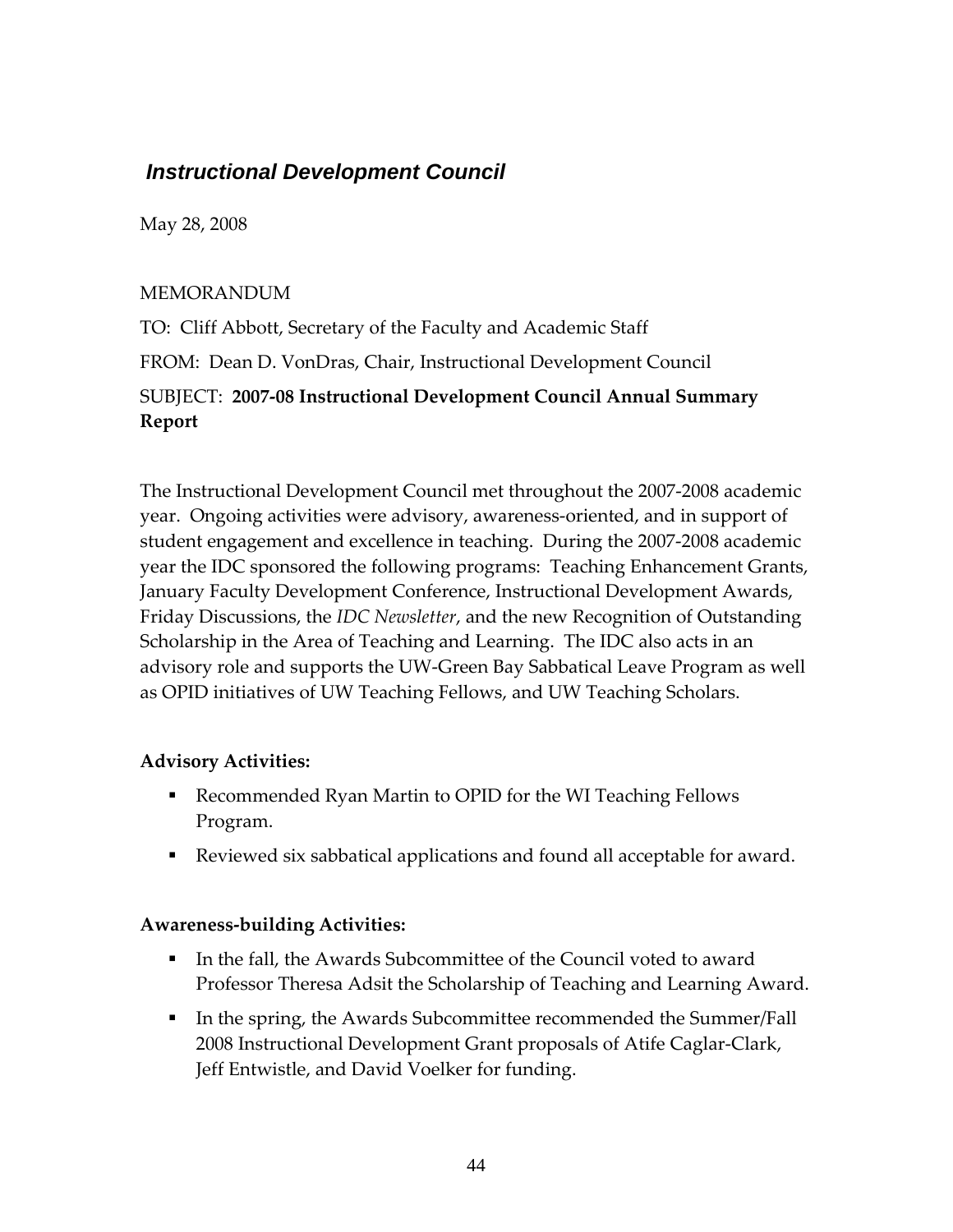- The Subcommittee on Teaching Enhancement Grants, in their reviews for both the Fall and Spring semesters, supported the proposals of Theresa Adsit, Denise Bartell, Kathleen Burns, Adolfo Garcia, Regan Gurung, Kevin Kain, and Kim Nielsen.
- The Chair of the Instructional Development Council, Dean D. VonDras, edited, published, and distributed the *IDC Newsletter* to teaching faculty and staff in the Fall 2007 and Spring 2008 semesters. The newsletter provided information about instruction‐related activities on‐campus as well as System and national conferences and activities. It also hoped to foster a professional exchange by included brief teaching and learning related articles composed by faculty. The articles by UW‐Green Bay faculty that appeared in the Fall 2007 *IDC Newsletter* included the following:
- 1. *"Significant Learning Goals that Lead to Deeper Understanding"* by D. D. VonDras
- 2. *"Rethinking Critical Thinking"* by Patricia A. Terry
- 3. *"Do I Still Want to Teach?"* By Carl Black and Steven Kimball
- 4. *"Wikis and Blogs: On Incorporating New Technology into Coursework"* by Clifton Ganyard
- 5. *"Emerging Technologies, Games, Learning"* by Andy Speth
- 6. *"Against the Grain: the Dilemma of Fighting the Culture (or the Lack of It) in American Higher Education"* by Peter Breznay
- 7. *"Seven Key Ways to Engage Learners"* by E. Nicole Meyer
- 8. *"The Four Deadly Sins of File Organization or A Pretty Cover Doth Not Make for a Good Book, but a Pretty File Doth Make for a Smoother Promotion Review"* by Illene Noppe

The articles appearing in the Spring 2008 *IDC Newsletter* included the following:

- 1. *"Self‐Assessment of Teaching Practice: A First‐Step in Enhancing Student Learning"* by D. D.VonDras
- 2. *"Full Cycle Learning"* by Lucy A. Arendt
- 3. *"Improved Learning by Non‐traditional Students in Mathematically Intensive Courses"* by Dale N. Buechler (UW‐Platteville)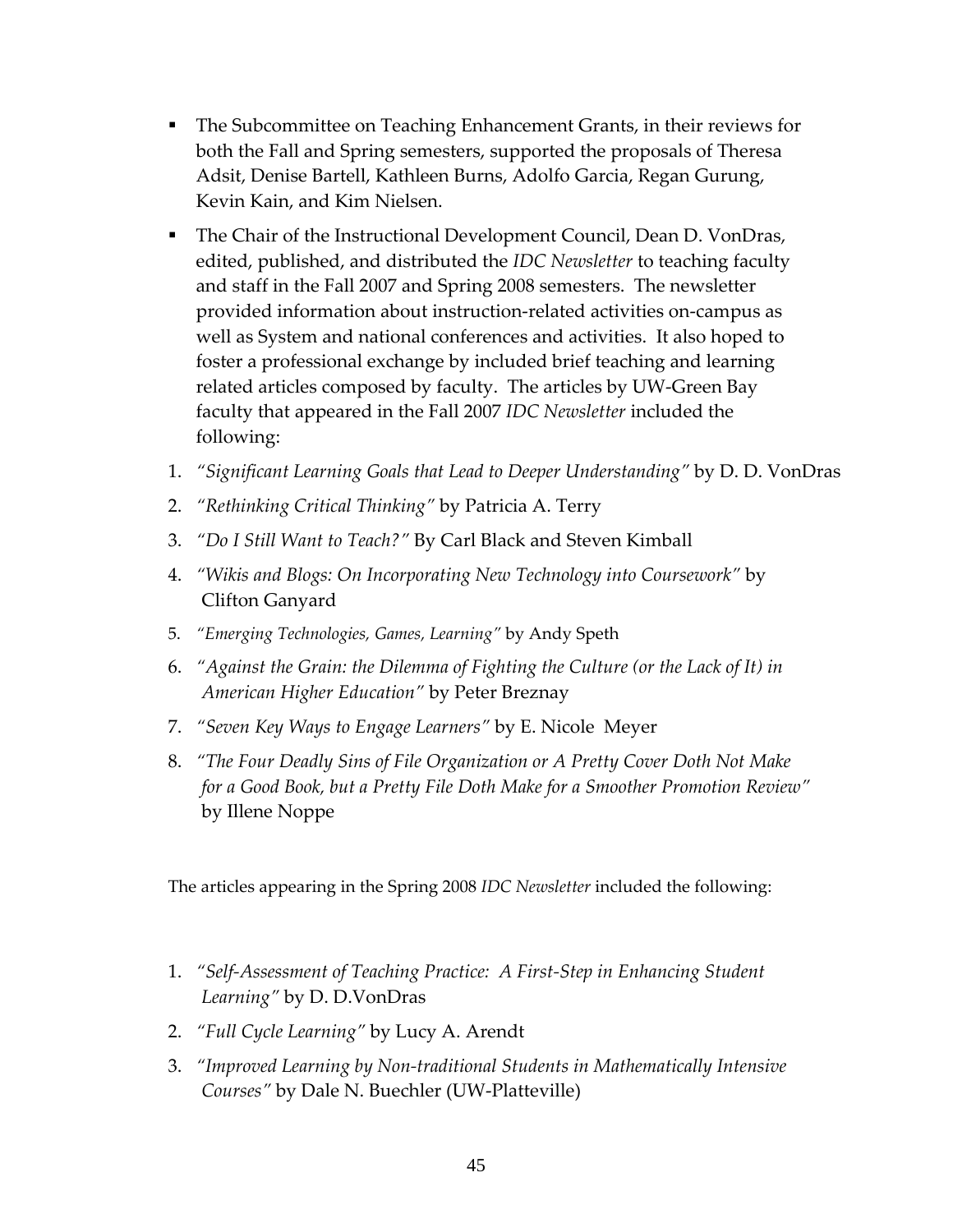- 4. *"Teaching Intermediate Algebra Using Incremental Development and Review"* by Theresa Adsit
- 5. *"Do They Understand?"* by David J. Voelker
- 6. *"A Closer Look at How Students Study (and if it Matters)"* by Regan A. R. Gurung
- 7. *"Inducing Student Appreciation of Intellectual and Ethical Development in Technology‐Oriented Courses"* by Peter T. Breznay
- The IDC also maintained an up-to-date web site of development opportunities and IDC news.
- The IDC offered and promoted the Scholarship of Teaching and Learning Poster‐Session during the January 2008 Faculty Development Conference.

### **Activities to Support Student Engagement and Excellence in Teaching:**

- The IDC sponsored the brown-bag program entitled, "Tenure and Post-*Tenure Promotions: An Informal Discussion of the Ins and Outs of Professional File Preparationʺ* by Professor Illene Noppe, on September 26, 2007.
- The IDC sponsored the brown-bag program entitled, "*Innovations in Instructional Development*" on October 26, 2007. This program featured the work of the 2006‐2007 Instructional Development Awardees:
	- o Peter Breznay on ʺ*Hands‐on Teaching of Digital Electronics in a Comprehensive Liberal Arts College*ʺ
	- o Aeron Haynie on ʺ*Teaching the Culture of Food*ʺ
	- o Uwe Pott on ʺ*Scientific Inquiry in the Biology Lab*ʺ
	- o Jill White on ʺ*Designing Introductory Courses for Engagement ‐ Backwards*ʺ
- The IDC sponsored the brown-bag program entitled, *"Critical Thinking and Interdisciplinarity"* by Council member David Voelker, on February 29, 2008.
- The IDC sponsored the brown-bag program entitled, *"Engaging Students A Discussion on How to Effectively Integrate Clicker Technology in the Classroom"* by Andy Speth, Kim Baker, Adolfo Garcia, Leif Nelson, and Jennifer Zapf, on March 28, 2008.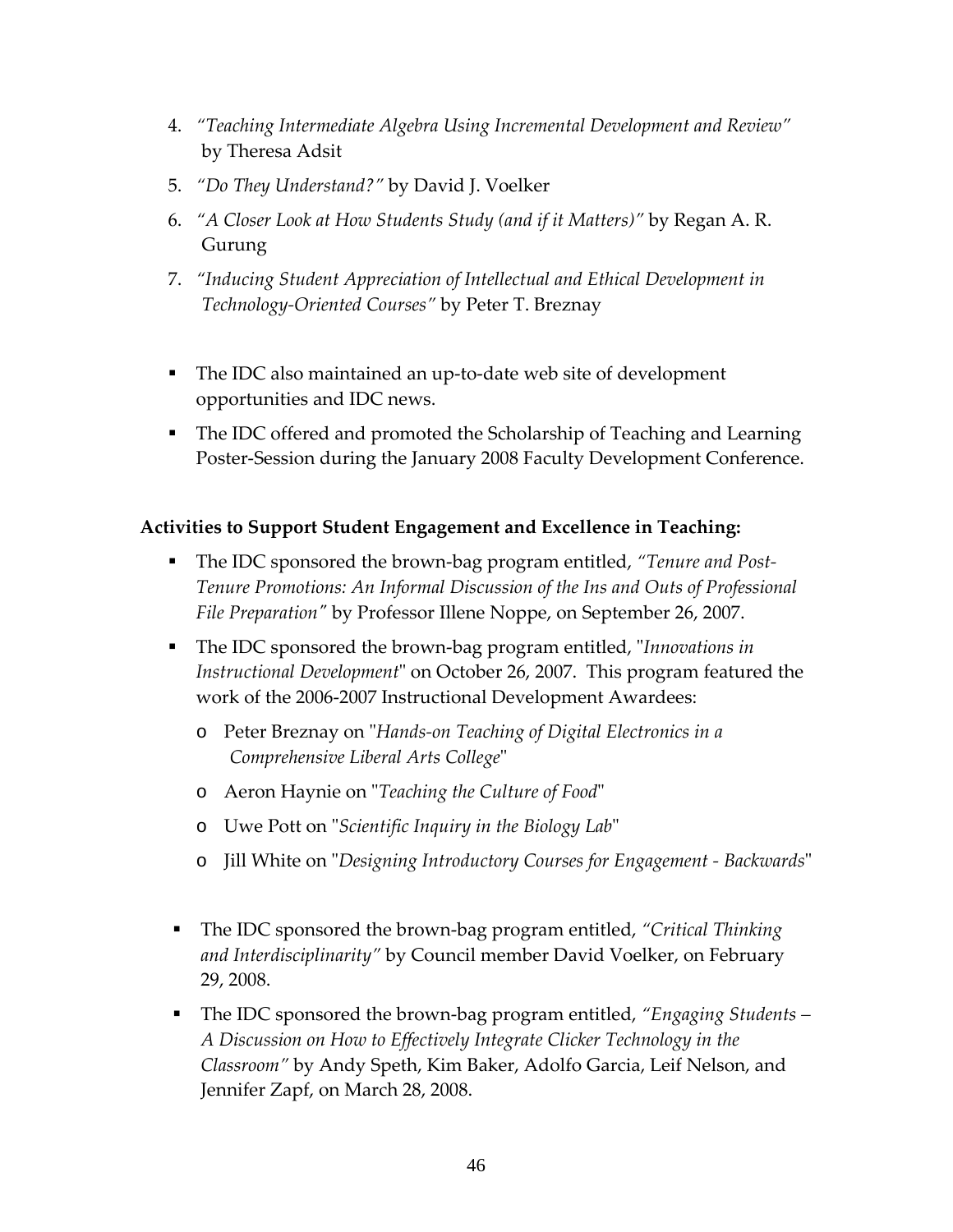- The IDC January Conference Subcommittee Co-Chairs Mimi Kubsch and Dean D. VonDras hosted the 12<sup>th</sup> Annual Faculty Development Conference entitled, *ʺHow Students Learn: Lessons from the Arts, Sciences and Professions"* on January 17, 2008. This conference included colleagues from St. Norbert College, Bellin School of Nursing, as well as other UW System campuses. This day long conference was noted as having one of the highest attendance in recent years. The conference keynote speaker was Bill Cerbin (UW‐LaCrosse) who presented a talk entitled, *"Exploring the Interplay Between How We Teach and How Our Students Learn"*. The distinguished luncheon speaker was Bill Laatsch who reflected on his teaching experiences. Other sessions included the following presentations:
- 1. *"Teaching for Understanding: Helping Students make Connections"* by David Voelker.
- 2. *"Student Grade Expectations and Ratings of Study Behaviors"* by Lee McCann (UW‐Oshkosh).
- 3. *"Increasing Classroom Discussion with Two Steps: Empirical Results and the How To*" by Leda Nath (UW‐Whitewater).
- 4. *"Impact of Diversity Course in Sciences on Students' Attitudes Toward Race"* by Angela Bauer‐Dantoin.
- 5. *"Full Cycle Learning: Applying Theory to Real World Organizations and Solving Their Problems"* by Lucy Arendt.
- 6. *"Case Studies, Simulations, and Student Organizations as Integrative Learning Vehicles"* by Joy Pahl (St. Norbert College).
- 7. *"Probing Student Misconceptions Regarding the Nature of Science"* by Tracy White (UW‐Barron County).
- 8. *"Critical and Logical Thinking; Integrating Lessons from Cognitive Science"* by Jerry Kapus (UW‐Stout).
- 9. *"Improved Learning by Nontraditional Students in Mathematically Intensive Courses"* by Dale N. Buechler (UW‐Platteville).
- 10. *"Shulmanʹs Taxonomy of Pedago‐Pathologies: Intellectual Land Mines of Teaching and Learning"* by Nancy Chick (UW‐Barron County).
- 11. *"The Practice of Creativity: Giving Students Tools to Think and Work More Creatively"* by Jennifer Mokren.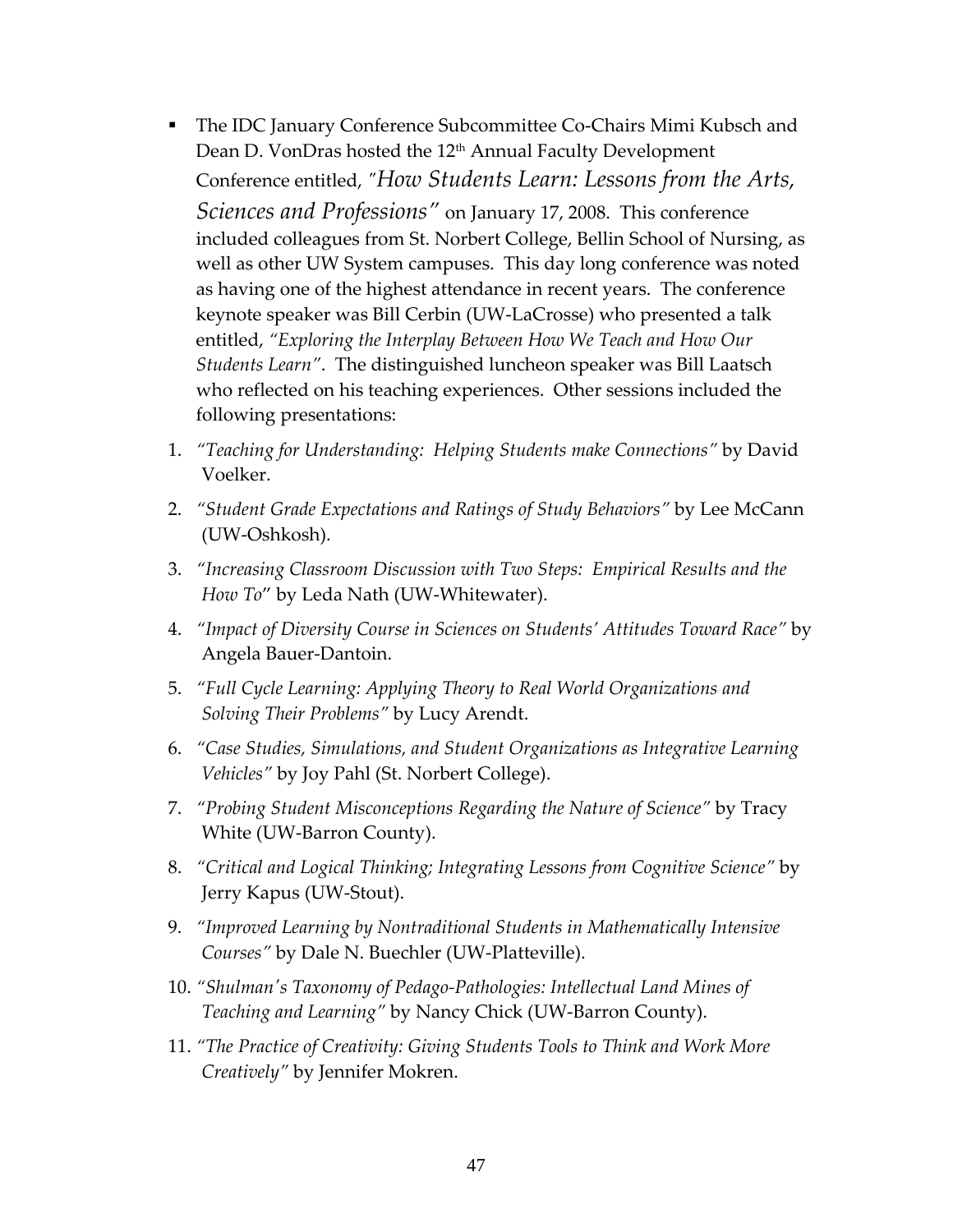- 12. *"The Analogical Imagination: Aiming for Likeness Between Seemingly Disparate Realities"* by Father Jim Neilson (St. Norbert College).
- 13. *"The Use of Incremental Teaching and Review to Increase Retention and Understanding in Intermediate Algebra"* by Theresa Adsit.

There was also a poster session focusing on the scholarship of teaching and learning presented, and, overall, the conference evaluations were excellent.

### **Ongoing Interests:**

- To continue to promote faculty exchanges and discussions through the Friday Discussions program.
- To promote a Peer-Review of Teaching for interested educators on campus.
- To promote post-tenure advancement through the "Promotion Tutors" program coordinated through the Secretary of the Faculty.
- **Example 3 Serve as the Advisory Board for the new Faculty Development Center.**

### **Conclusion:**

The Instructional Development Council plays an important role in emphasizing student engagement in learning, promoting reflection on and discussion of effective teaching methods, and in facilitating opportunities for professional development. The Council is recognized for its service of providing Instructional Development Awards and Teaching Enhancement Grants throughout the year. These are very important awards to the campus community and provide for a variety of professional development activities. In many ways the awards assist faculty in reflection about and refinement of teaching, as well as informational exchange with colleagues at regional, state, and national professional development conferences.

Serving as Advisory Board of the new Faculty Development Center, the Council looks forward to hosting the January 2009 Faculty Development Conference. The Council also looks forward to assisting the Faculty Development Center in its mission of offering and involving faculty in various professional development activities. As noted in the recent *IDC Newsletter*, faculty have been solicited to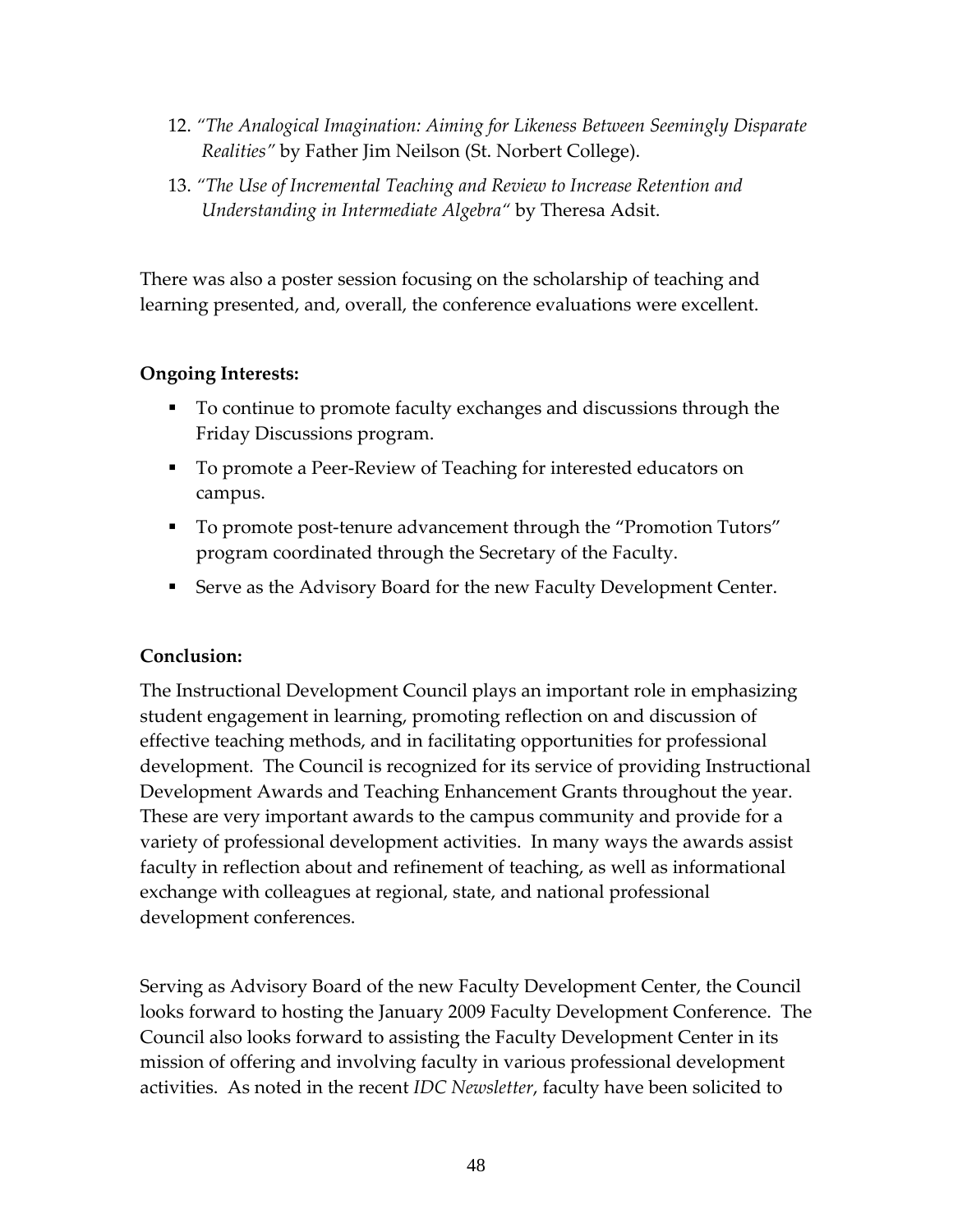submit scholarly essays about teaching and learning, and to participate in peer‐ review of classroom teaching, development of a teaching portfolios, and participation in a professional development learning‐circles. The Council continues to be interested in facilitating these and other activities that not only provide new opportunities for professional growth, but also build inclusive, cooperative, and interdisciplinary connections among peers. The Council recognizes that the *IDC Newsletter* may change to reflect the programs and initiatives of the new Faculty Development Center, but hopes that this new center and its publication will continue to invite faculty to lead peer‐discussions that explore various topics in teaching and learning.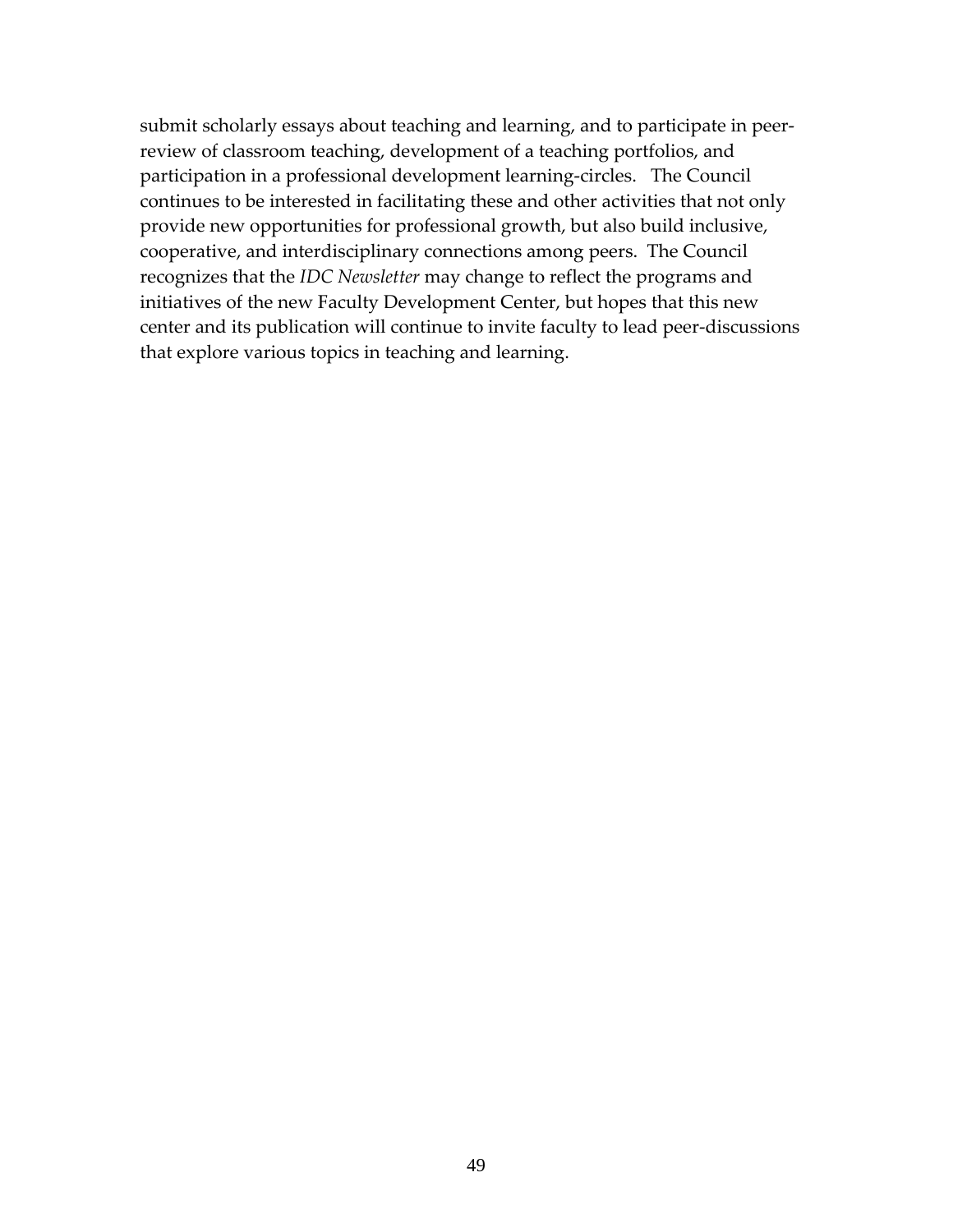### <span id="page-49-0"></span>*International Education Council*

### **Annual Report for 2007-2008**

### **Membership included:**

| Kristin Aoki          | Sue Keihn             |
|-----------------------|-----------------------|
| <b>Brent Blahnik</b>  | Anne Kok              |
| Diana Borrero-Lowe    | <b>Russell Leary</b>  |
| Fritz Erickson        | Riccardo Paterni      |
| Kevin Fermanich       | <b>Timothy Sewall</b> |
| <b>Scott Furlong</b>  | Jill White            |
| Shiyanke Goonetilleke |                       |

#### **Topics of Discussion**

The International Education Council gathered infrequently throughout the 2007-2008 academic year to provide guidance on topics related to international education. Discussion points included:

- 1. Development of an Office of International Education Mission Statement
- 2. Development of an Office of International Education Vision Statement
- 3. Development of Office of International Education Strategic Initiatives/Priorities
- 4. Discussion of International Admissions Review Procedures
- 5. Discussion of the Global Studies Certificate Program
- 6. Review and award of Faculty Site Visit Grants

Thanks to members of the International Education Council for their dedication, commitment, and work throughout the year.

*Submitted by: Brent Blahnik, Chair of the International Education Council and Director of International Education.*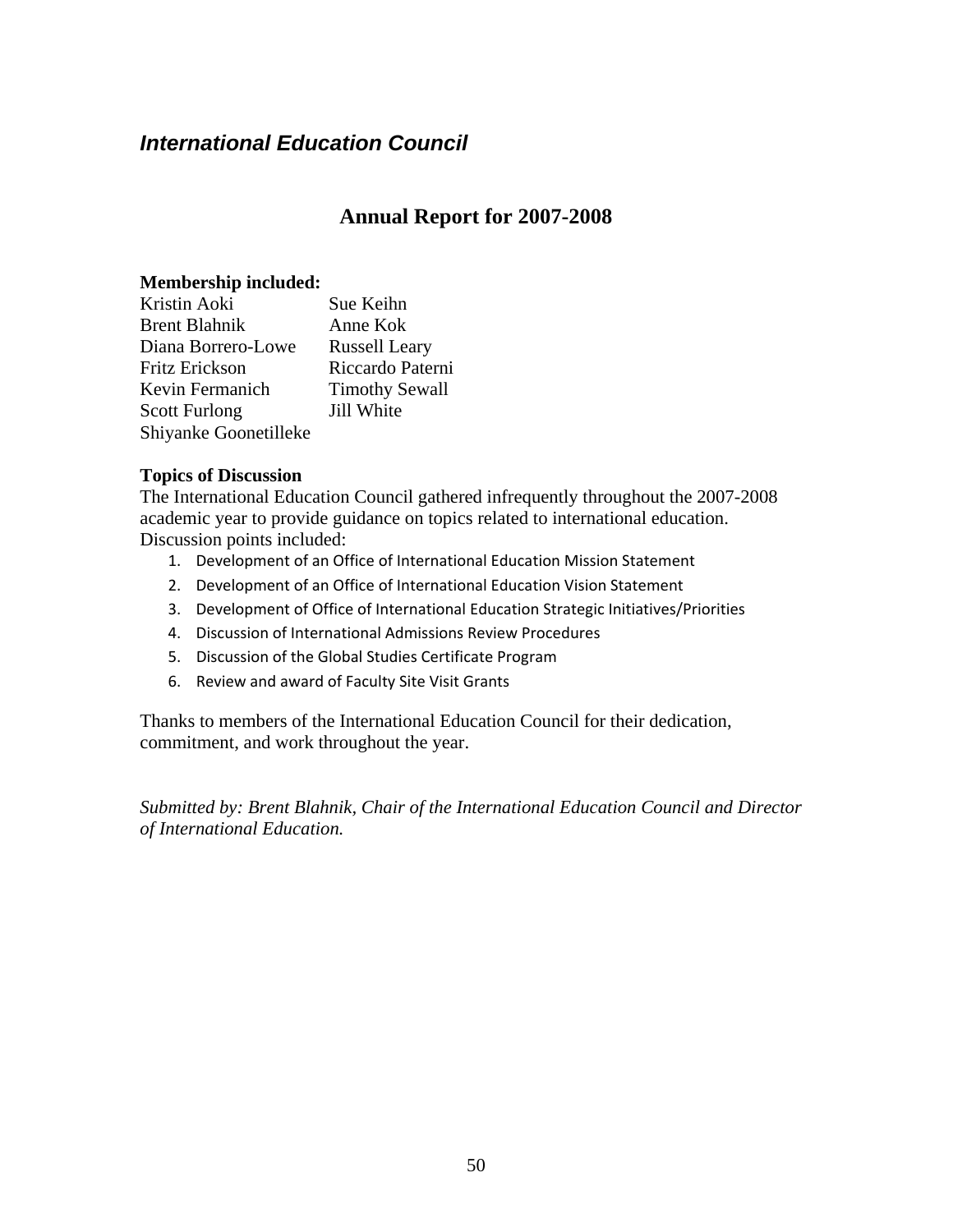### <span id="page-50-0"></span>*Research Council*

### **2007-08 Annual Report Craig Hanke, Chair**

The UW-Green Bay Research Council met six times during the 2007-2008 academic year. Members of the council included: Greg Aldrete, Denise Bartell, Carol Emmons, Craig Hanke (Chair), Linda Tabers-Kwak, Mike Marinetti (ex-officio) and Lidia Nonn (ex-officio). The Research Council continued in its mission to support research and scholarly activity at UW-Green Bay. The primary responsibilities of this committee include solicitation and evaluation of institutional grant proposals including the Grants in Aid of Research (GIAR), Grants for Integrating Research and Teaching (GIRT) and the continued development of the Research Scholar program.

#### Grants in Aid of Research (GIAR)

Applications for Grants in Aid of Research awards were solicited in both fall and spring semesters. The purpose of these grants is to support faculty scholarship by providing funds for data collection, supplies and equipment. Grant funding may also be used for travel for the purpose of presenting research. The Research Council awarded five grants during the fall term and 23 grants during the spring term for a total of \$11,259. Names of the grant awardees are listed on the Research Council web page (http://www.uwgb.edu/rc/grantrecipients.htm).

#### Grants for Integrating Research and Teaching (GIRT)

Applications for Grants for Integrating Research and Teaching were solicited in the spring term. The goal of these grant awards is to provide funding for projects in which faculty and students work together on a scholarly project. The specific focus and evaluation criteria of the GIRT awards has been a subject of discussion for the past two years and this year the call was revised to clarify the purpose of these grants. Three applicants, Professors, Greg Aldrete, Peter Breznay and Julie Lukesh were awarded grants.

#### Research Scholar

Now in its second year, the Research Scholar program continues to provide opportunities for faculty research time. This program provides a single course release for a faculty member to pursue more ambitious and time-intensive research projects. The goal of the program is to provide the critical time necessary for faculty members to pursue more extensive research projects in hopes of expanding the research opportunities on our campus. The Research Council continues to receive exceptional proposals for this program. Three proposals were received in the fall term and Professor Kristy Deetz was selected as the Research Scholar. Professor Deetz received a course release during the spring term to complete her painting for the traveling art exhibition "Divas and Iron Chefs of Encaustic". Based on the exceptionally high quality of the proposals submitted in the spring term, and with the support of the Provost's office, the program was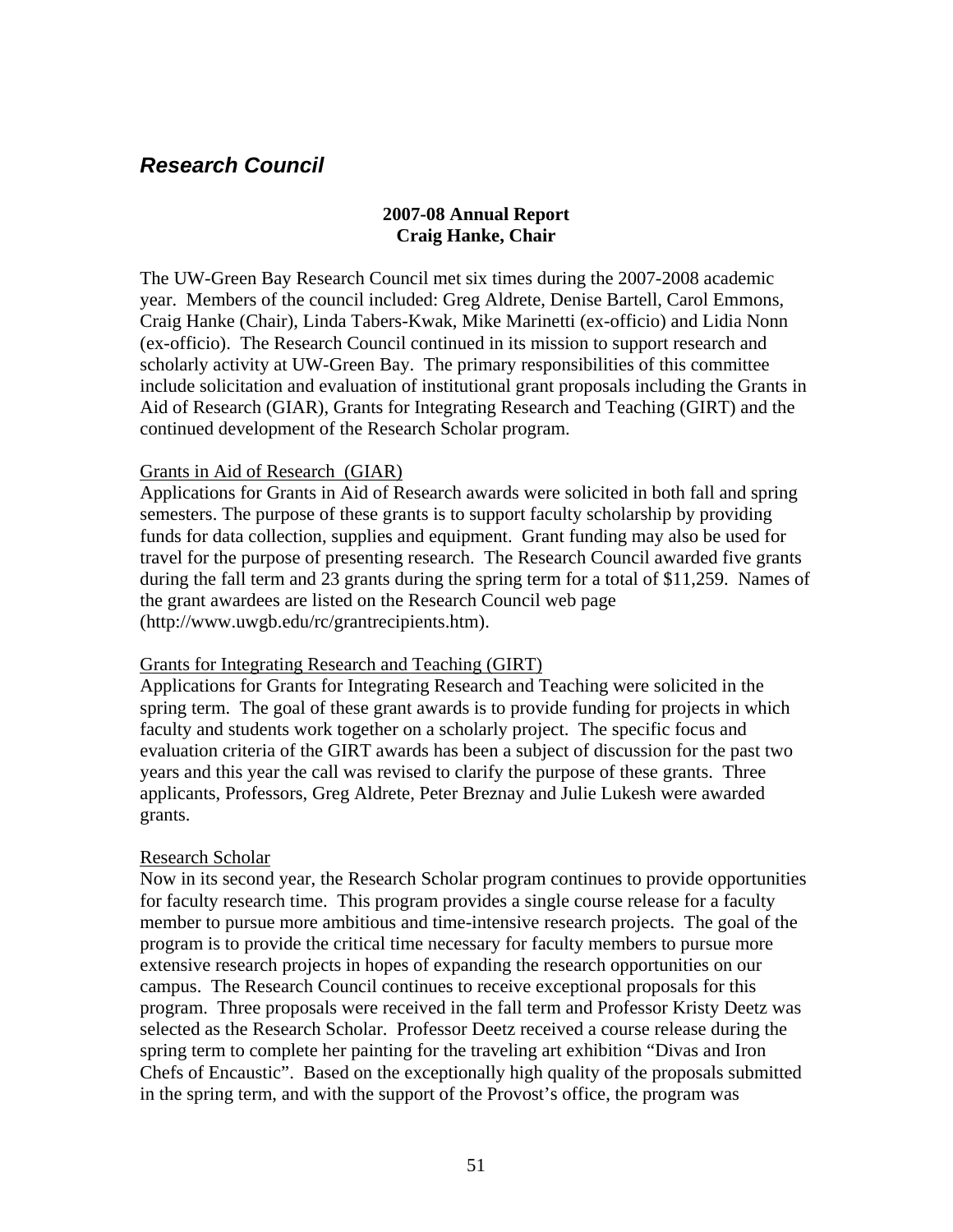expanded and three faculty members were selected as Research Scholars. Professor Scott Ashmann will prepare a National Science Foundation Grant Proposal with the Einstein Project. Professor Andrew Kersten will complete his biography of Clarence S. Darrow, and has already found a publisher. Professor Amy Wolf will develop a National Science Foundation Research Experience for Undergraduates proposal for an internationally networked study of temperate forest dynamics.

The Research Council felt strongly that all four of these Research Scholar projects provide excellent opportunities for UW-Green Bay scholarly activity to have national (and international) impact. The potential contributions of these projects in terms of additional research funding, opportunities for community interactions and recognition for the university make the continued development of this program very promising.

#### Faculty Research Exchange

The Eighth Annual UWGB Research Council Exchange was held on April 18, 2008. The goal of this program is to allow faculty to present and discuss their ongoing research with other members of the UW-Green Bay community. All faculty are encouraged and recent GIAR award recipients are required to submit brief descriptions of their current research. Prof. Russell Arent presented "Language, Culture and Understanding" and described the work he had carried out as the most recent Research Scholar. Although a wide variety of research descriptions were submitted, the Research Council continues to experiment with different dates, times and formats for this event in efforts to expand the number of faculty participants.

### Future Directions

The Research Council continues to be an effective means of distributing small institutional grant awards and providing research support on the UW-Green Bay campus. The current set of grant opportunities appear to be popular and many faculty members make use of the available funding. With the expected growth and new faculty presence in the coming years, continued efforts should be made to publicize and clarify these grants.

The Research Scholar program continues to build momentum and, although still in its infancy, appears to be an excellent opportunity to make significant improvements in the research climate on our campus. After much discussion during the 2007-08 academic year, progress was made on clarifying the tight timelines for previous Research Scholar awards. New timelines have been developed to maximize flexibility for faculty applicants while still allowing adequate time for departments to plan for course releases. It is encouraging that the Research Scholar program has been used to support scholarly activity in many different departments.

It was decided that successive revisions of the call for Grants for Integrating Research and Teaching had resulted in confusion among potential grant applicants. This grant program had originally been designed to support collaborative research between faculty and students. A continuing discussion of the criteria for the Grants for Integrating Research and Teaching has led to a simpler, more direct call for proposals. It is likely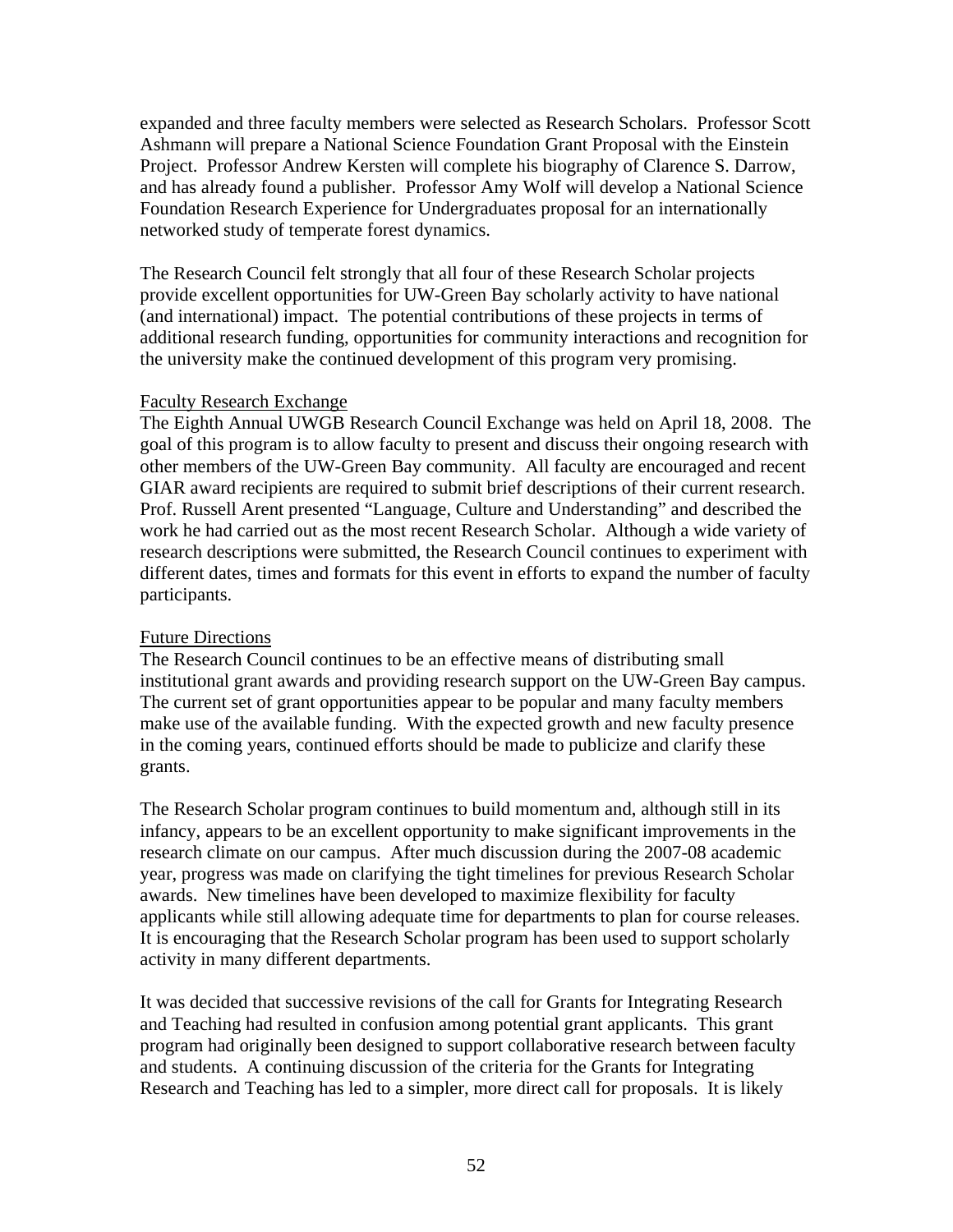that this call will require further revision and clarification by next years Research Council. The revisions of the call move this grant back toward the original purpose, focused on faculty/student collaborative research. After extensive discussion, it was decided that projects focused on developing teaching pedagogies (funded by GIRT in some previous years) are outside the scope of the Research Council grants and would more appropriately be directed to other support. As a consequence of this clarification it may be useful for the Research Council and the Instructional Development Council to meet in the coming year in order to clearly identify their respective roles.

The 2007-08 Research Council members wish to thank the Offices of the Provost and Associate Provost for their continued support and guidance of the Research Scholar program. We also wish to thank the Institute for Research for their dedicated support of research opportunities across campus and for their great assistance of the Research Council.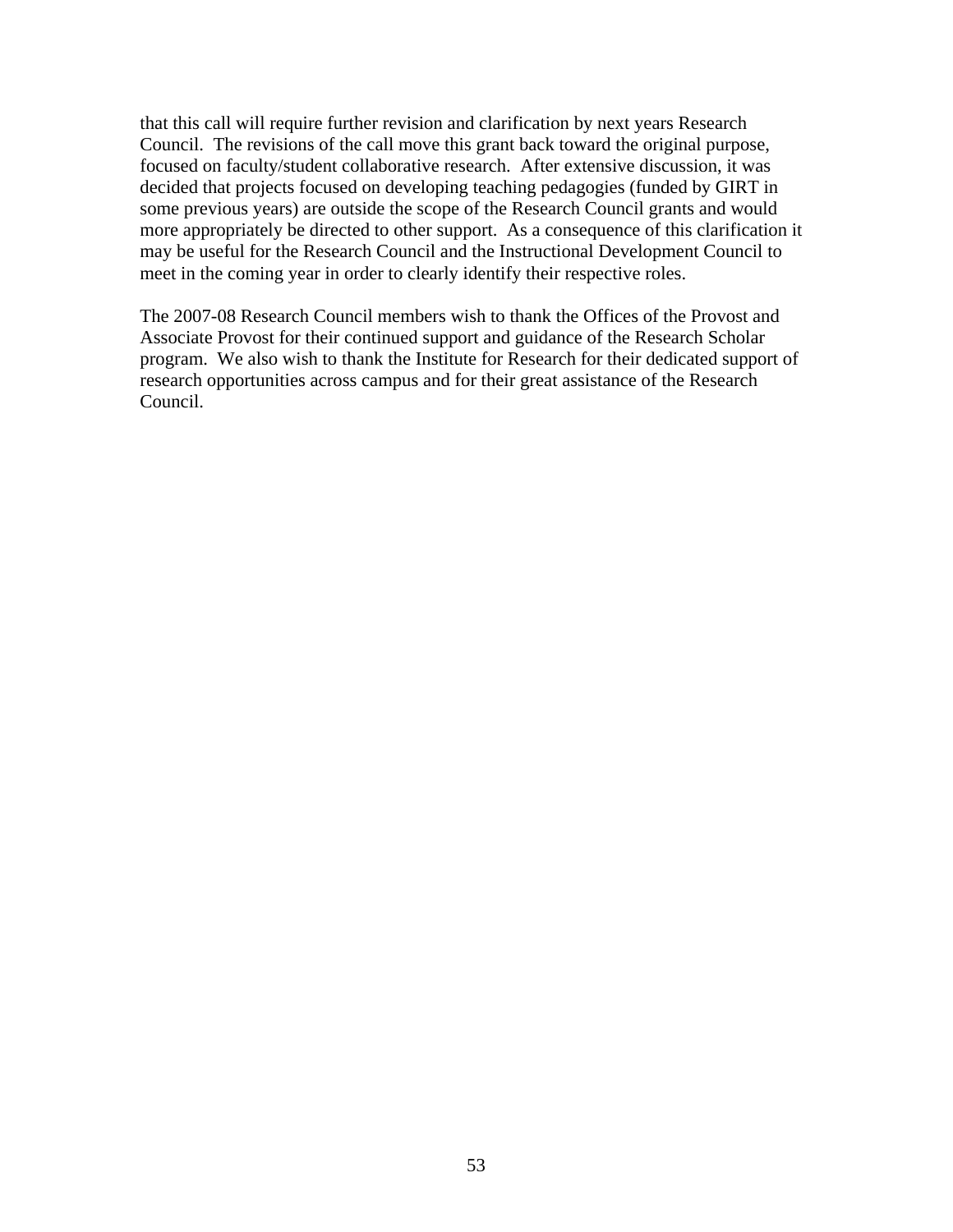### <span id="page-53-0"></span>*Technology Council*

### *2007/08 Annual Report*

Kathy Pletcher, Chair, Technology Council

**Purpose & Membership.** The Technology Council is advisory to the Provost and responsible for developing and monitoring the campus technology plan and recommending technology policies. The Council is chaired by the Associate Provost of Information Services. Membership consists of representatives from each of the divisions, three faculty members, and one student. Members for 2007/08 were:

Academic Affairs – Tim Sewall Advancement – Scott Hildebrand Athletics – Dan McIver Business & Finance – Sharon Dimmer Faculty Representatives - Kaoime Malloy, Uwe Pott, Meir Russ, Information Services – David Kieper Liberal Arts & Sciences – Scott Furlong Outreach & Extension - Jan Thornton Professional & Graduate Studies - Fritz Erickson Student Affairs – Sue Keihn Student Representative - Shaun Raganyi Chair – Kathy Pletcher

#### **Activities for 2007/08**

- ¾ Reviewed progress on the *IT 2007 Action* in October and March.
- $\triangleright$  Monitored the clicker (interactive response systems) pilot.
- $\triangleright$  Implemented use of GB-Share for Technology Council document management.
- ¾ Reviewed utilization data for all computer labs and approved *Academic Computer Lab Plan for 2008/09,* which included the following changes: added two new small labs in the Athletics Department and one PC to the Social Sciences project rooms; eliminated the GIS teaching lab and reallocated three computers to a GIS project room; reduced the number of computers in the language lab from eight to five. The 2008/09 plan includes 110 networked PCs in eight locations; 76 surplus PCs in 5 locations and 41 Macintoshe computers in 7 locations. The total cost for the 2008/09 plan is \$85,000, which is funded from the Lab Mod Fund.
- ¾ Recommended to the CIO that the three year replacement cycle for computers be flexible in the case of computers that support lab science labs. The CIO agreed as long the computers can function effectively and be kept up-to-date with security software to ensure the campus network is safe.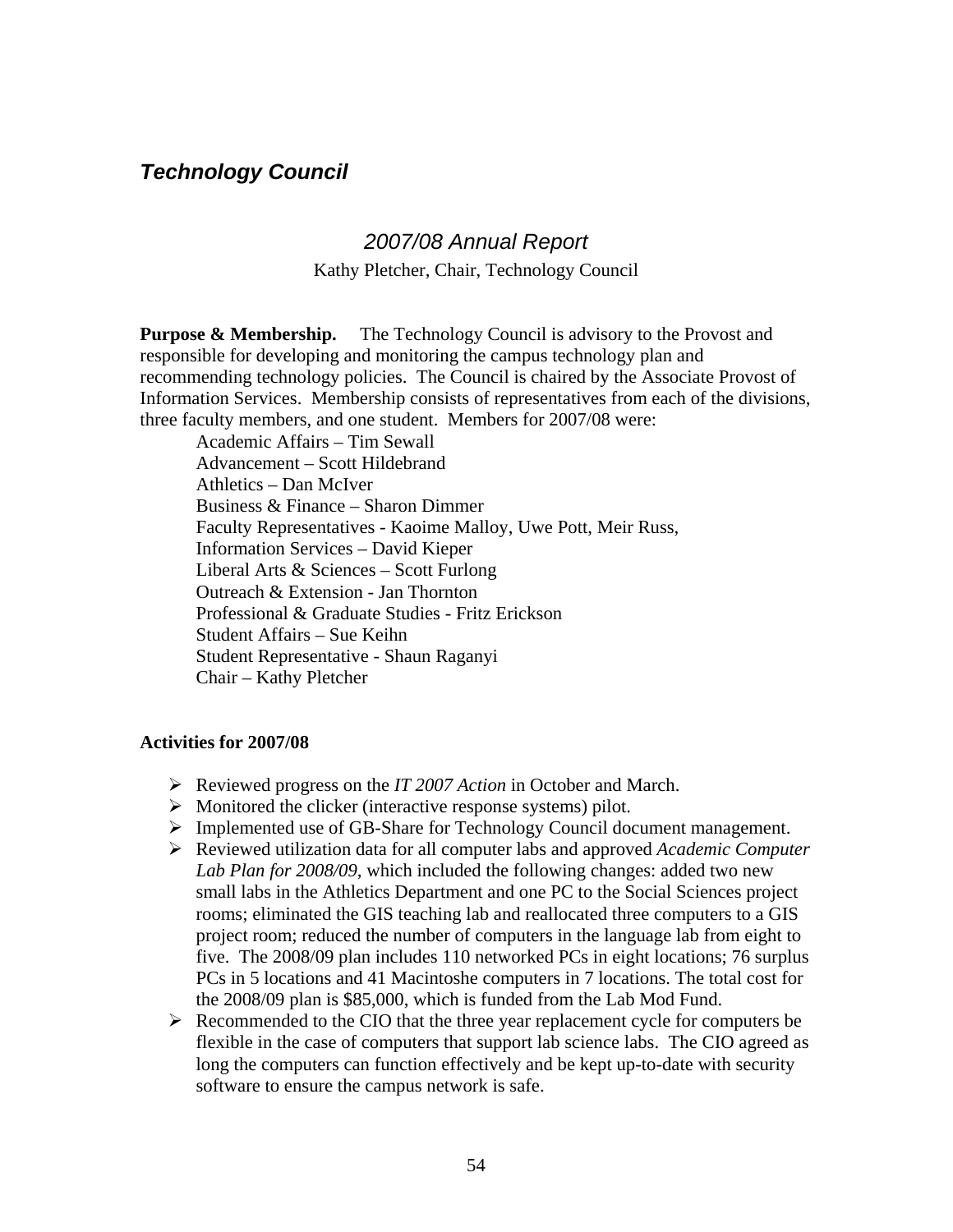- ¾ Sponsored Annual Technology Forum, May 1, which focused on Office 2007 rollout, the Web site redesign project, and a demonstration of clickers.
- ¾ Sponsored *ECAR Undergraduate Survey of Computer Technology*.
- $\triangleright$  Responded to the Committee on Committees survey regarding the work of the Technology Council.
- ¾ Revised the Information Security Policy and forwarded it to the Cabinet for action.
- ¾ Decided to defer a campus-wide survey of students and faculty/staff to fall 2008.

### **Value of the Council**

The Technology Council members feel that the work of the Council is very important to the campus. The Council meets monthly during the fall and spring semesters and is very productive.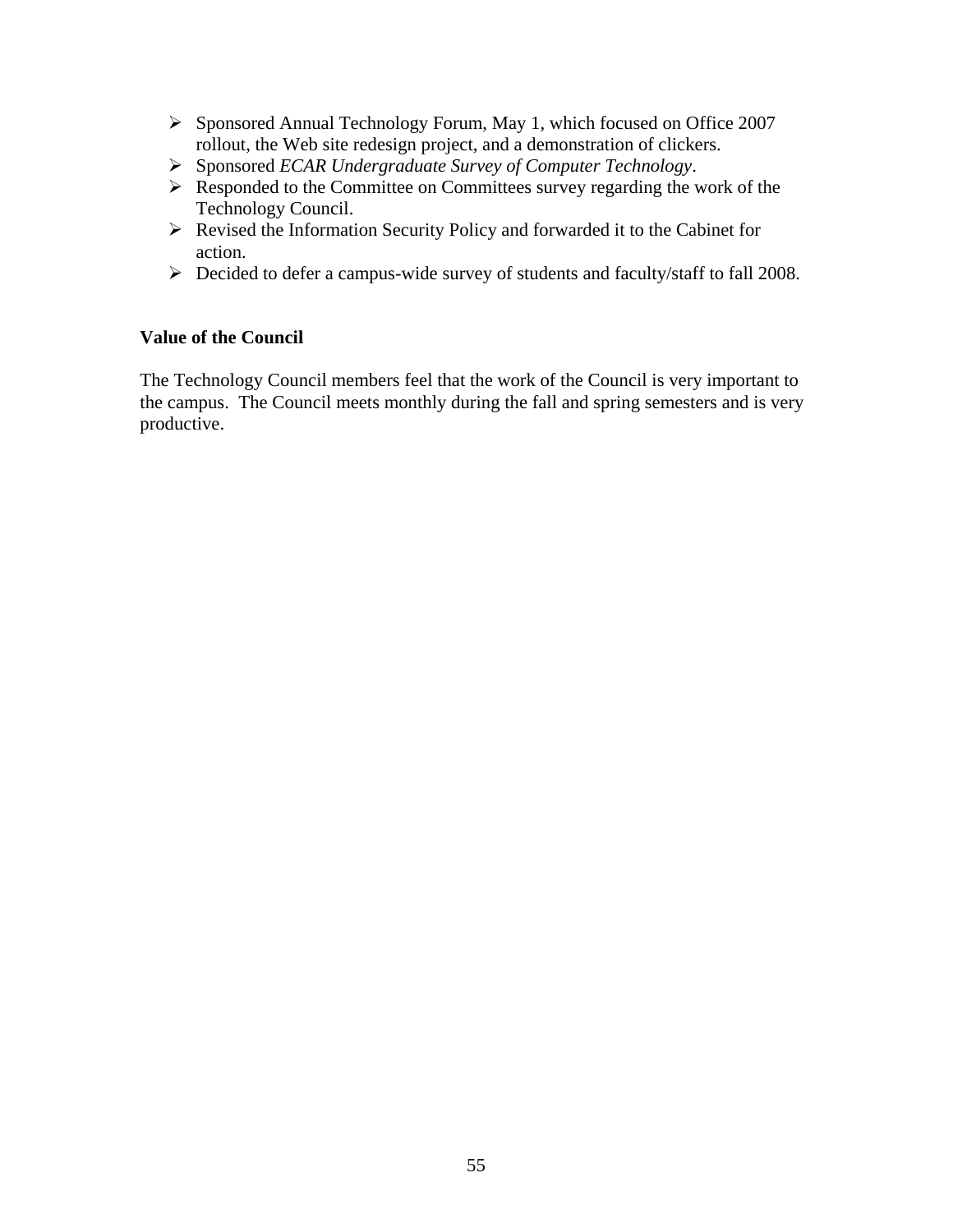### <span id="page-55-0"></span>**COMMITTEES APPOINTED BY THE CHANCELLOR**

### *Chancellor's Advisory Council on Diversity*

### **Year End Report, 2007-08**

In 2007-08, the Chancellor's Advisory Council on Diversity focused its attention on workforce diversity issues. The Council did research on campus workforce diversity demographics and trends, conferred with representatives from Human Resources about the search and screen process and the campus affirmative action plan, and reviewed workforce diversity planning efforts at other UW campuses. The Council respectfully offers the following observations and recommendations.

- 1. Increase campus awareness of the importance of workforce diversity. Diversity in our workforce at all levels enriches our academic enterprise. As the student on our committee so eloquently explained, it also inspires and engages our students of color. To this end, we specifically recommend the following:
	- **IMPROVE division-head/hiring authority and accountability for outcomes** with respect to diversity in hiring.
	- **IDUM** Invite minority students to meet with division heads and campus administrators to explain for themselves how the diversity of the faculty and staff affects their educational experience. The Council would welcome the opportunity to facilitate such a meeting or forum.
- 2. Move from reactive to proactive efforts to improve workforce diversity. Too often, the first consideration of a workforce diversity opportunity occurs when a vacancy is created. Improved planning and anticipation can create opportunities to increase the likelihood of hiring persons from diverse backgrounds. The Council recommends the following:
	- **IMPROVE SUCCESSION planning and anticipated hires to predict hiring** opportunities in advance, and take appropriate proactive steps in advance.
	- **Recruit from within, where appropriate (consider internal postings,** waivers, and developing existing talent).
	- Include academic staff and adjunct faculty/staff positions in planning efforts.
- 3. Improve the search and screen process. The search process has seen successive streamlining and improvement in recent years, and the Council recognizes and applauds that effort. However, there is room for continued improvement in order to bring forward diverse applicant and interview pools. The Council recommends the following: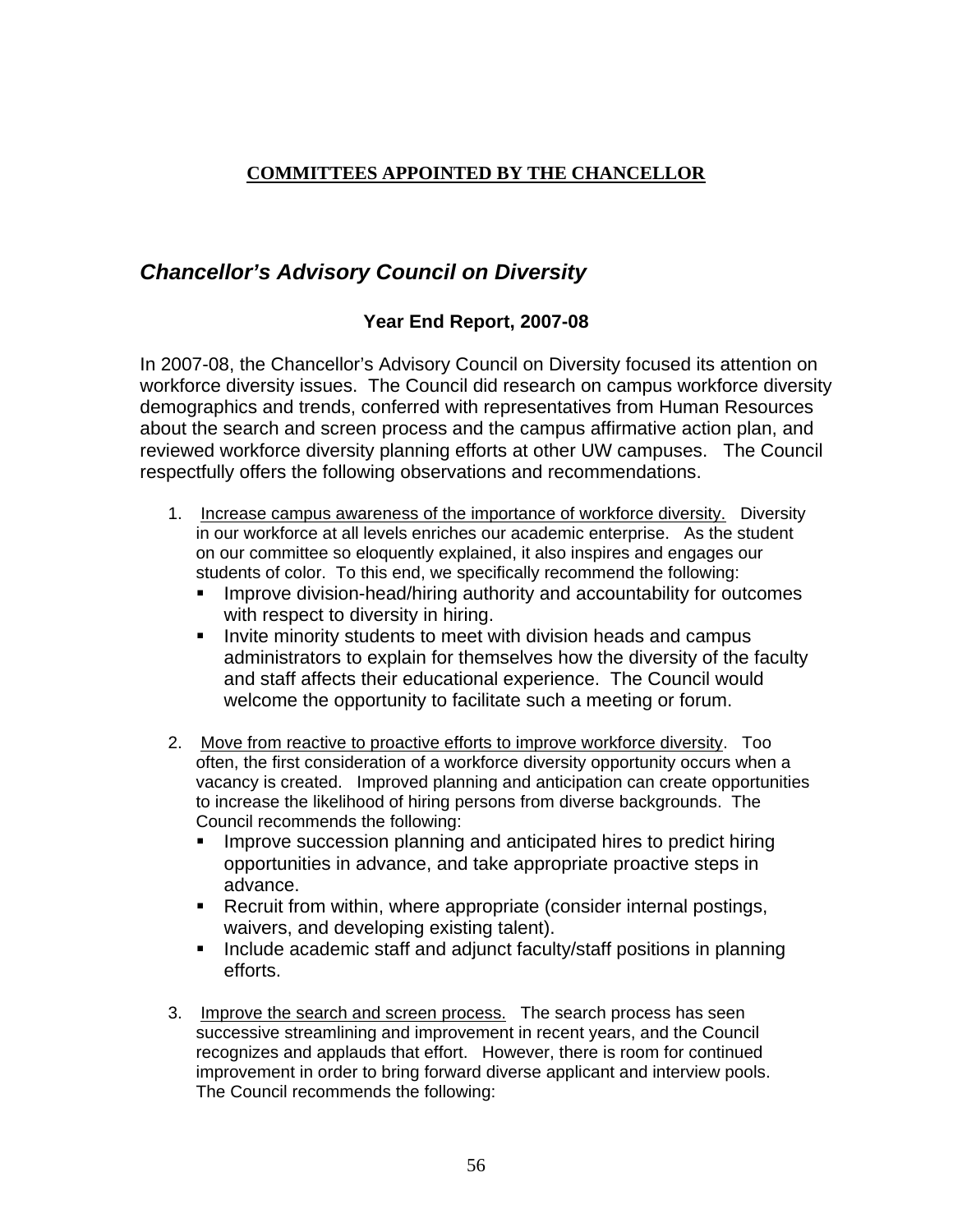- Hiring authorities and their designees must insist on active recruitment activities in "non-traditional" venues (distribution lists, community contacts, internal campus announcements of vacancies, informal networks, electronic social networks, etc.)
- **Job descriptions must be sufficiently expansive to attract a diverse** candidate pool and not just seek to replace attrition with a "clone" of the person who vacated the position.
- **Seek ways to maximize returns on advertising expenses so that higher** cost/higher profile advertising can be cost-effective. (post multiple positions, use fewer larger ads, etc)
- Chart the "loss" of diversity through the entire search process: applicant pool, applicants meeting minimums, short list, interviewees, etc, to focus search process improvements.
- Shorten the length of searches so that "hot prospects" are not lost to competing institutions.
- Assure frequent communication with applicants, especially if searches are protracted or delayed.
- 4. Provide support for new hires. Attracting and hiring diverse employees is only half the equation. Keeping them is the other half. To that end, the Council recommends the following:
	- Cultivate and reward informal support networks that faculty, staff, departments or governance groups are willing to develop.
	- Assure that all new academic staff are assigned mentors or "buddies" who have a vested interested in assuring the new staff person's success. The academic staff would do well to model a successful program used by the classified staff.
	- Be as attentive and responsive as possible to social as well as formal (iob) support needs of employees of diverse backgrounds.
- 5. Improve the collection and use of information. Exit interview information, surveys of current faculty and staff of color, and the broader use of existing information may inform efforts to improve workforce diversity at UW-Green Bay. Thus, the Council recommends the following:
	- Collect and use exit interview information systematically and strategically.
	- Share an executive summary of the annual AA/EO Report, and use the report to leverage changes. Currently, this report, while containing the most accurate information about workforce diversity relative to national availability, is not used in any meaningful way to formulate campus goals or action plans.

The Council welcomes the opportunity to discuss these recommendations or any other matter regarding campus diversity with you at your convenience.

Respectfully submitted, Michael Stearney, Chair Chancellors Advisory Council on Diversity, The Chancellors August 8, 2008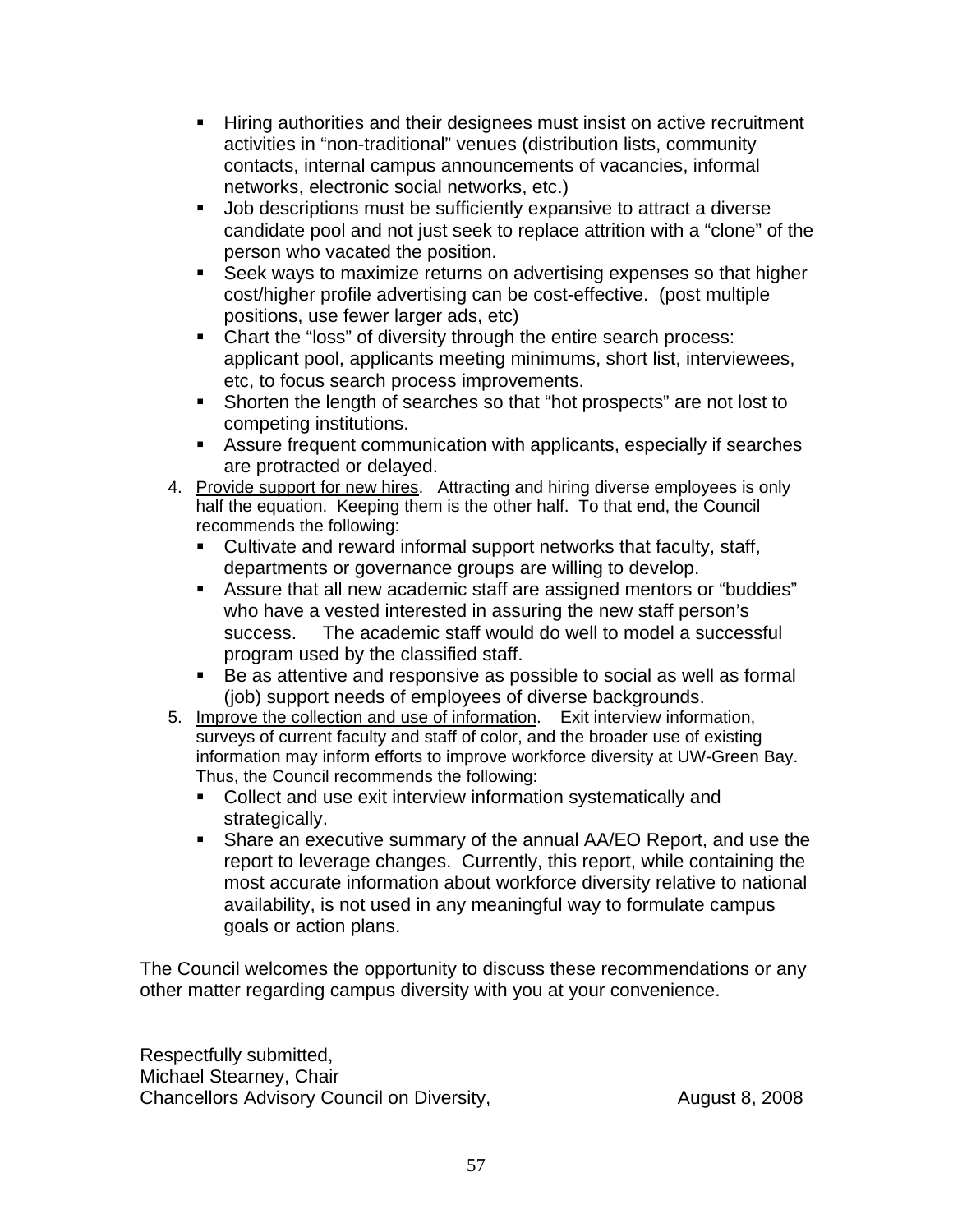# <span id="page-57-0"></span>*Chancellor's Advisory Council on Equality for Women*

*No report submitted for 07-08*